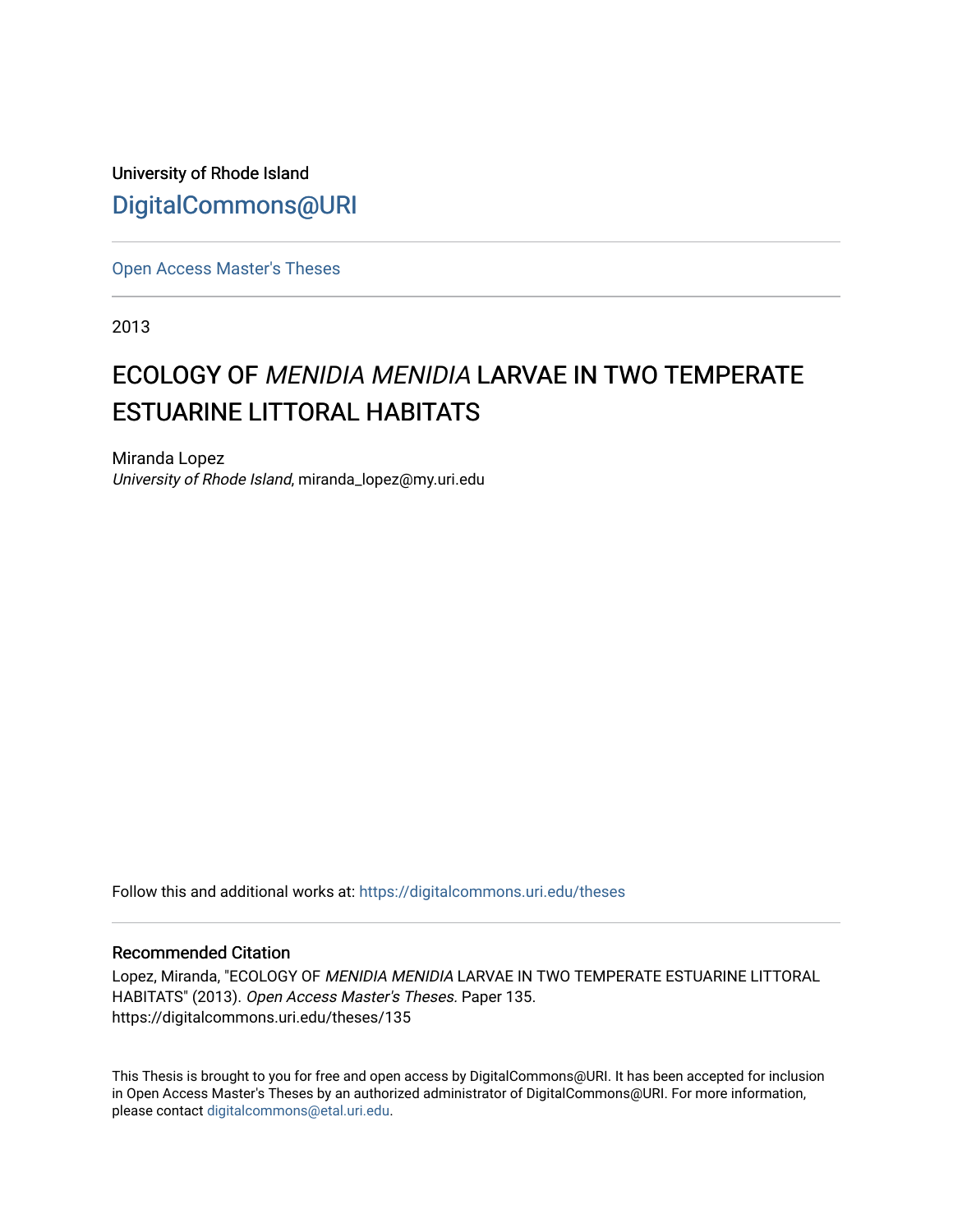# **ECOLOGY OF** *MENIDIA MENIDIA* **LARVAE IN TWO TEMPERATE**

# **ESTUARINE LITTORAL HABITATS**

**BY**

**MIRANDA LOPEZ**

# **A THESIS SUBMITTED IN PARTIAL FULFILLMENT OF THE REQUIREMENTS FOR THE DEGREE OF**

**MASTER OF SCIENCE**

**IN**

# **BIOLOGICAL AND ENVIRONMENTAL SCIENCES**

**UNIVERSITY OF RHODE ISLAND**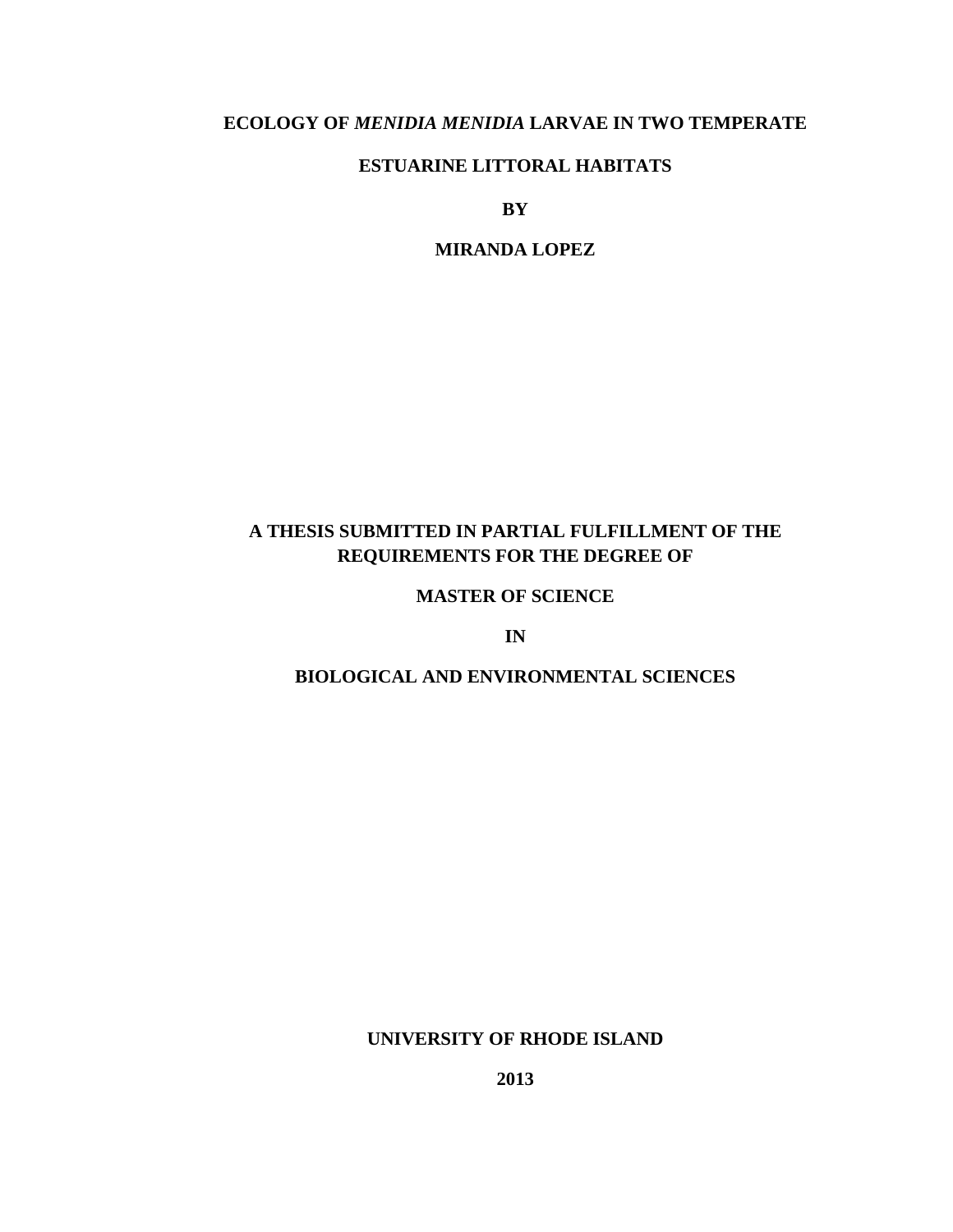# MASTER OF SCIENCE THESIS

# OF

# MIRANDA LOPEZ

Approved:

Thesis Committee

Major Professor <u>David A. Bengtson</u>

Terence M. Bradley

Susanne Menden-Deuer

 Nasser H. Zawia DEAN OF THE GRADUATE SCHOOL

UNIVERSITY OF RHODE ISLAND 2013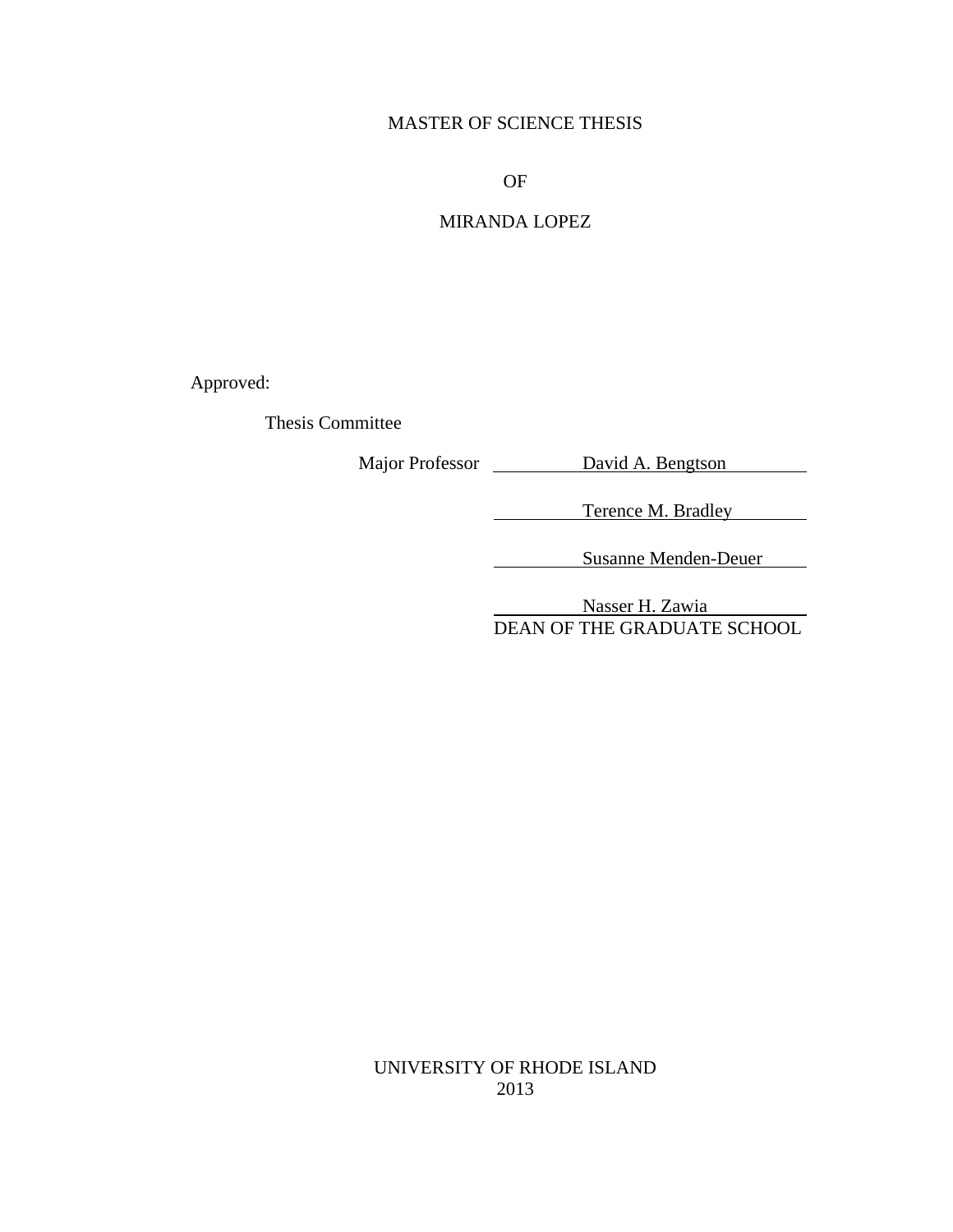### **ABSTRACT**

The Atlantic silverside (*Menidia menidia*) is one of the numerically most abundant fish species in estuaries along the East Coast of North America, but its ecology during the first two weeks post-hatch has not been described. Therefore ecological investigations into appropriate sampling methods, preferred habitats, feeding ecology and growth of these larvae will contribute valuable information to our knowledge base for this species. The upper reaches of two Rhode Island, USA, estuaries, with differing levels of anthropogenic inputs, were the study sites for this project. Previous studies have shown that during early spring *M. menidia* adults ripen for spawning by feeding exclusively on zooplankton. The zooplankton community in Upper Point Judith Pond (UPJP) is dominated by polychaete larvae, indicating a eutrophic environment, whereas the Upper Pettaquamscutt River (UPR) is dominated by crustaceans, indicating a relatively pristine environment. To assess and describe the habitat ecology of *M. menidia* larvae during their first two weeks of life in the littoral zone, four goals were set: (1) determine depth distribution of *M. menidia*  larvae from both estuaries: (2) assess abundance and distribution of *M. menidia* larvae between estuaries; (3) compare feeding habits of the larvae in the two estuaries through gut content analysis; (4) compare growth of larvae in the two estuaries via age-length relationships based on otolith analysis. Of the four sampling devices used to collect larvae, the circular quadrat, which sampled the land-water interface, the aquarium net, which sampled water from  $0.3 - 0.4$  m depth, and the small plankton net, which sampled water from 0.4 – 0.5 m depth collected many larvae. A large plankton net, which sampled water > 1 m depth, did not. This indicates that *M.*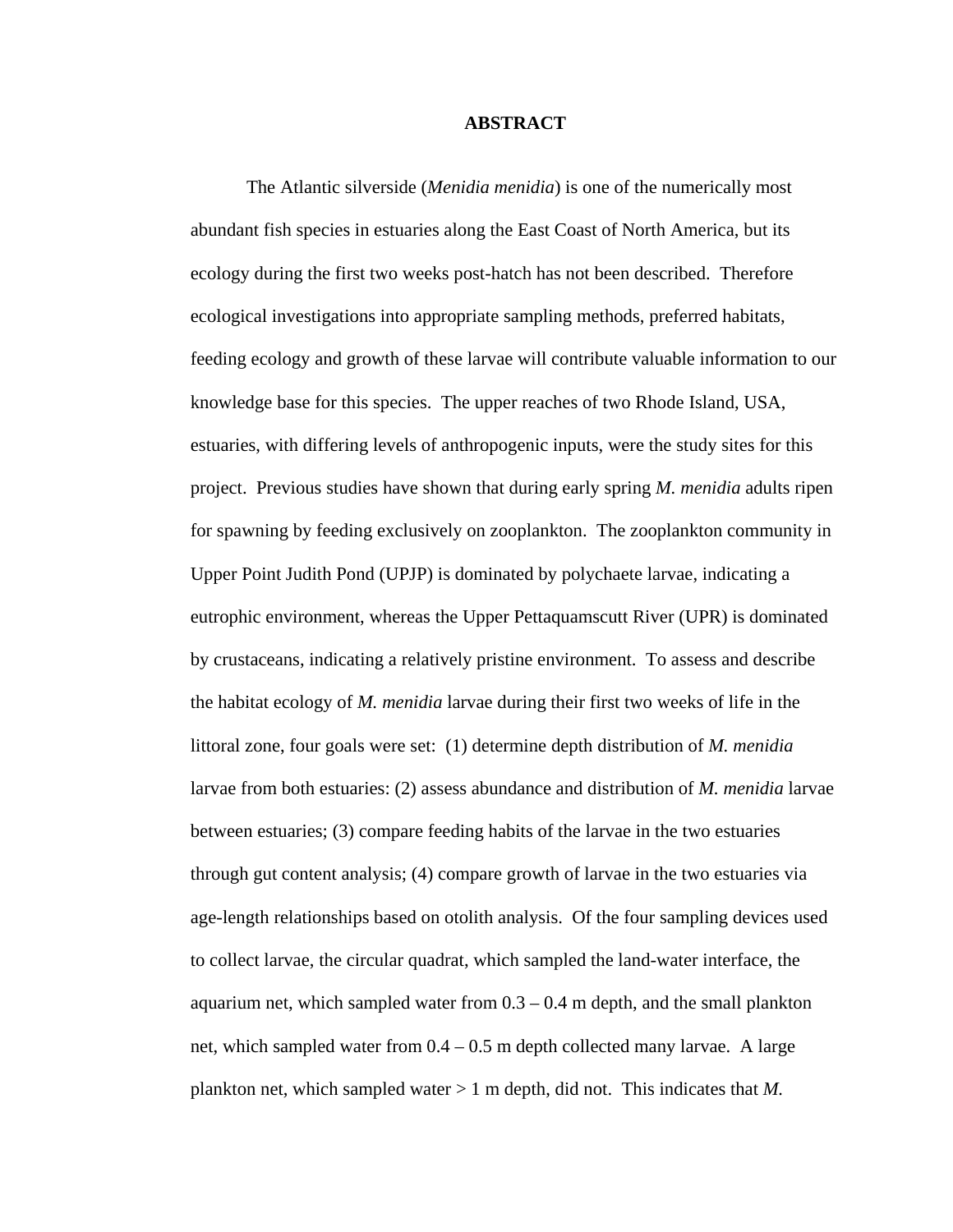*menidia* larvae can be found from the shoreline interface to 0.5 m depth.Analysis of collection data indicated a zero-inflated Poisson distribution, suggesting a patchy distribution of larvae in the field. Gut content of larvae between estuaries differed markedly, with 76.2% of the larval diet at UPR consisting of copepod eggs and 72.5% of that at UPJP consisting of copepod nauplii. The slopes of the age-length regressions of the larvae between estuaries were not significantly different, indicating that growth rates did not differ. These results provide new information on the feeding habits, growth, and distribution of *M. menidia* during its first two weeks of life in the field.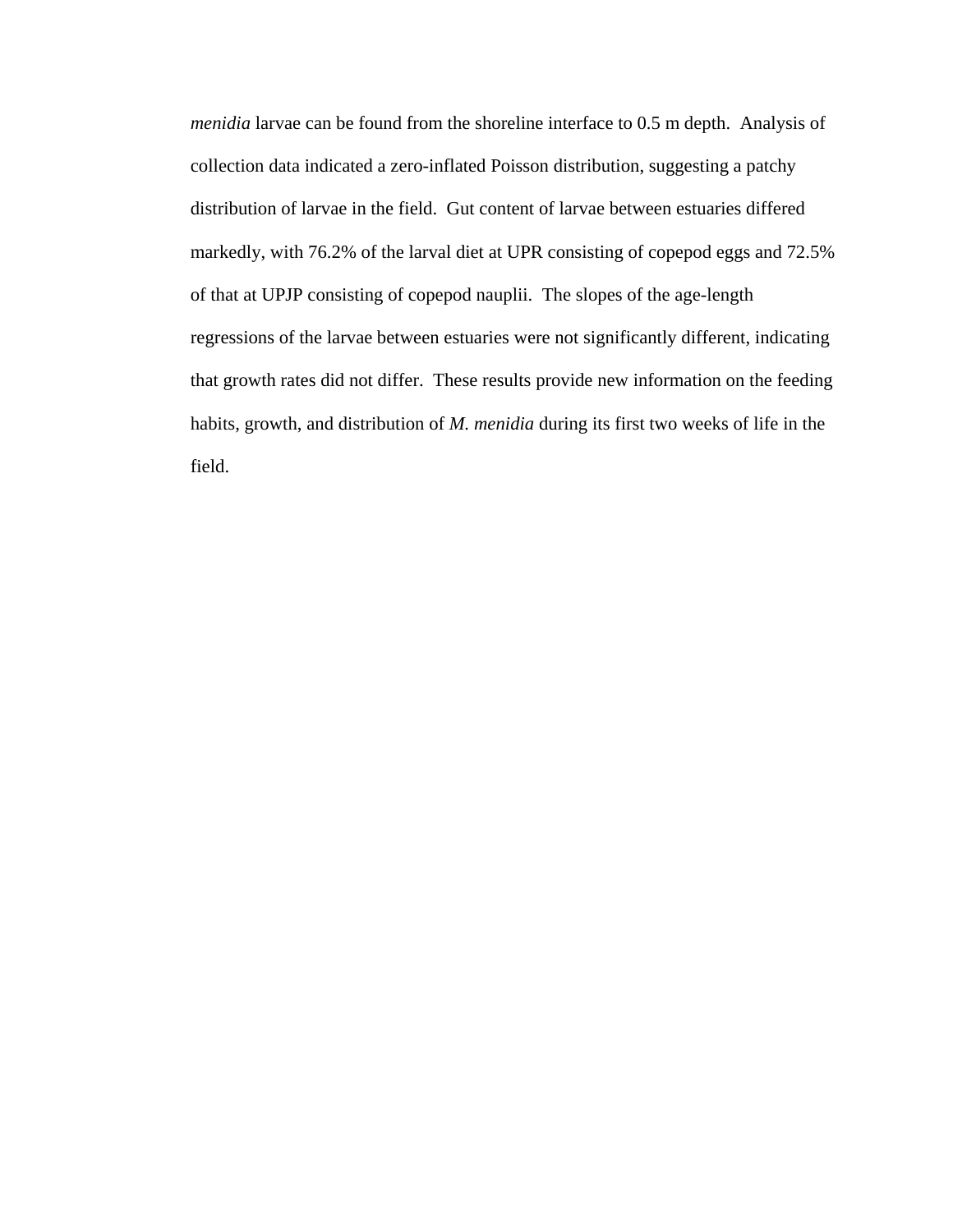# **ACKNOWLEDGEMENTS**

I would like to thank my major professor, Dr. David Bengtson, for his mentoring and funding throughout this project. I would also like to thank the University of Rhode Island for funding. My laboratory setup was assisted in large part by Barry Volson, thank you. I would like to thank Dr. Michael Rice and Mrs. Linda Forrester for allowing me use of their labs and microscopes. Last, but not least, I would like thank my family and friends for their continuous encouragement during my time here at URI.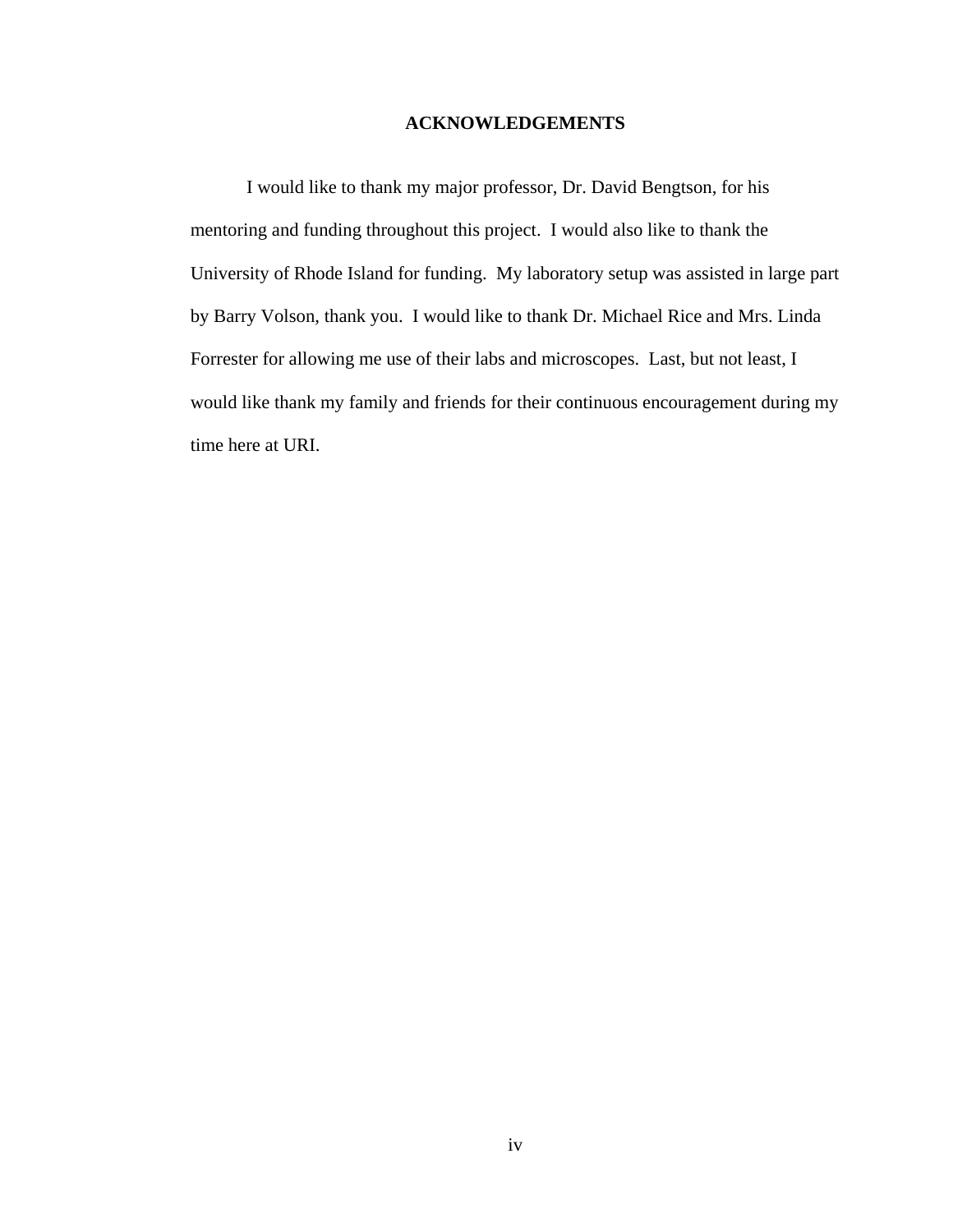### **PREFACE**

This thesis is being submitted in manuscript format. There is one chapter for this thesis and two appendices. The title of the manuscript is, "Ecology of *Menidia menidia* larvae in two temperate estuarine littoral habitats". This manuscript will be submitted to *Estuaries & Coasts*, with co-authors Gavino Puggioni and David Bengtson.

Appendix I describes a laboratory experiment designed to determine if size classes of *Menidia menidia* larvae have a depth preference when residing in the littoral zone. Appendix II lists the catch data for *Menidia menidia* larvae collected from the Upper Pettaquamscutt River and Upper Point Judith Pond.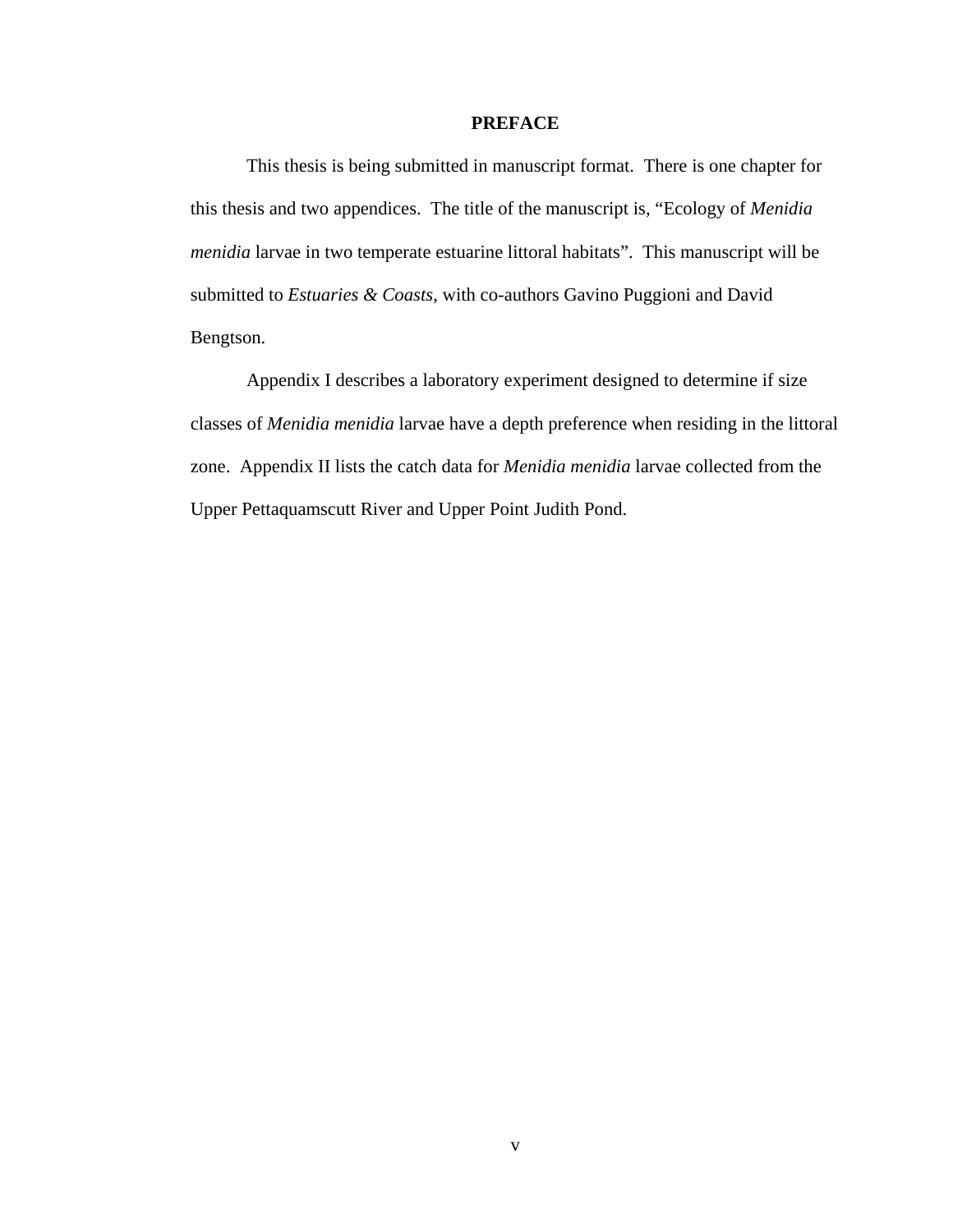# **TABLE OF CONTENTS**

| Page                   |
|------------------------|
|                        |
|                        |
|                        |
|                        |
|                        |
|                        |
|                        |
|                        |
| <b>Field Sampling</b>  |
| <b>Laboratory Work</b> |
|                        |
|                        |
|                        |
|                        |
|                        |
|                        |
|                        |
|                        |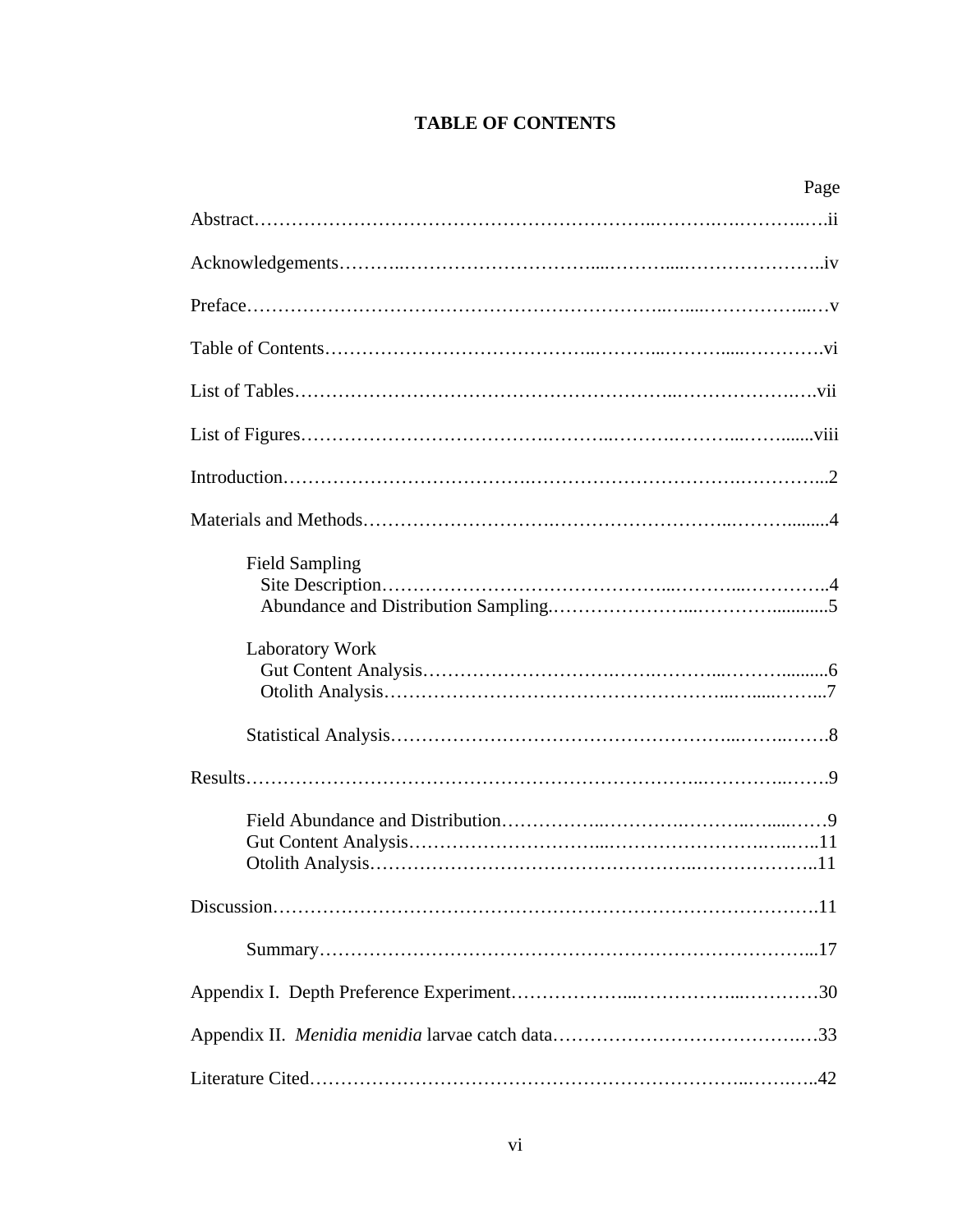# **LIST OF TABLES**

- Table 1. Physical parameters of the Upper Pettaquamscutt River and Upper Point Judith Pond from May to July of 2012 from URI Watershed Watch……….18
- Table 2. Description of catch data for each sampling device used in the Upper Pettaquamscutt River (UPR) and Upper Point Judith Pond (UPJP) before June 14, 2012 (Table A) as well as on and after June 14, 2012 (Table B). Also included in each table are descriptions of the volume of water filtered by each sampling device……………………………………………………19
- Table 3. The parameter estimates for the Zero-inflated Poisson (ZIP) model from field samples collected before June 14, 2012. The top table includes parameters from the ZIP model that analyzes all data values greater than zero, i.e. when a larva was collected. Site refers to the Upper Pettaquamscutt River and Upper Point Judith Pond. Date represents the duration of sampling, May 30, 2012 until June 13, 2012. The Wald Chi-Square statistic tests if the probability of collecting a larva is significantly influenced by site, depth, date, the quadrat, the aquarium net, the small plankton net, and the large plankton net. The bottom table includes the parameters influencing the probability of having a count of zero in the data. The Wald Chi-Square statistic tests if the probability of not collecting a larva is significantly affected by each of the sampling devices.………….....……………….…...21
- Table 4. The parameter estimates for the Zero-inflated Poisson (ZIP) model from field samples collected on and after June 14, 2012. The top table includes parameters from the ZIP model that analyzes all data values greater than zero, i.e. when a larva was collected. Site refers to the Upper Pettaquamscutt River and Upper Point Judith Pond. Date represents the duration of sampling, June 14, 2012 until June 25, 2012. The Wald Chi-Square statistic tests if the probability of collecting a larva is significantly influenced by site, depth, date, the quadrat, the aquarium net, the small plankton net, and the large plankton net. The bottom table includes the parameters influencing the probability of having a count of zero in the data. The Wald Chi-Square statistic tests if the probability of not collecting a larva is significantly affected by each of the sampling devices......................................................23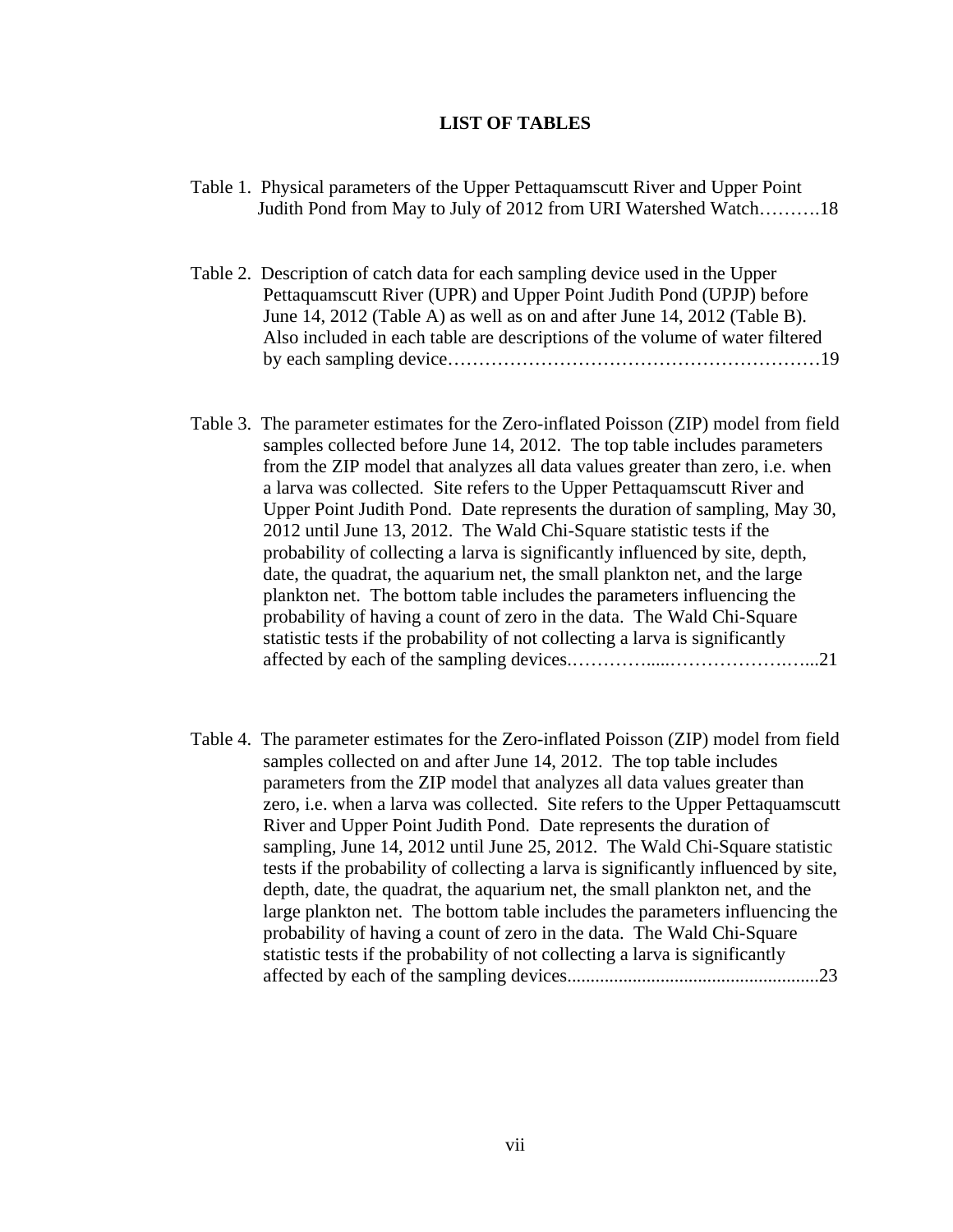# **LIST OF FIGURES**

- Figure 1. Map and aerial photographs of the upper portions of the Pettaquamscutt River estuary (left image) and Point Judith Pond (right image). Arrows point to the approximate sampling locations in each estuary……………...24
- Figure 2: The frequency of occurrence of the total number of *Menidia menidia* larvae collected from the Upper Pettaquamscutt River (UPR) and Upper Point Judith Pond (UPJP). Graph A represents field collections made before June 14, 2012; while Graph B represents field collections made on and after June 14, 2012. For both graphs, red triangles represent the probability estimates following the Zero-inflated Poisson model. The blue dots, in each graph, represent the observed relative frequencies of the total number of larvae collected from the field………………………………....…………...….…26
- Figure 3. Gut contents of *Menidia menidia* larvae for UPR ( $n = 51$ ) and UPJP ( $n =$ 58). Each taxon is represented as a percent of the total gut contents for all larvae collected in each estuary. Results from the chi-square analysis show a significant difference in feeding habits of *Menidia menidia* larvae (p < 0.0001).…………………………………………………….…………28
- Figure 4. Growth of *Menidia menidia* larvae collected from UPJP (open circles) and UPR (diamonds). Linear regressions represent the age-length relationship of *Menidia menidia* larvae from UPJP (dashed line),  $y = 0.66x + 2.98$ , and UPR (solid line),  $y = 0.65x + 3.06$ . In the linear equations Y = total length in millimeters and  $X = age$  in days. Results from the ANCOVA analysis show no significant differences in the slopes of the age-length relationship of larvae between estuaries ( $p = 0.8147$ ). However, age is a significant indicator of the size of larvae (p < 0.0001).……………...………………..29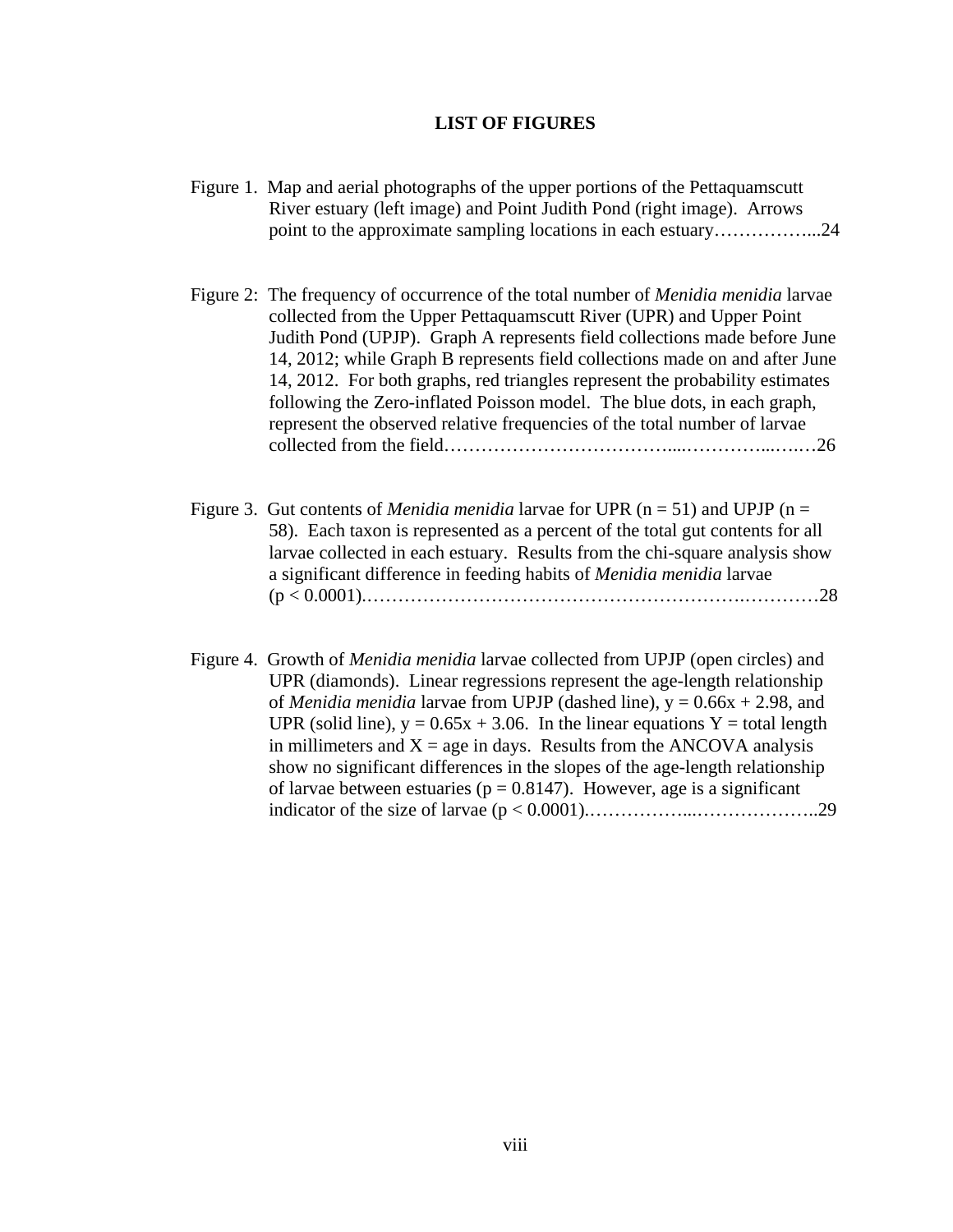## MANUSCRIPT - 1

# **Ecology of** *Menidia menidia* **larvae in two temperate estuarine littoral habitats**

Prepared for submission to Estuaries & Coasts

Miranda Lopez<sup>1</sup>, Gavino Puggioni<sup>2</sup>, David Bengtson<sup>1</sup>

University of Rhode Island, <sup>1</sup>Department of Fisheries, Animal and Veterinary Science and <sup>2</sup>Department of Computer Science and Statistics Kingston, RI 02881, E-mail address (M. Lopez): miranda\_lopez@my.uri.edu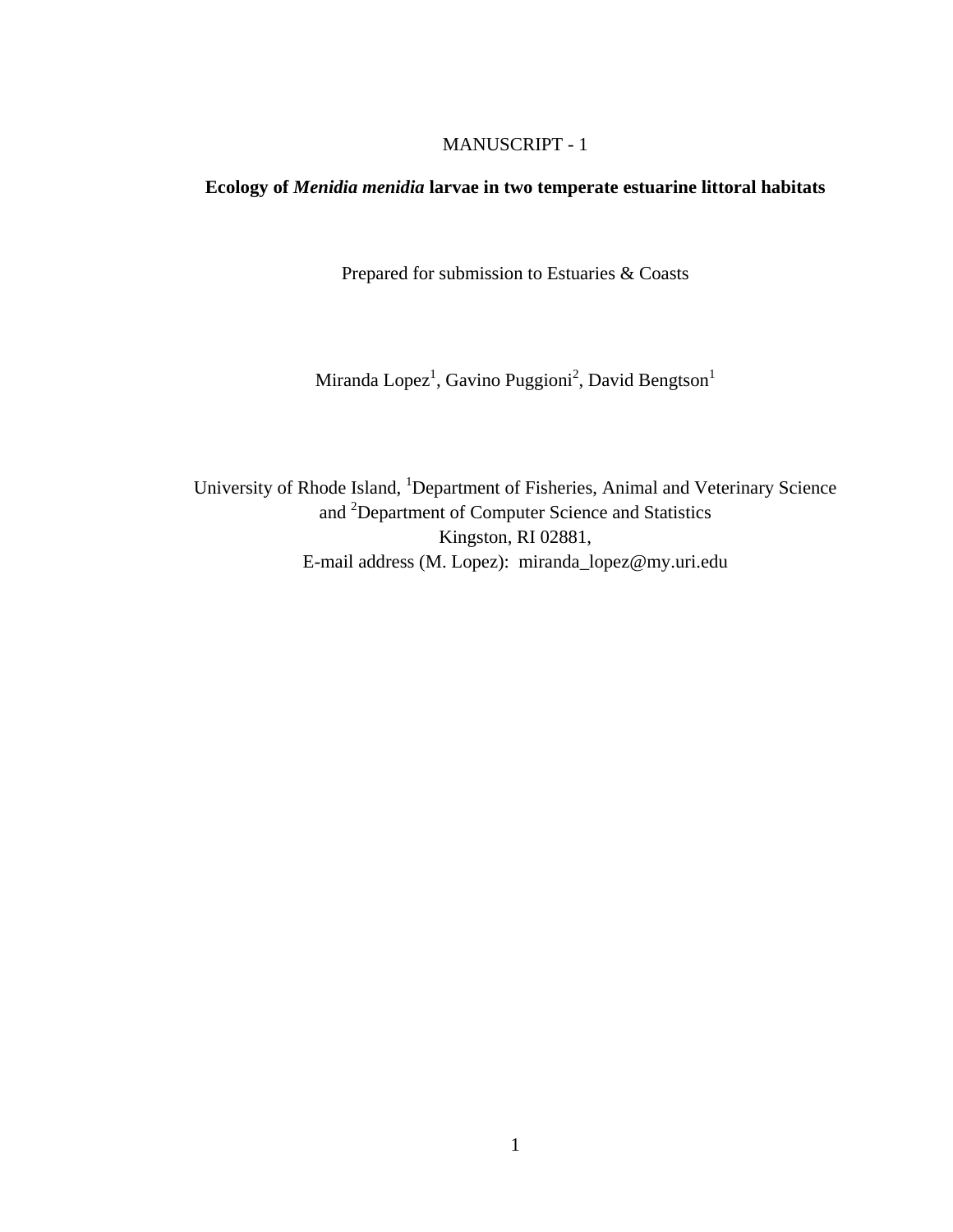#### INTRODUCTION

Estuaries are physically complex habitats due to influences from the ocean and freshwater drainage. Simultaneously, they serve as nursery habitats for a critical phase of the life cycle of numerous species of fish. To provide a favorable habitat for larval and juvenile development, many adult fish spawn near coastal habitats (i.e. tidal inlets, bays, passes, and estuaries) (Patillo et al. 1997). Other adult fish species migrate from the open ocean to estuaries to spawn. Some species of adult fish spawn in structured habitat so that the risk of predation is reduced and food availability for larvae is high (Beck et al. 2001; Boesch and Turner 1984; Heck and Thoman 1981; Rooker and Holt 1997; Weinstein 1979). Such habitats include shallow, near-shore environments that may or may not have submerged aquatic vegetation.

The Atlantic silverside (*Menidia menidia*) is an estuarine species that occurs from Nova Scotia to Florida (Middaugh 1981) and is one of the numerically most abundant fish species in those estuaries. Although *M. menidia* has no commercial fishery value, it serves as a forage species for commercially important fish such as bluefish, striped bass, and Atlantic mackerel (U.S. Fish and Wildlife 1983). From March to December, *M. menidia* occupy estuaries while during the winter months they migrate to open water. The life cycle and spawning behavior of *M. menidia* have been described in detail (Conover and Kynard 1984; Koltes 1984; Middaugh et al. 1981; Moore 1980). For example, Middaugh (1981), showed that *M. menidia* spawn during on a lunar cycle. In addition, Bengtson et al. (1987) investigated the relationship between maternal length and egg diameter. Research investigating the habitat ecology of *M. menidia* has been restricted to the juvenile and adult life stages (Barkman et al.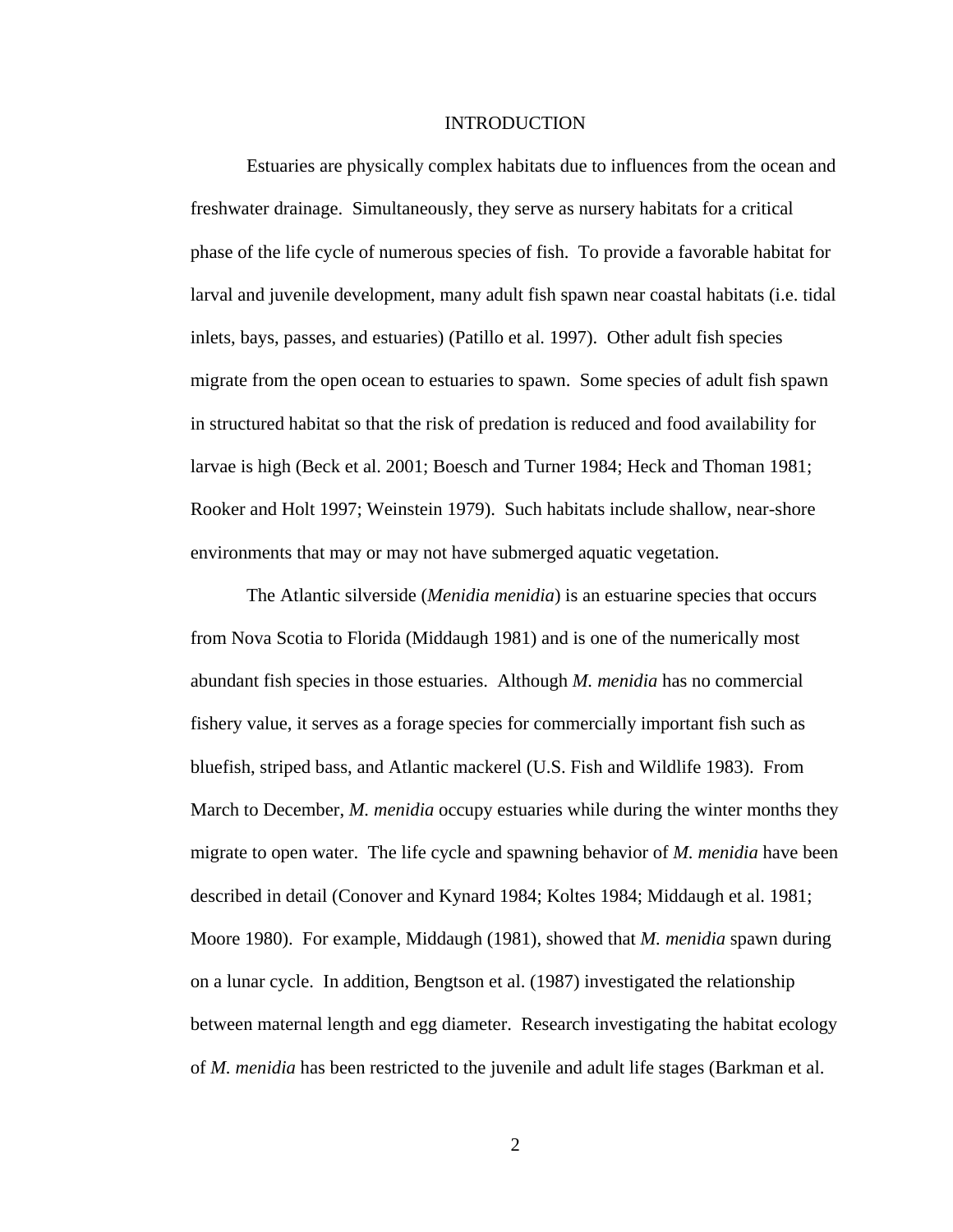1981; Bengtson 1984). Adults spawn on grasses in the intertidal zone (Middaugh 1981). In Rhode Island, USA estuaries, spawning occurs between May and early July (Huber and Bengtson 1999).

In the upper reaches of two local estuaries, the Pettaquamscutt River (UPR) and Point Judith Pond (UPJP), the zooplankton communities are quite different in early spring, when adult *M. menidia* return from the winter in an emaciated condition and feed on zooplankton to ripen for spawning (Bengtson 1982; 1984). The zooplankton community in UPR is dominated by crustaceans at this time, indicating a fairly pristine environment, and UPJP is dominated by polychaete larvae, indicating a eutrophied environment (Bengtson 1982). Given the propensity of marine larval fish to feed on copepods, an a priori assumption might be that *M. menidia* in UPR feed on higher quality prey than do those in UPJP. Volson (2012) has examined effects of nutritional quality of zooplankton prey from these two estuaries on adult *M. menidia* and their eggs, along with the hatching length of their larvae after incubation in the laboratory. Surprisingly, length-at-hatch was greater for fish from UPJP than it was for fish from UPR in each of two years. It remains unclear whether greater length-athatch translates into different growth rates of the larvae during the first two weeks of life in the field.

Although we know a great deal about *M. menidia* juveniles, adults and developing embryos in the field, we know nothing about the habitat ecology of larvae during their first 2-3 weeks of life in the estuary (e.g. depth distribution in the estuaries). Further, the feeding ecology of larval *M. menidia*, in the field, is undocumented (U.S. Fish and Wildlife 1983). Therefore, one focus of this research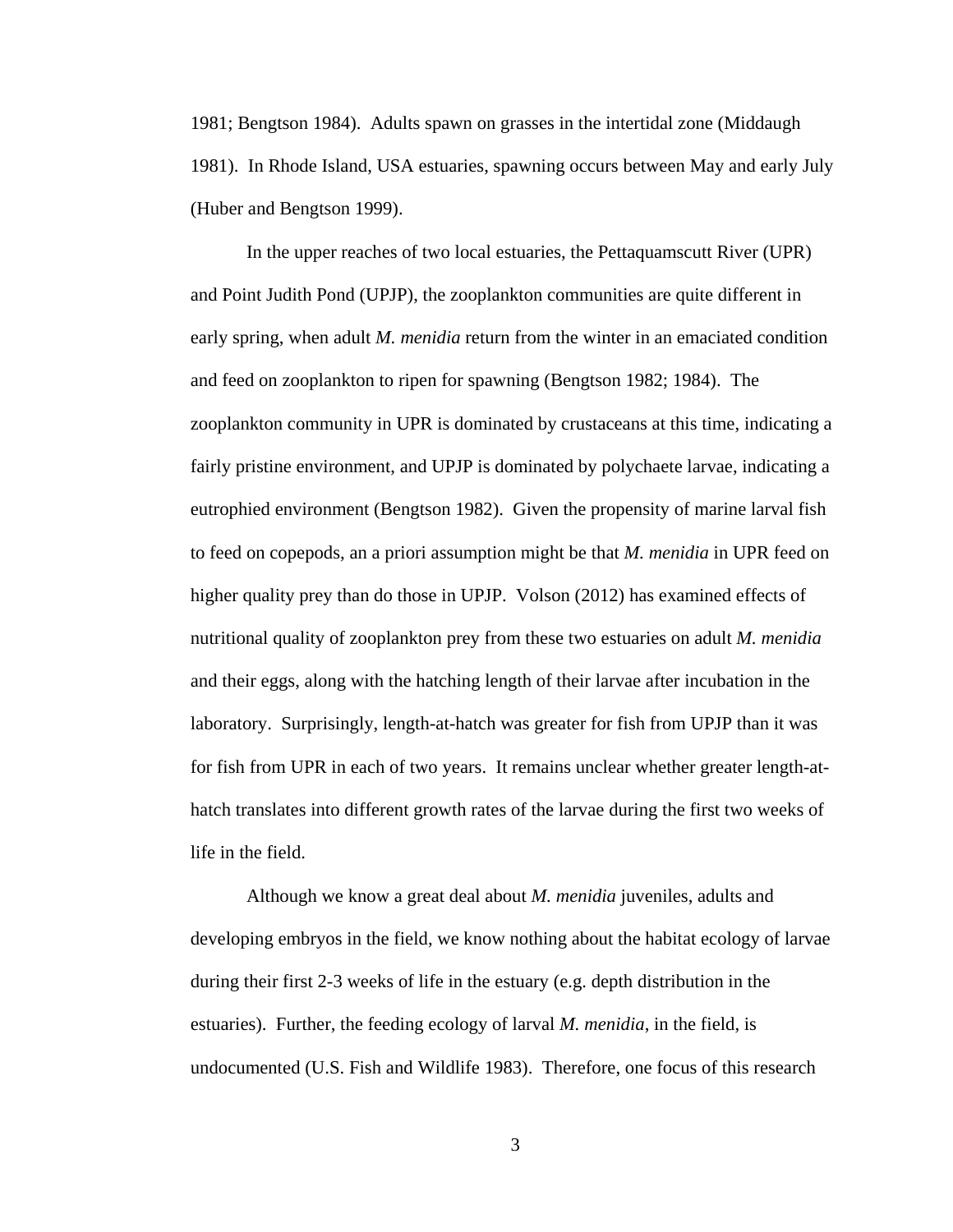was to determine food consumption by *M. menidia* larvae during their first two weeks post-hatch in the littoral zone. Since this is one of the numerically most abundant fish species in estuaries along the East Coast of the U.S., investigations of larval ecology will contribute valuable information to our knowledge base for this species.

The goals of this study were to: (1) determine the depth distribution of *M. menidia* larvae; (2) compare abundance and distribution of *M. menidia* larvae between estuaries; (3) compare feeding habits of the larvae in the two estuaries through gut content analysis; (4) compare growth of larvae in the two estuaries via age-length relationships based on otolith analysis. Distribution and abundances of *M. menidia* larvae were determined by collecting the species in the littoral zone from both estuarine environments using four sampling devices at different depths. Gut content analysis and the age-length relationship using otoliths of the *M. menidia* larvae were determined from field samples. The null hypotheses tested were: all of the devices can be used to collect *M. menidia* larvae from the littoral zone in both estuaries; there is no difference in densities of *M. menidia* larvae between estuaries; there is no difference in the diet of *M. menidia* larvae between estuaries; and there is no difference in growth (age-length relationship) of *M. menidia* larvae between estuaries.

### MATERIALS AND METHODS

#### I. Field Sampling

#### 1. Site Description

Field collections took place in the upper portions of two estuaries: Point Judith Pond (UPJP) and the Pettaquamscutt River (UPR). The estuaries are approximately 5 km apart, located in Washington County, Rhode Island, USA and have different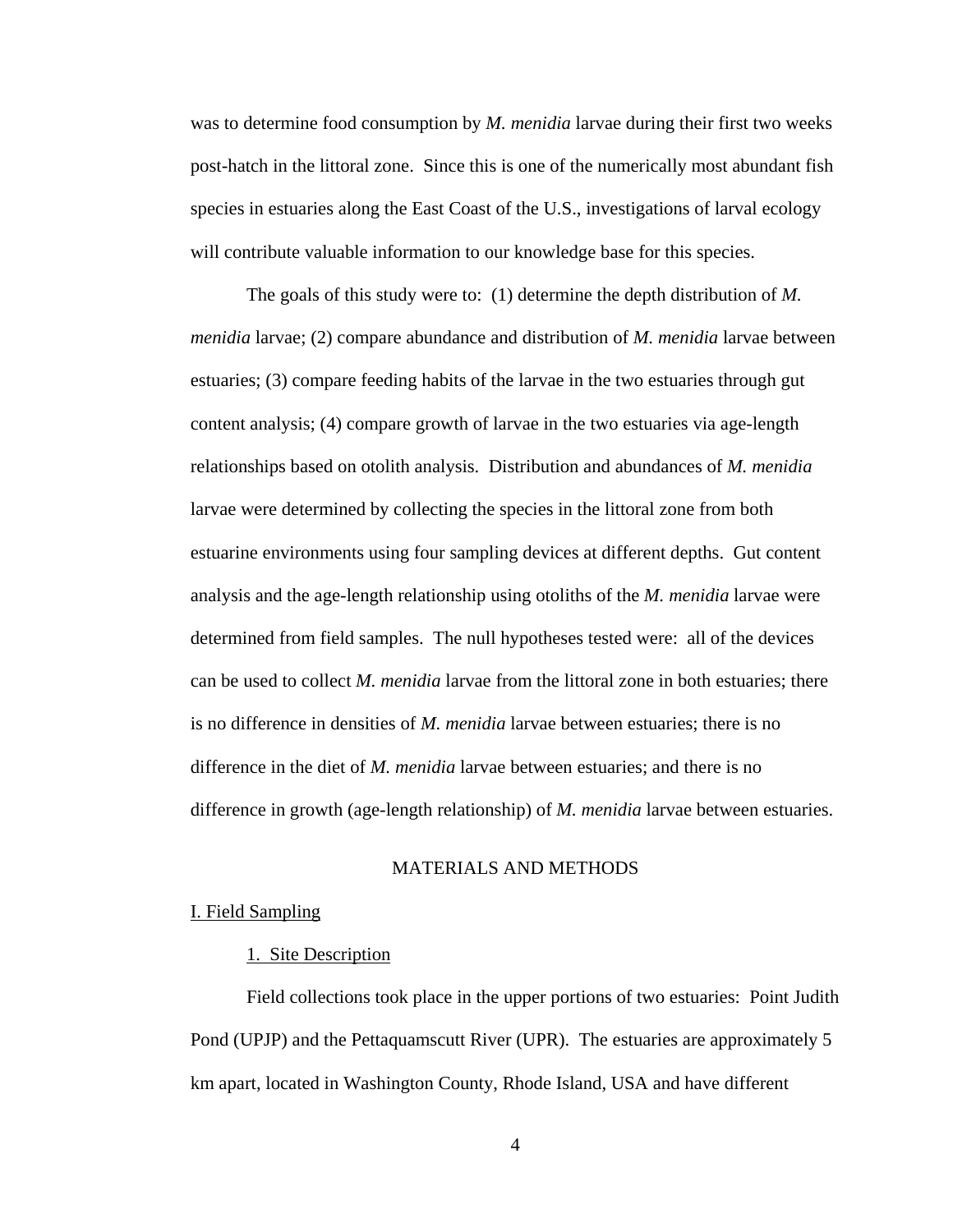physical characteristics (Table 1). Point Judith Pond is a shallow coastal lagoon, one of seven along the southern coast of Rhode Island, connected to Block Island Sound by a breachway (Lee 1980). The Pettaquamscutt River is a flooded river valley that is approximately 227 hectares (Gaines 1975).

#### 2. Abundance and Distribution Sampling

To determine distribution patterns and densities, i.e., abundance per cubic meter, of *M. menidia* larvae in the field, a variety of sampling methods were investigated. The sampling methods included four sampling devices: (1) a cylindrical quadrat with a diameter of 0.5 m to sample the shoreline interface between land and water,  $(2)$  an aquarium net, 19.05 cm X 26.03 cm with 500-µm mesh, to collect samples in water that was about 0.35 m deep, (3) a plankton net with a diameter of 0.2 m, length of 0.6 m, and 200-µm mesh to collect samples in water from  $0.4 - 0.5$  m deep, and (4) a second plankton net with a diameter of 0.5 m, length of 1.8 m, and 100-µm mesh to collect samples in water that was slightly greater than 1 m deep. Due to the different dimensions of the devices, each was only used at the depths mentioned above.

At both estuaries, collections occurred seven days after the May 20, 2012 new moon and continued for two weeks and again for a second two-week interval seven days after the June 4, 2012 full moon. Sampling began at 6:30 AM and continued throughout the day until all 64 tows and plots were complete or until weather conditions prohibited further sampling. Collections starting at 6:30 AM were important for determining foraging habits as this is after *M. menidia* larvae have begun to feed for the day. Each device was used at four locations within UPJP and UPR.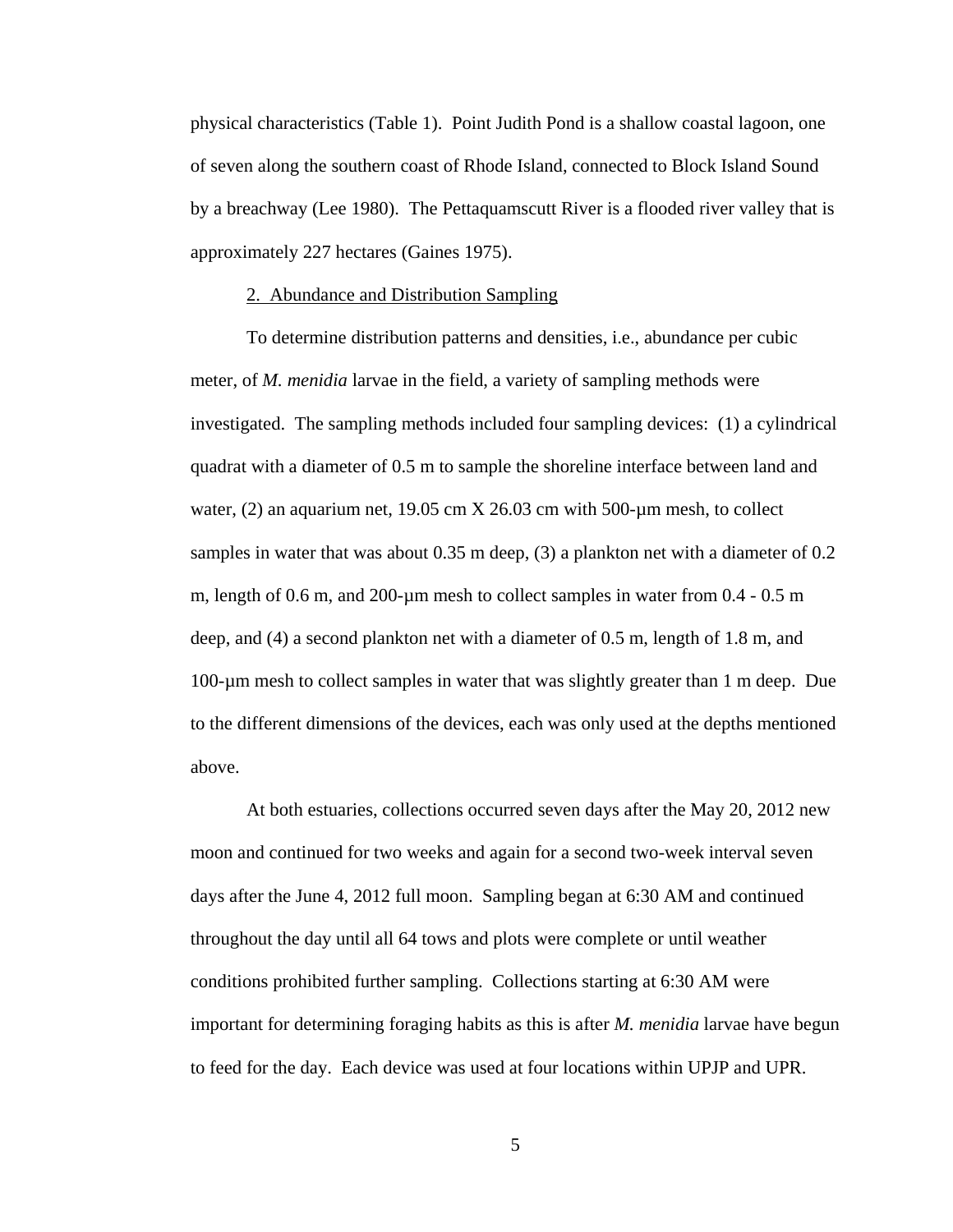Collections on and after June  $14<sup>th</sup>$  in UPJP were sampled from one location because this estuary had the same benthic structure and was treated as one location. The quadrat was haphazardly tossed four times at the shoreline interface. Both plankton nets were pulled along 10 m transects in replicates of four. Finally, the aquarium net was pushed along a 10 m transect in replicates of four. However, on and after June 14 the aquarium net was pushed along a 1 m transect in replicates of four. Typically, the devices were used one at a time in each location; not alternated. The quadrat sampled  $0.01 \text{ m}^3$  of water at the shoreline interface. For field collections made before June  $14<sup>th</sup>$ , the volume of water filtered by the aquarium net was 0.49 m<sup>3</sup>. For field collections made on and after June  $14<sup>th</sup>$ , the aquarium net filtered 0.049 m<sup>3</sup> of water. The small plankton net filtered  $0.32 \text{ m}^3$  of water. Finally, the large plankton net filtered  $1.98 \text{ m}^3$  of water.

Larvae that were collected for laboratory analysis were euthanized using MS-222 mixed in seawater (90 g/mL), then preserved in either 95% ethanol (for otolith analysis) or 10% straight formalin mixed in seawater (for gut content analysis). Each larva collected in the field was measured to the nearest hundredth of a millimeter for total length (TL) using a dial caliper.

### III. Laboratory Work

#### 1. Gut Content Analysis

Foraging habits of *M. menidia* larvae were determined by gut content analysis of preserved *M. menidia* larvae collected from the field. In the laboratory, the gut was gently pulled apart and examined in a 50-mm Sedgwick-Rafter counting cell under a compound microscope. Each prey item was tallied and identified to the lowest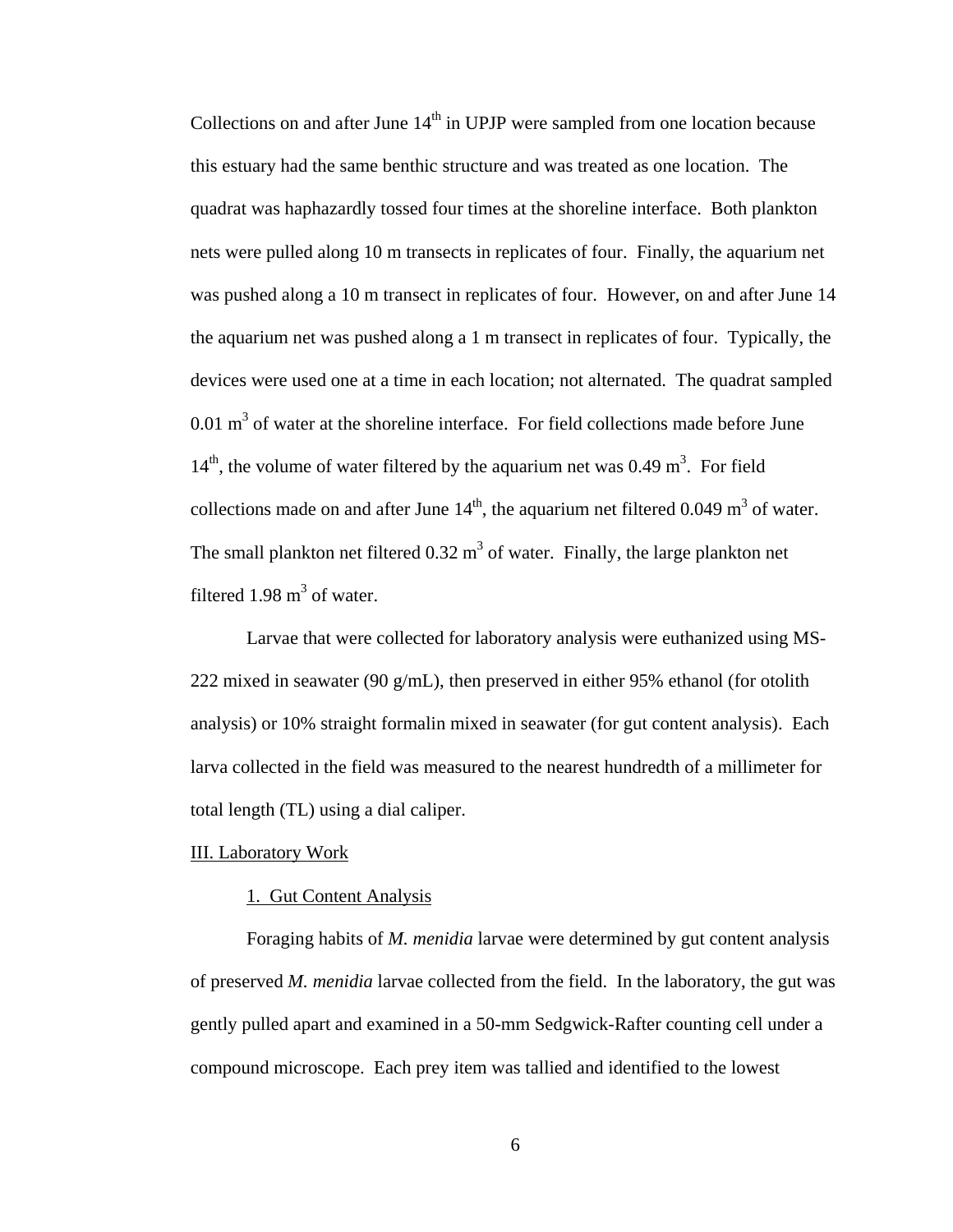possible taxon. From UPJP, a total of 58 guts were examined. From UPR, a total of 51 guts were examined. All larvae dissected, for both estuaries, were between 4.18 mm and 9.36 mm (TL). The number method was used to show food type as a percentage of the total gut contents of each larva (Zacharia and Abdurahiman 2004). Each taxon was represented as a percent of the total gut contents for all the larvae dissected for each estuary.

#### 2. Otolith Analysis

In the lab, one of the sagittal otoliths was extracted from each larva, placed on a microscope slide with one drop of immersion oil (Grade A from Cargille Laboratories), photographed using a light microscope camera (at 100X or 400X magnification), and the rings counted using methods of Barkman (1978). Otoliths were first examined using light microscopy (400 X magnification) to count daily growth rings to determine age (days). Measurements of diameters of the sagittae were taken as a proxy for growth. At a later time, a second reading was completed by the same observer from the photographs taken of the sagittal otoliths. Six pre-hatch rings were subtracted from the total number of daily rings on each sagittal otolith (Barkman, 1978). The sagittae did not require additional processing because the core was visible. The relation of the number of daily rings (age) to larval length (TL) was determined for each estuary. The slopes of these linear relationships provided an estimate of growth (mm/day) of larvae in each of the estuaries. All measurements were in micrometers ( $\mu$ m) using the computer software program ImageJ<sup>®</sup> (Abràmoff et al. 2004). Seventeen larvae were examined from UPJP and 19 larvae from UPR.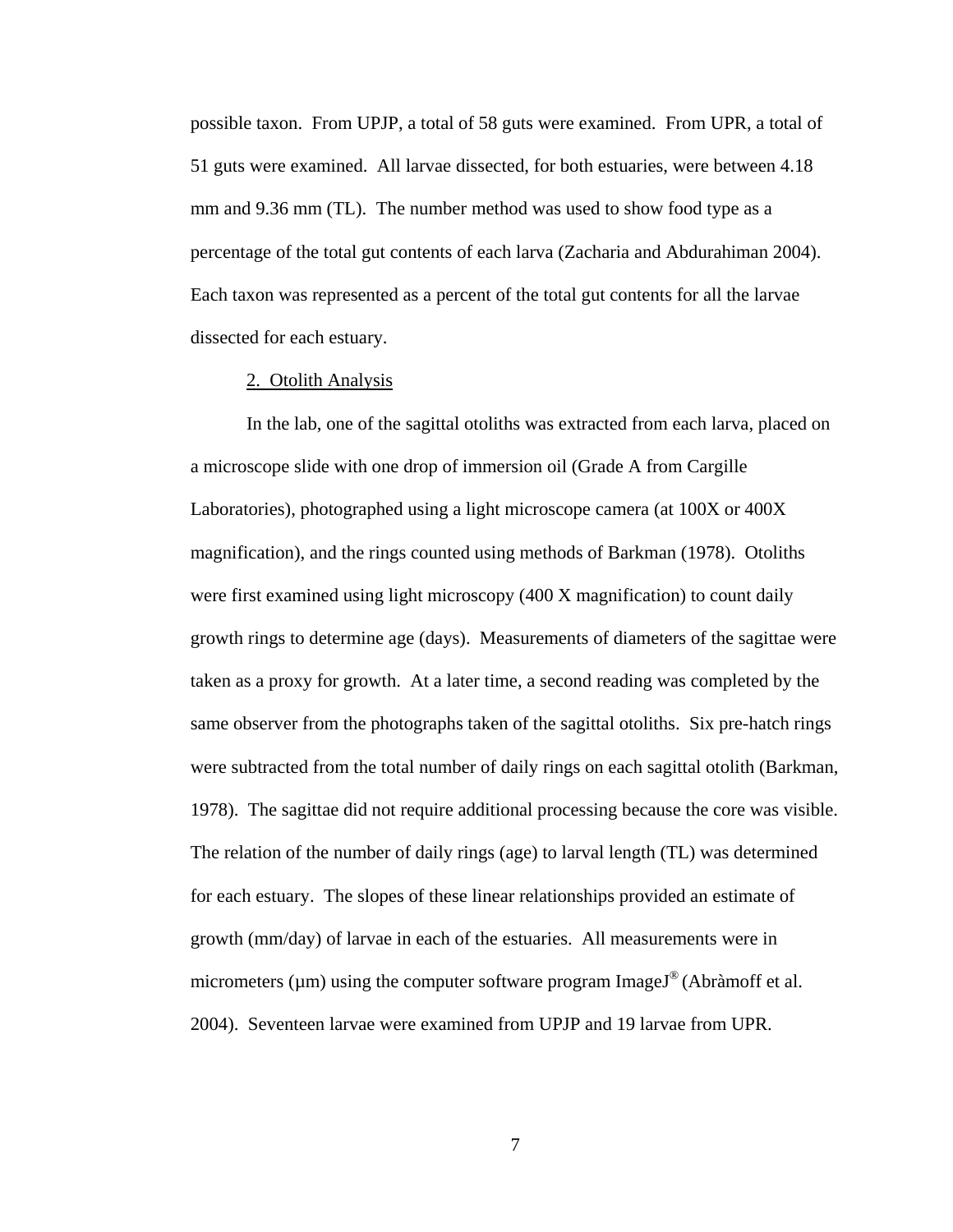#### IV. Statistical Analysis

The relationship between age and length was determined for each estuary and the slopes of these regressions were analyzed with an analysis of covariance (ANCOVA). A chi-square analysis was applied to the gut content data to determine any significant difference in feeding habits of *M. menidia* larvae between estuaries.

Distribution and abundance data collected from the field were analyzed using a Zero-inflated Poisson model (White and Bennetts 1996). This type of generalized linear model assumes that the outcomes that have a zero value are due to two processes, collecting larvae vs. not collecting larvae. Not collecting larvae results in an outcome of zero. If larvae were collected, then the outcome becomes count data.

$$
Logit(Y_p = extra 0) = \hat{\beta}_{01} + \hat{\beta}_{quad}H_p + \hat{\beta}_{aquantum net}I_p + \hat{\beta}_{small plankton net}J_p + \hat{\beta}_{large plankton}
$$

$$
netK_p
$$

$$
Log(E(Y_p)) = Log (\mu_p) = \widehat{\beta}_0 + \widehat{\beta}_{site} A_p + \widehat{\beta}_{date} B_p + \widehat{\beta}_{depth} C_p + \widehat{\beta}_{quadrat} D_p + \widehat{\beta}_{aquarium\ net} E_p + \widehat{\beta}_{small\ plantton\ net} F_p + \widehat{\beta}_{large\ plantton\ net} G_p
$$

Where Y<sub>p</sub> is equal to the number of larvae collected,  $\hat{\beta}_{01}$  and  $\hat{\beta}_{0}$  are the intercepts, and β�quadrat, aquarium net, small plankton net, large plankton net, site, date, depth are the coefficients for each predictor. The predictors included in the part of the model that analyzes when a larva was not collected are  $H_p$  which represents the quadrat,  $I_p$  which represents the aquarium net,  $J_p$  which represents the small plankton net, and  $K_p$  which represents the large plankton net. The intercept was set at zero for this part of the analysis. The predictors included in the part of the model that analyzes when larvae were collected are  $A_p$  which represents the sites (UPR and UPJP),  $B_p$  which represents the duration of sampling (date),  $C_p$  which represents the depth of the water,  $D_p$  which represents the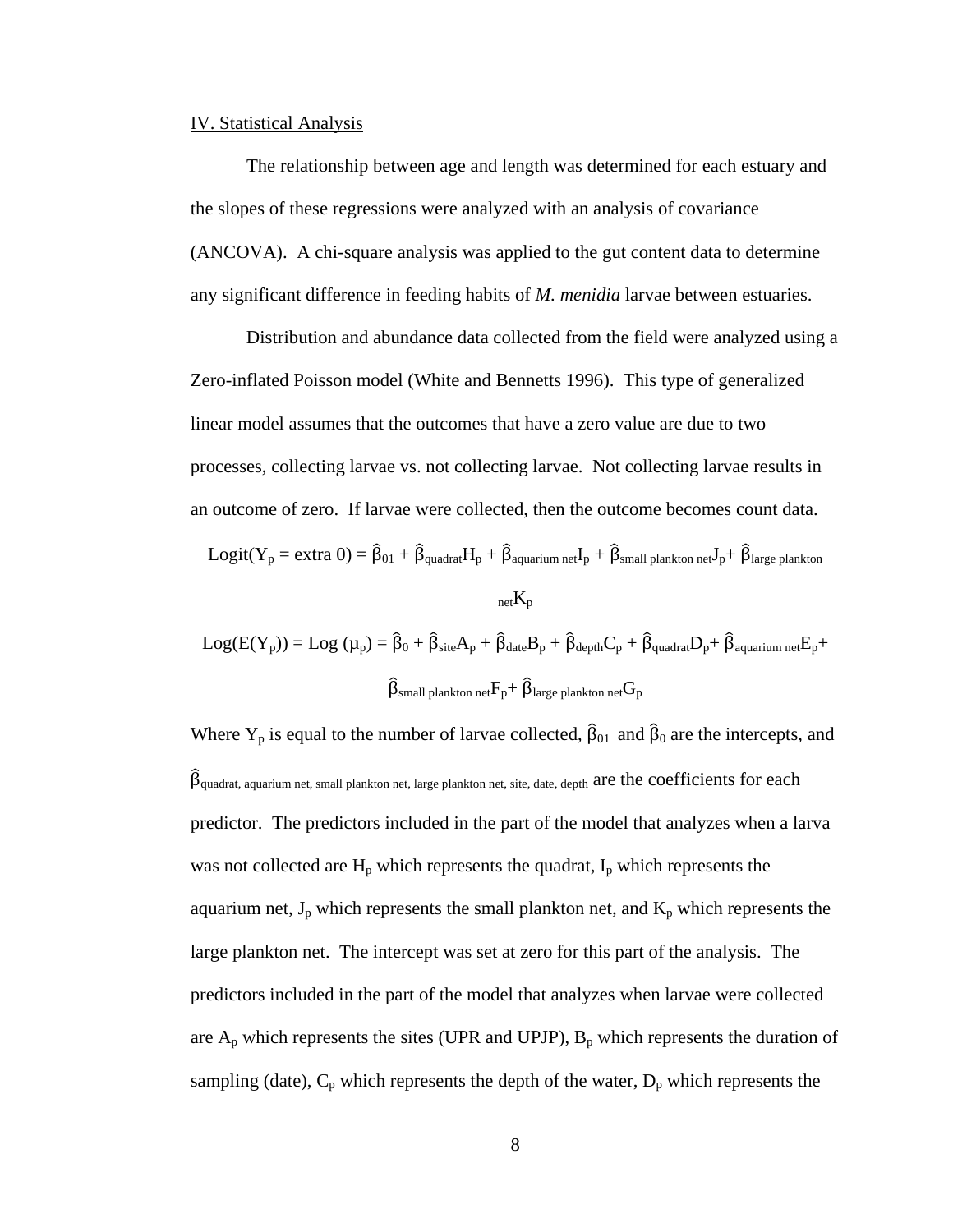quadrat,  $E_p$  which represents the aquarium net,  $F_p$  which represents the small plankton net, and  $G_p$  which represents the large plankton net. For this part of the analysis, the intercept could not be set at zero.

### RESULTS

#### I. Field Abundance and Distribution

Average density and the number of larvae collected by each device are shown in Table 2. Only one *M. menidia* larva was collected with the large plankton net. The quadrat, aquarium net, and small plankton net all collected more larvae compared to the large plankton net. This indicates that *M. menidia* larvae are generally not in waters greater than one meter depth, but can be found in waters less than 0.5 m depth in the littoral zone. Further, the quadrat, the aquarium net, and small plankton net can all be used to collect *M. menidia* larvae from the littoral zone of estuaries.

Distribution and abundance of *M. menidia* larvae from the field are represented as the frequency of occurrence of the number of larvae collected (Figure 2). The distribution of the data follows a Poisson curve with a high frequency of zeros (Figure 2). This suggests that *M. menidia* larvae have a patchy distribution in the littoral zone. It also shows how often and how many *M. menidia* larvae were collected per tow (Figure 2). For field collections made before June  $14<sup>th</sup>$ , up to 69 larvae were collected per tow (Figure 2A). For field collections made on and after June  $14<sup>th</sup>$ , up to fifteen larvae were collected per tow (Figure 2B).

The Zero-inflated Poisson analysis shows which predictors in this study influenced the number of larvae collected, as well as which predictors influenced the zeros in the data (Tables 3, 4). Before June  $14<sup>th</sup>$ , the presence of larvae in the littoral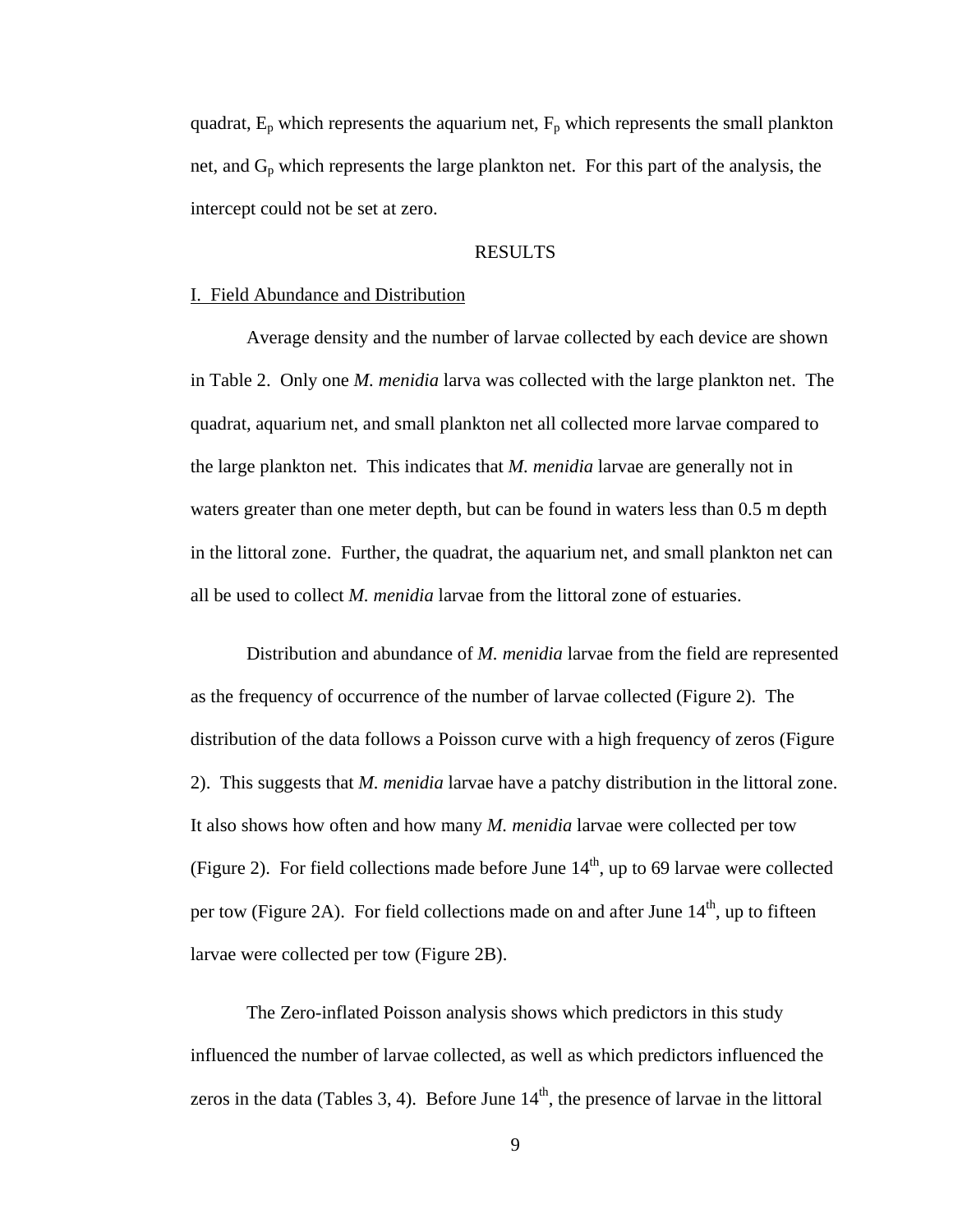zone in both estuaries correlated with date, depth, and all sampling devices (Table 3). By the middle of June, fewer larvae were collected from the littoral zone in UPR and UPJP compared to the beginning of this sampling season ( $\hat{\beta}_{date} = -0.10$ ,  $\chi^2 = 46.01$ , p < 0.0001, Table 3). The number of larvae collected increased with depth in the littoral zone ( $\hat{\beta}_{\text{depth}} = 1.34$ ,  $\chi^2 = 35.16$ , p < 0.0001, Table 3). The quadrat, aquarium net, and small plankton net collected larvae in statistically significant amounts ( $\hat{\beta}_{quad}$ 291.32,  $\chi^2 = 131.62$ , p < 0.0001,  $\hat{\beta}_{\text{aquarium net}} = 6.73$ ,  $\chi^2 = 243.79$ , p < 0.0001,  $\hat{\beta}_{\text{small}}$  $p$ lankton net = 7.63,  $\chi^2$  = 58.92, p < 0.0001, Table 3), as indicated by the positive coefficients. However, the large plankton net did not catch *M. menidia* larvae in statistically significant amounts ( $\hat{\beta}_{\text{large plankton net}} = -2.22$ ,  $\chi^2 = 17.71$ , p < 0.0001, Table 3), as indicated by the negative coefficients. The quadrat ( $\hat{\beta}_{\text{quadrat}} = 2024.99$ ,  $\chi^2 =$ 1959.45, p < 0.0001, Table 3) and the aquarium net ( $\hat{\beta}_{\text{aquantum net}} = 36.29$ ,  $\chi^2 = 2748.10$ , p < 0.0001, Table 3) influenced the presence of zeros in the data.

For field collections made on and after June  $14<sup>th</sup>$ , depth, the quadrat, and the aquarium net influenced the number of larvae collected from the littoral zone in UPR and UPJP (Table 4). The number of larvae collected increased with depth in the littoral zone ( $\hat{\beta}_{\text{depth}} = 5.28$ ,  $\chi^2 = 12.96$ , p < 0.05, Table 4). The quadrat and aquarium net did not consistently collect larvae in statistically significant amounts ( $\hat{\beta}_{quadrat}$  = - 247.90,  $\chi^2$  = 4.03, p < 0.05,  $\hat{\beta}_{\text{aquarium net}}$  = - 59.65,  $\chi^2$  = 4.68, p < 0.05, Table 4), as indicated by the negative coefficients. This suggests that larvae were most likely in waters between 0.4 and 0.5 meters depth in the littoral zone. No predictors significantly influenced the presence of zeros for this data.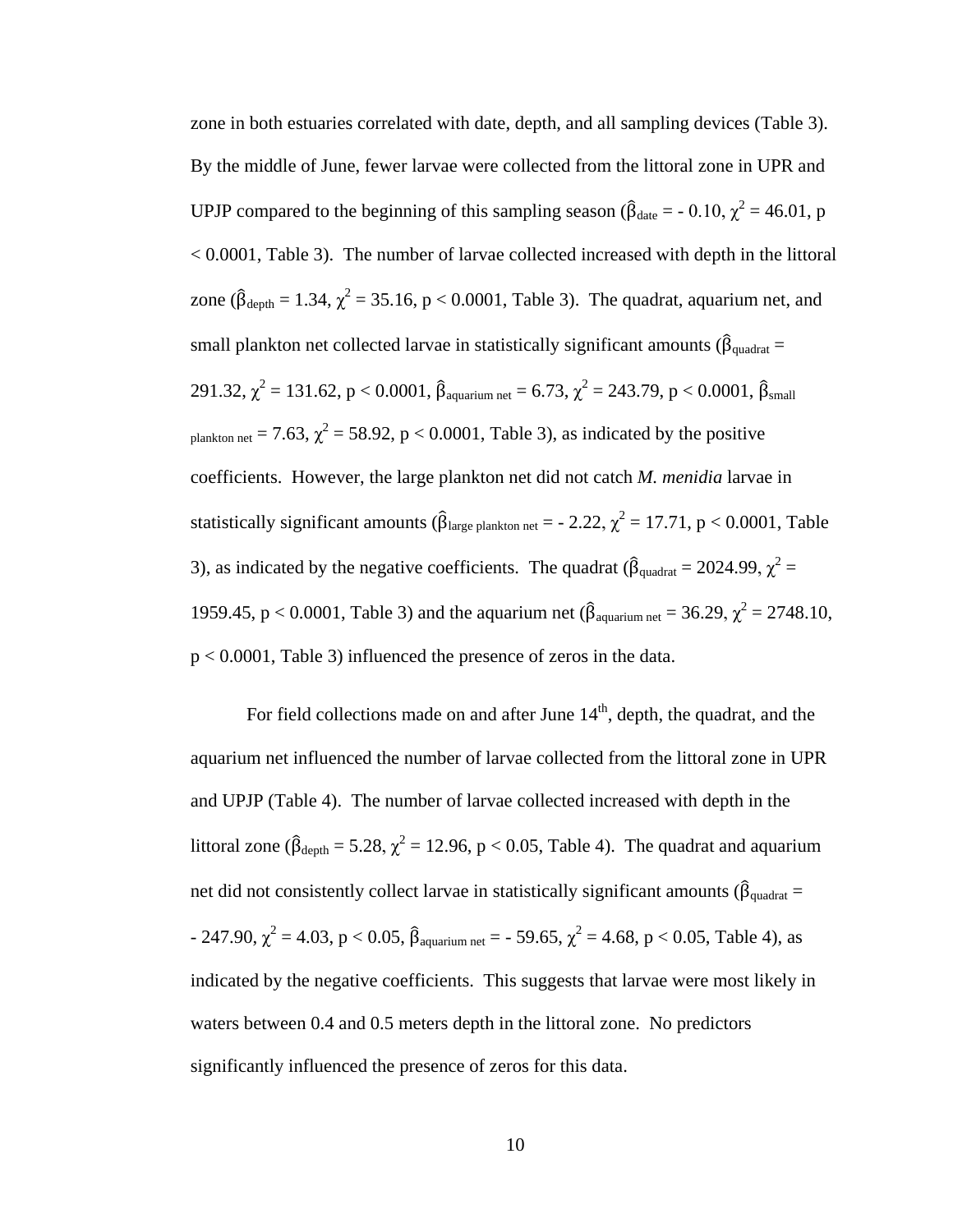One of the goals of this project was to determine if the density of *M. menidia*  larvae differed between the estuaries. The results of the Zero-inflated Poisson analysis for site indicated that UPR had a higher density of *M. menidia* larvae compared to UPJP, for the entire sampling period.

### II. Gut Content Analysis

Feeding habits of *M. menidia* larvae between estuaries were significantly different ( $\chi^2$  = 622.7, p < 0.0001). In UPJP, copepod nauplii made up 72.5% of total gut content (Figure 3). In UPR, *M.menidia* larvae consumed mostly copepod eggs, which made up 76.2% of the total gut content (Figure 3).

# III. Otolith Analysis

Results from the ANCOVA show a significant relationship between length of larvae and age for fish from both estuaries ( $p < 0.0001$ , Figure 4). Based on the agelength regressions, larvae grow 0.65 mm/day in UPR and 0.66 mm/day in UPJP (Figure 4). The results from the ANCOVA show no significant difference ( $p =$ 0.8147) in the age-length relationship of larvae between estuaries (Figure 4).

#### DISCUSSION

This is the first report of the field ecology of *M. menidia* larvae, even though laboratory studies on this larval species have been conducted for decades (e.g., Austin et al. 1975; Middaugh and Lempesis 1976; Morgan and Prince 1977; Deacutis 1978; Bengtson 1985; Lankford et al. 2001). Field collections from the littoral zone of UPR and UPJP during the summer of 2012 showed that this larval fish can be collected at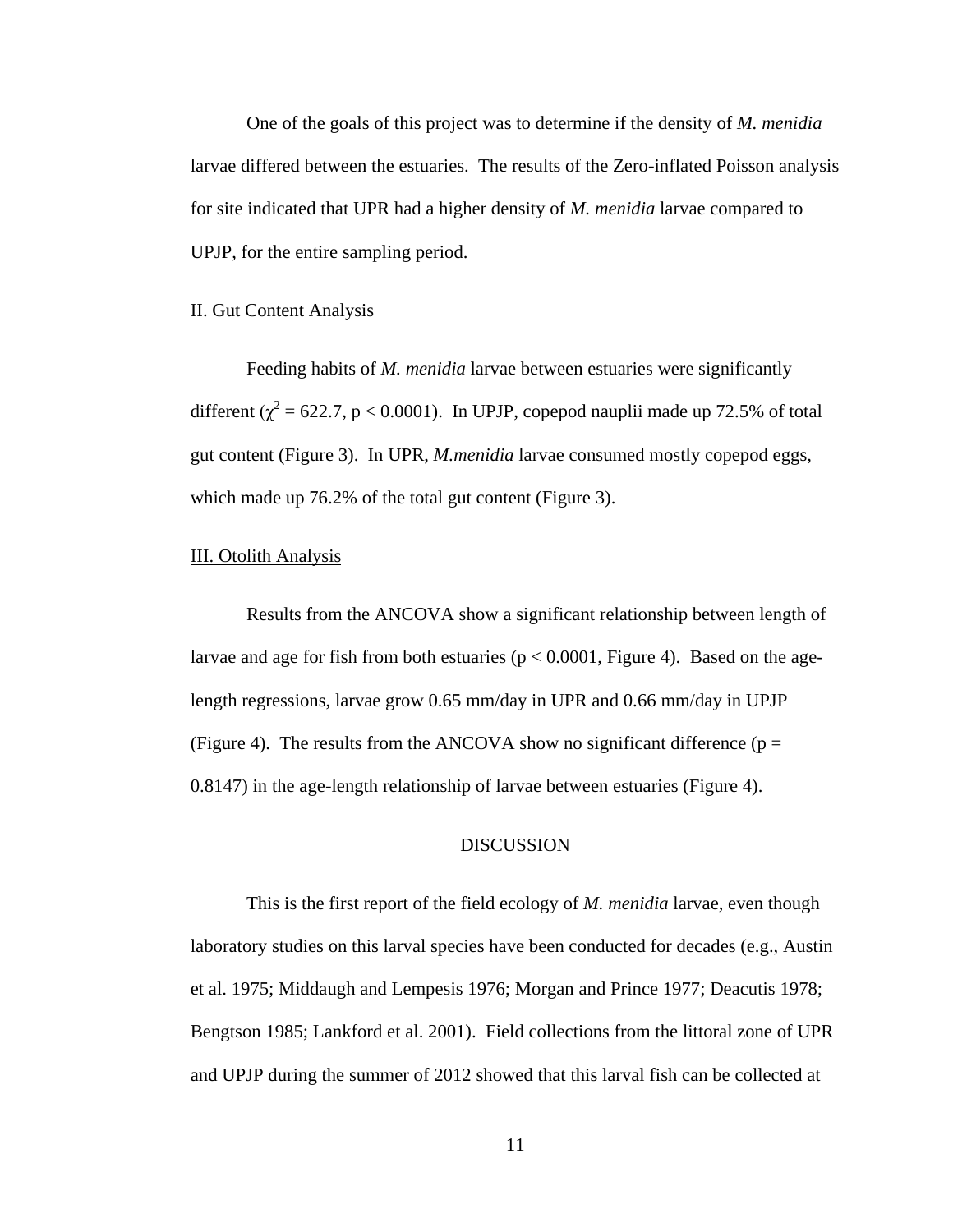the shoreline interface to waters 0.5 m deep, can be collected with a variety of sampling devices, and displays a patchy distribution. The two estuaries sampled differed with regard to abundances of *M. menidia* larvae and the prey consumed by those larvae, but the larvae grew at the same rates regardless of those differences.

The quadrat, aquarium net, and small plankton net collected more larvae compared to the large plankton net with the aquarium net collecting the most *M. menidia* larvae both in absolute and per-volume terms. Hildebrand (1922) and Middaugh et al. (1981) documented *M. menidia* adults spawning in shallow grassy areas. This study suggests that *M. menidia* larvae stay in the littoral zone after hatch. Lindsay et al. (1978) sampled ichthyoplankton in the Indian River, Delaware, USA and noted that the low abundance of atherinid larvae was not representative of their high abundance as juveniles and adults. Of the mid-channel water column that they sampled from  $0 - 45$  cm, atherinid larvae occurred mostly within the top 5 cm (their study included *M. menidia*). They concluded, based on data from Breder and Rasquin (1950) on the confamilial species *Atherina stipes,* that atherinid larvae are positively phototaxic, which explains their presence very close to the surface. Their finding that larvae can occasionally be collected from mid-channel (as well as our finding that one larva was collected at a depth  $> 0.5$  m) indicates that some larvae stray from the apparently preferred shallower water.

Occupation of very shallow waters by *M. menidia* larvae likely provides them with protection from predators. *Pomatomus saltatrix*, *Morone saxatilis*, *Morone americana*, and *Caranx hippos* have all been collected from the Pettaquamscutt River estuary and used in predation experiments on larval and juvenile *Menidia beryllina*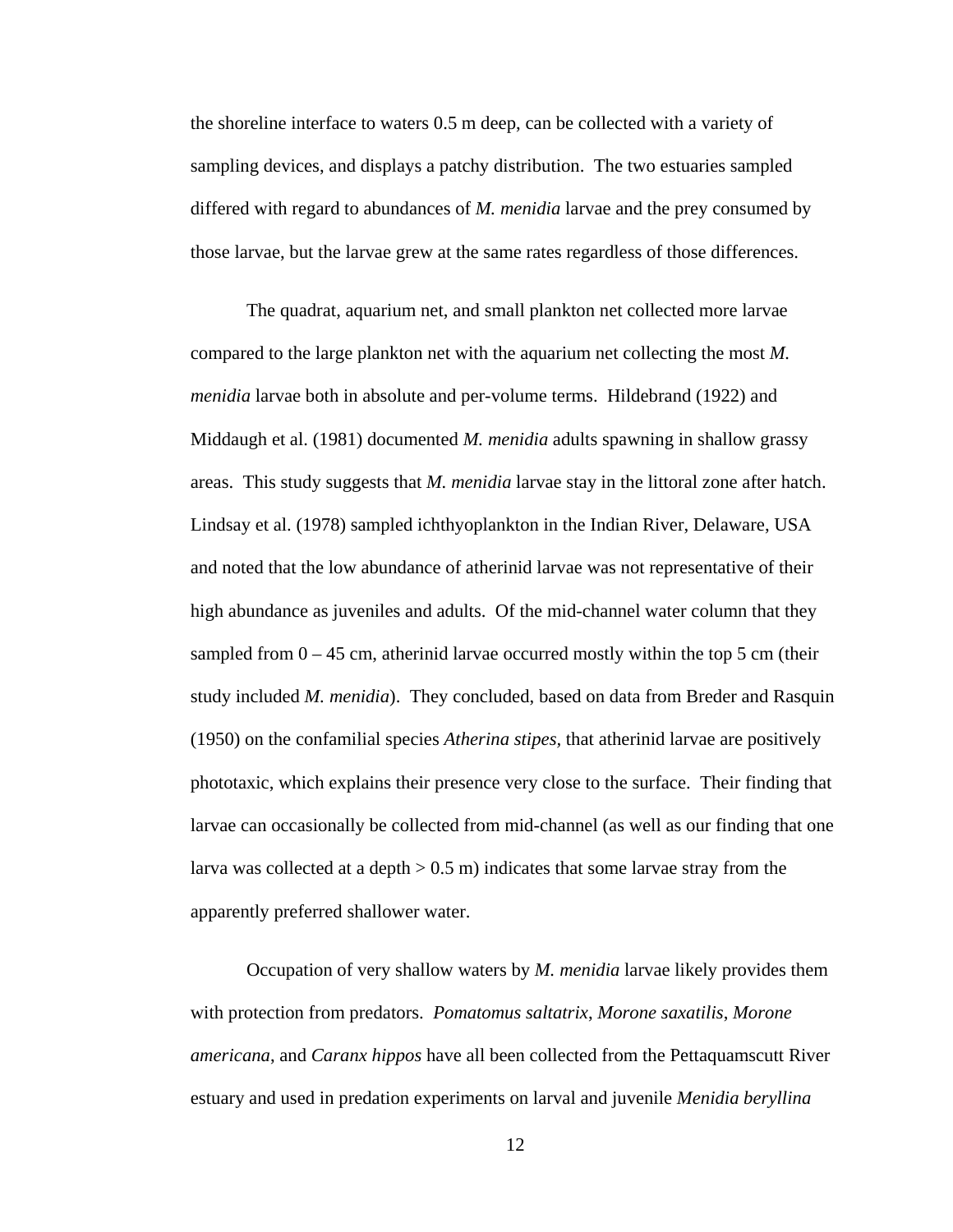(inland silverside) (Gleason and Bengtson 1996). In Point Judith Pond, predators include *Morone saxatilis* and *Fundulus majalis* (Pfeiffer-Herbert 2007).

*Menidia menidia* larvae collected from the field followed a zero-inflated Poisson model, suggesting that these larvae are not distributed evenly in the littoral zone, but have a patchy distribution. Many fishes display a patchy distribution because of ocean processes (Pepin et al. 2003) and social behavior (Maynou et al. 2006), such as spawning, predator pressures, and feeding. Understanding why marine larvae have a patchy distribution has been a focus of many studies. Hewitt (1981) proposed that larvae display a patchy distribution because it benefits schooling, a behavior displayed in the juveniles and adult life stages. Shaw (1960, 1961) showed that *M. menidia* begin to school around 11 - 12 mm SL; later research by Shaw and Sachs (1967) showed that optomotor responses, proposed to be involved with schooling, are present in newly hatched *M. menidia*. Since schooling is widely thought to reduce predation pressure, the development of such behavior likely allows *M. menidia* larvae to enter water that they occupy as newly hatched larvae. Future research should include collecting spatial data to determine where these patches of larvae are in the littoral zone and the size of each group.

Results from the gut content data show that *M. menidia* larvae in UPR consume mostly copepod eggs, whereas those in UPJP consume mostly copepod nauplii. Volson (2012) found a high abundance of calanoid copepods in UPR and a varying zooplankton community in UPJP, where from early spring (April to early May) to late spring (June), the dominant zooplankton present switches from polychaete larvae to copepods. Most of the sampling for this study took place in late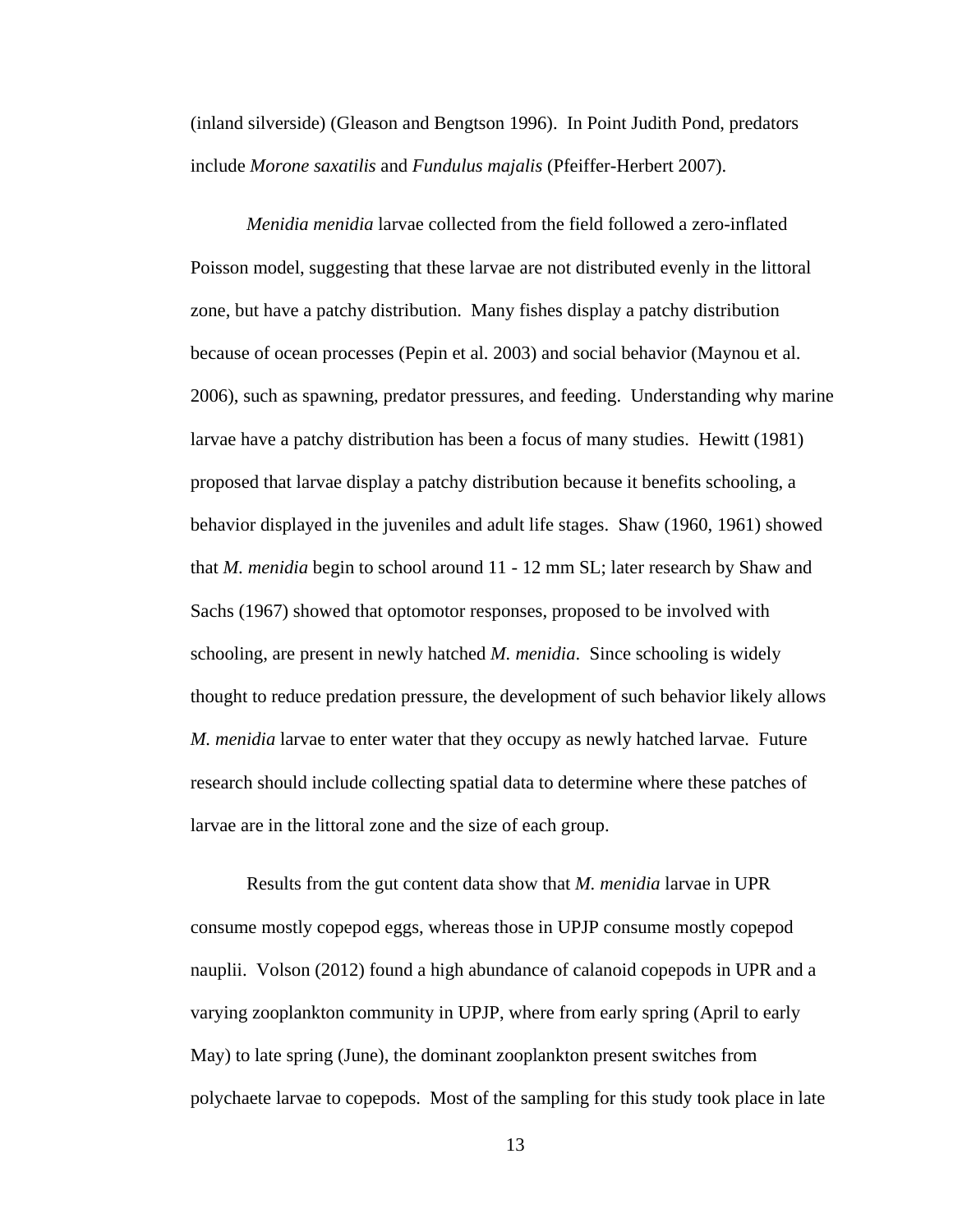spring, when the polychaete larvae had already settled and were not available to, or not preferred by, the larvae. The exact species of copepod that the eggs came from, for this study, was not determined.

These findings agree with previous research on *M. menidia*. In the Pataguanset Estuary in Connecticut, Cadigan and Fell (1985) found that one of the most commonly occurring food items in the guts of adult *M. menidia* were copepods. Further, research by Gilmurray and Daborn (1981) showed that small-sized *M. menidia* consumed smaller zooplankton species, such as copepods. In UPR and UPJP it may be that size class of *M. menidia* is also an important factor in prey selection. Fernandez-Diaz et al. (1994) showed that mouth size of larval *Sparus aurata* correlates to the size of prey it consumes. For this study, the prey items found in the gut contents of larval *M. menidia* may be due to the available zooplankton in the estuary and mouth size.

It is necessary to stress the importance of future monitoring of the zooplankton communities in both of these estuaries, because of impacts due to anthropogenic influences. Increased nutrient levels in the water can change the community composition of estuaries (Pinckney et al. 1998), including UPJP and UPR. UPJP has a high abundance of polychaete larvae (Bengtson 1982), and is more eutrophic than UPR (Table 1). However, as stated previously there are shifts in the dominant species of zooplankton in this estuary, which can lead to different predators entering the estuary (Purcell 2012). For example, during the sampling year of 2005, an unusually high abundance of Lion's Mane jellyfish were present in UPJP (Volson *pers. comm.*). Few to no *M. menidia* adults and juveniles were collected in seine hauls that spring. It was determined that the jellyfish were consuming the zooplankton community in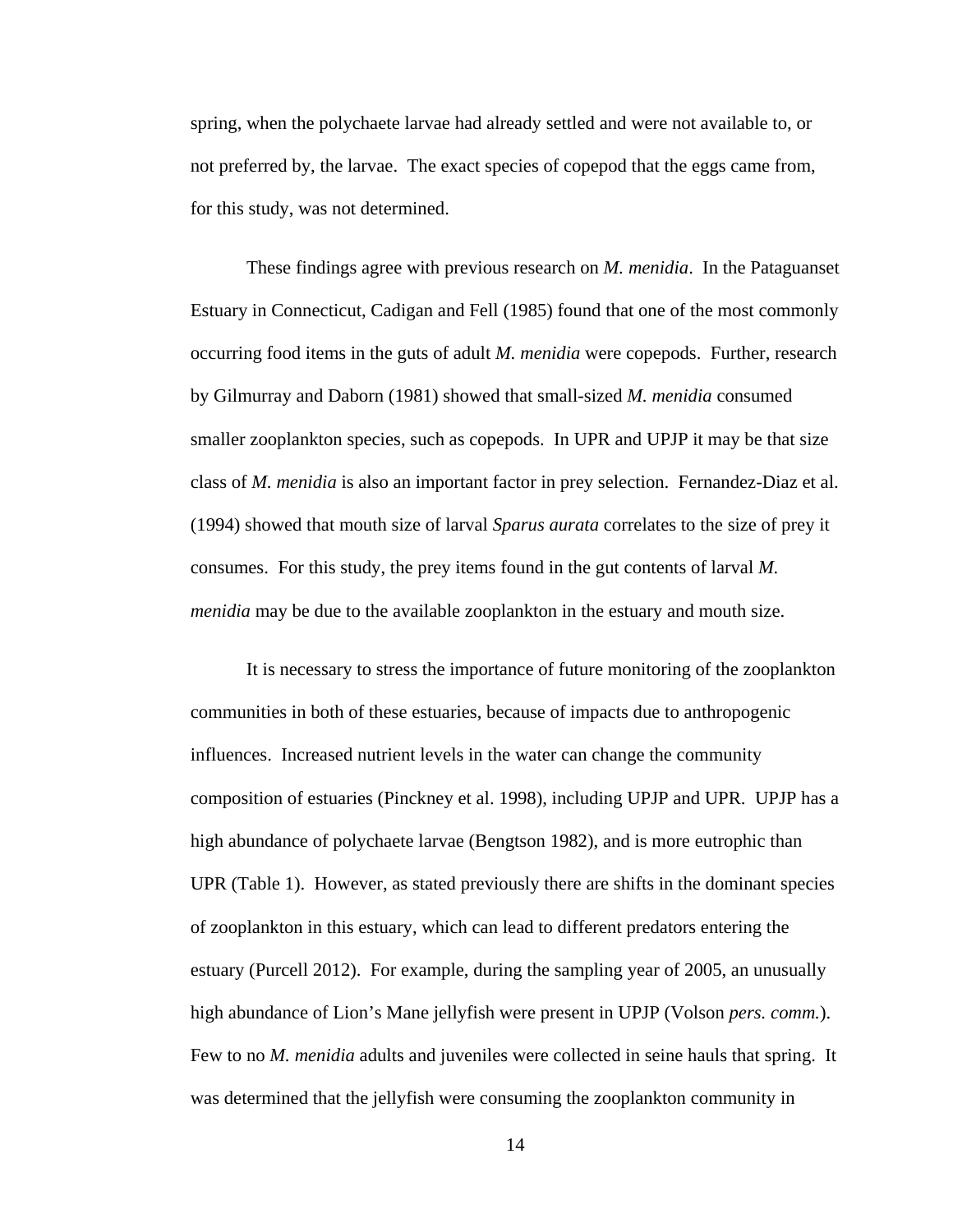UPJP. The mechanisms that regulate this phenomenon are not well understood, but eutrophication has been suggested as one factor (Purcell 2012).

It has long been known that otoliths can be used as a proxy for fish growth. The significant age-length relationship for *M. menidia* larvae in the current study has been previously shown in work by Barkman (1978).

Between estuaries, there was no significant difference in the age-length relationship of *M. menidia* larvae. According to the regression coefficients in the agelength equations, the larvae grow at 0.65 - 0.66 mm/d. Barkman et al. (1981) found that over a length range of about 12 – 90 mm, *M. menidia* grow at 0.84 mm/d, based on an otolith age-length relationship, whereas Mulkana (1964) estimated a growth rate of 7-11 mm/month  $(0.23 - 0.37$  mm/d) based on length-frequency analyses of a cohort. Volson (2012) found that larval length at hatch was significantly greater for *M. menidia* larvae in UPJP than UPR. The results from the present study indicate that a greater length at hatch does not translate into faster growth for larval *M. menidia*. Temperature influences the growth of fish. In particular, for *M. menidia*, temperature is one factor that determines sex and size during the larval stage (Conover and Kynard 1981). Research by Conover and Kynard (1981) showed that warmer temperatures,  $17^{\circ} - 25^{\circ}$  C, produce more male fish compared to cooler temperatures,  $11^{\circ} - 19^{\circ}$ C, which produced more females. In addition, the male fish produced in those warmer temperatures tended to be smaller in size compared to female *M. menidia* (Conover and Kynard 1981). Water temperatures in UPJP are cooler than the water temperatures in UPR, even during the summer months (Volson 2012) when sampling occurred for this study (Table 1). Despite a larger length-at-hatch for *M. menidia* in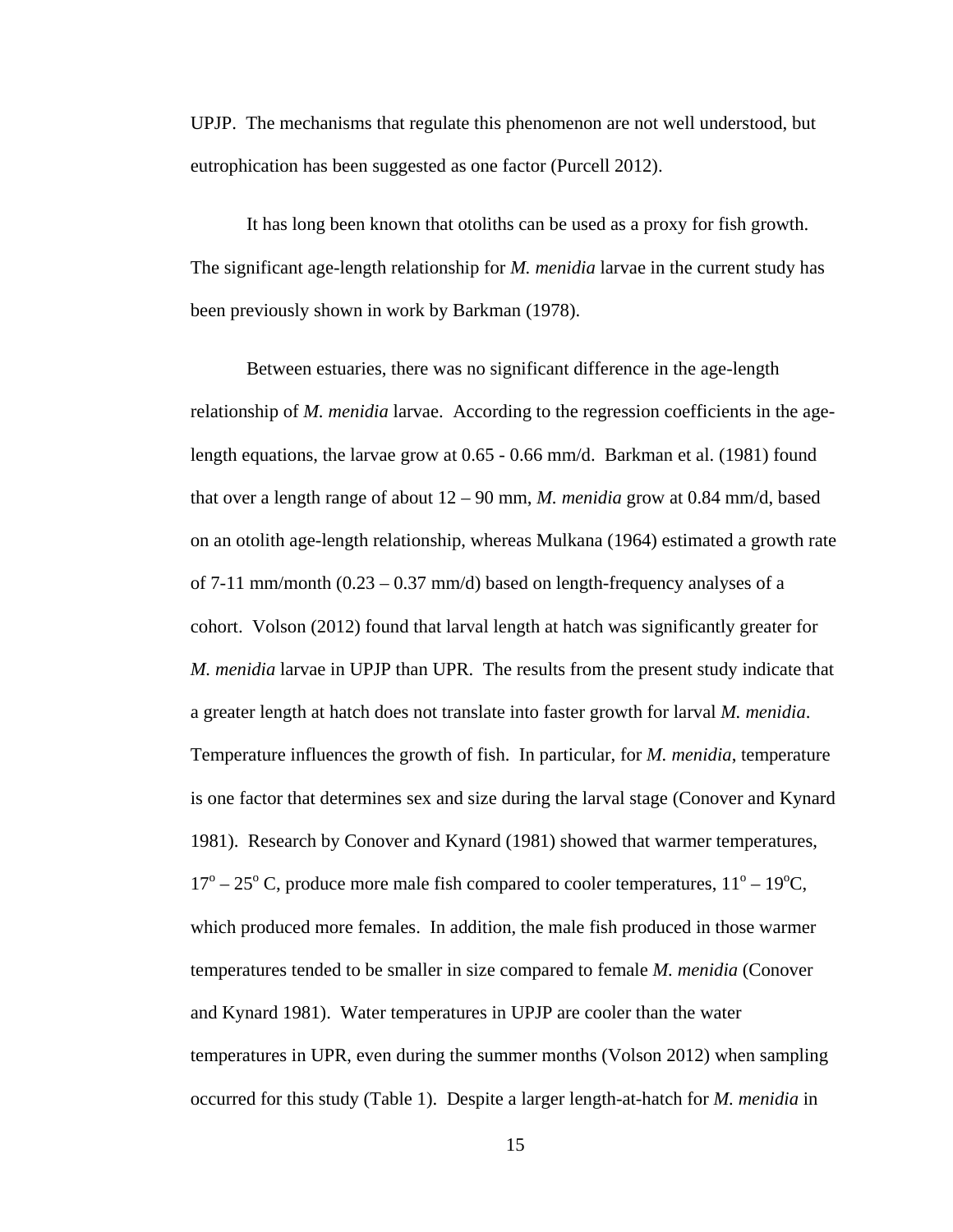UPJP, the cooler water temperature in this estuary may have resulted in a slower growth rate for the larvae. As a result, larval growth was not greater in UPJP compared to UPR.

Nutritional quality of the prey items might also influence the growth of *M. menidia* larvae. Previous research has shown that zooplankton from UPJP are more lipid-rich compared to zooplankton from UPR (Volson 2012). On the other hand, copepod eggs, with more yolk, might be expected to have a higher lipid content than do copepod nauplii. In any case, this difference in gut content between the estuaries did not influence larval growth during the time samples were collected for this study. Furthermore, the number of copepod nauplii and copepod eggs consumed by *M. menidia* larvae on an hourly or daily timescale in both estuaries is not known. As a result, any further remarks concerning the effect of the nutritional quality of prey on *M. menidia* larvae cannot be made.

The "growth-mortality" hypothesis states that larger fish have higher survivability than smaller fish (Anderson 1988). However, Gleason and Bengtson (1996) found that for inland silversides (*Menidia beryllina*) the smaller individuals have higher survival rates than larger individuals. If *M. menidia* larvae in UPJP are not growing significantly faster, once in their larval life stage, compared to larvae from UPR, then we cannot expect larvae in UPJP to have a higher survival rate. Despite having no difference in growth, and thus survival of *M. menidia* larvae, between the estuaries, density of larvae did differ. UPR had higher densities of *M. menidia* larvae compared to UPJP.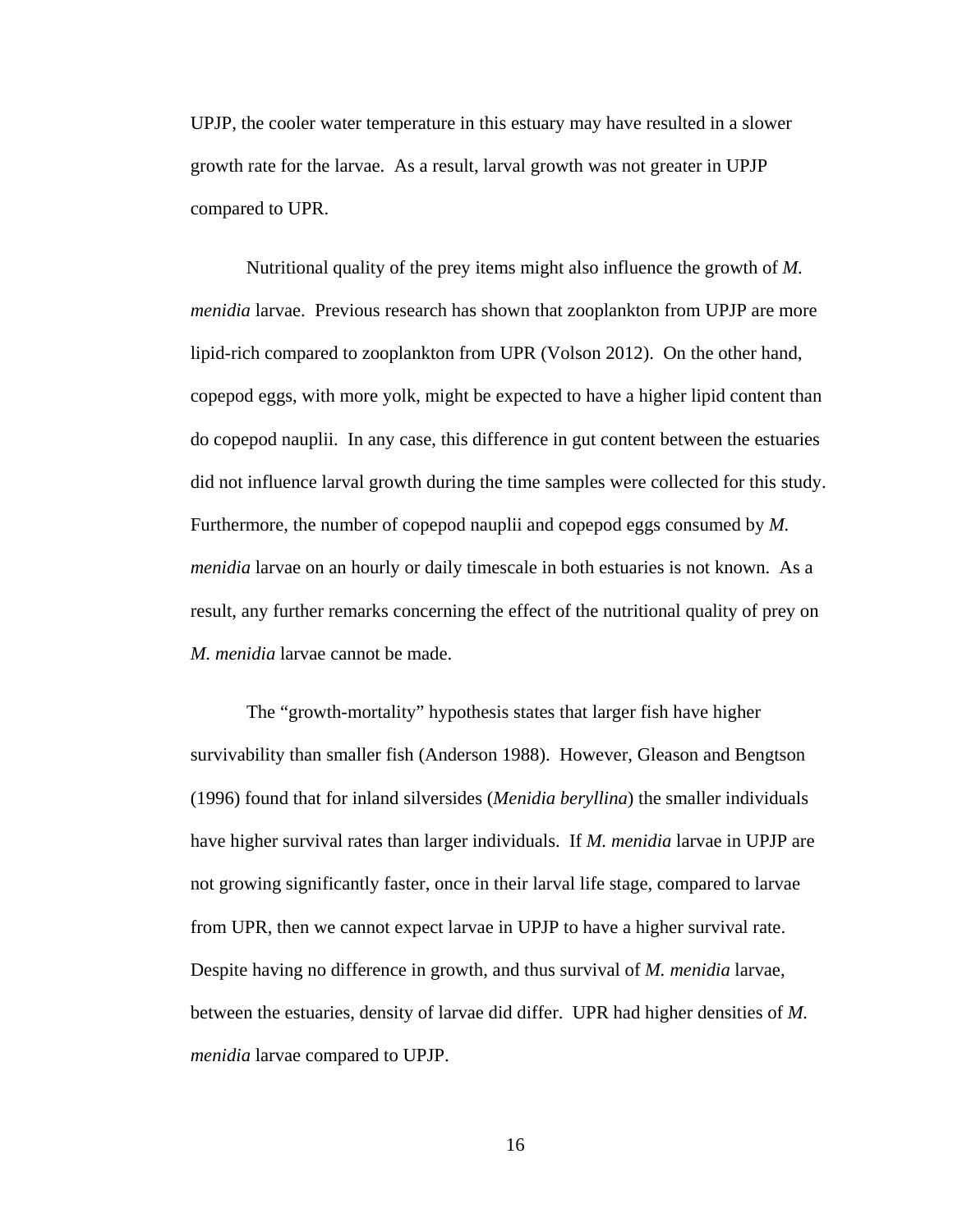# **Summary**

.

The larval life stage is an important life stage to the recruitment of adult populations. Studies on this fish are not important simply because of its abundance, but its role as a forage fish for fisheries species and how these fish influence the energetics of estuaries. The goal of this study was to describe the larval ecology of *M. menidia*. Larvae from both estuaries displayed a patchy distribution and were collected with the quadrat, aquarium net, and small plankton net. Diet differed between estuaries with UPR larvae eating mostly copepod eggs and UPJP larvae consuming mostly copepod nauplii. The growth of larvae collected in UPR was not significantly greater than that of larvae collected from UPJP, indicating that a larger length at hatch, based on the previous study of Volson (2012) does not translate into faster growth in the larval life stage. We hope that the initial information presented here will stimulate estuarine researchers to further examine the larval ecology of this important component of estuarine ecosystems.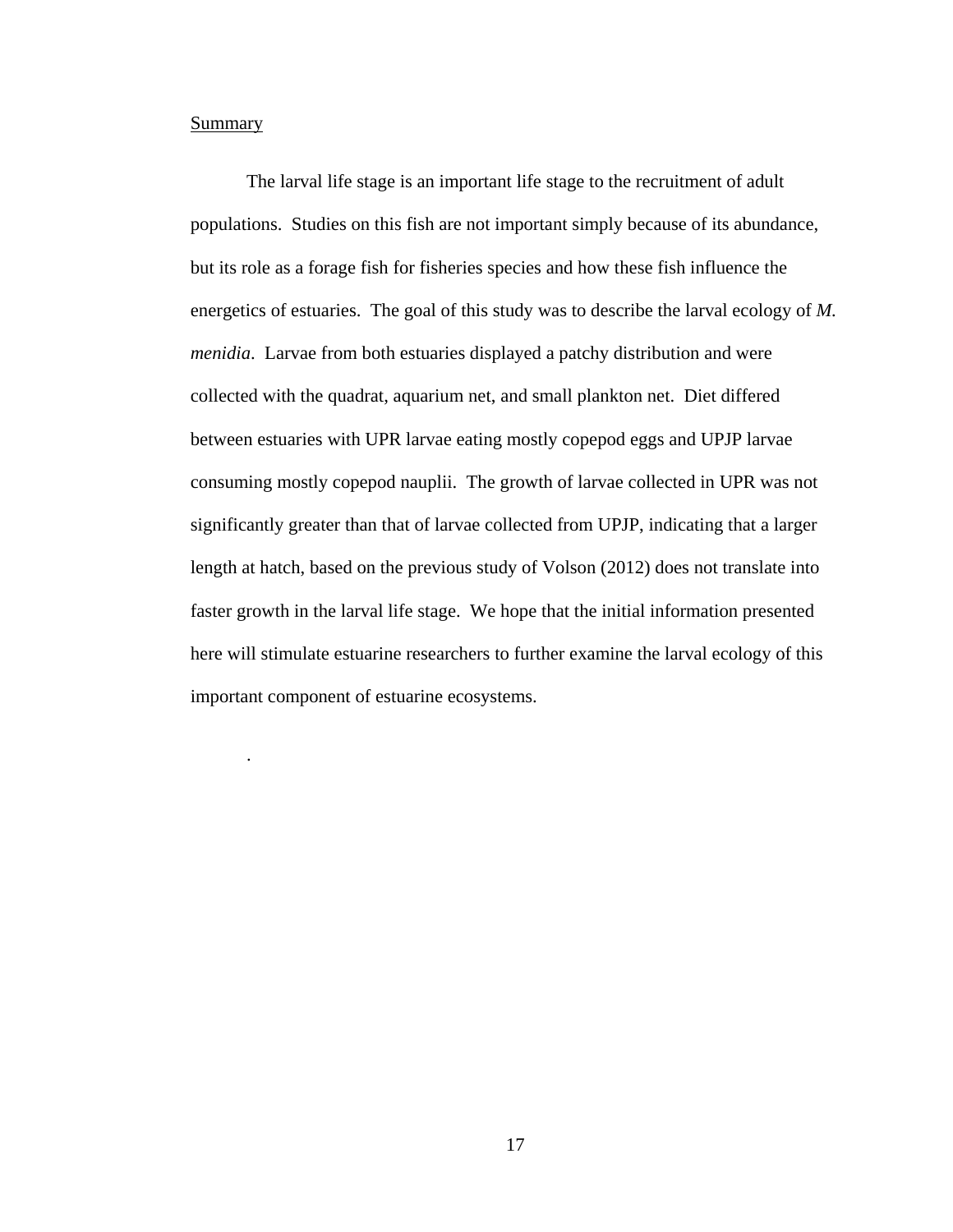| <b>Parameters</b>             | <b>Time</b>          | Depth $(m)$ | <b>Upper Pettaquamscutt River</b> | Depth (m) | <b>Upper Point Judith Pond</b> |
|-------------------------------|----------------------|-------------|-----------------------------------|-----------|--------------------------------|
| Temperature                   | May 2012             | 0.1         | 19.5                              | 0.5       | 19.8                           |
| $(°$ Celsius)                 | Jun 2012<br>Jul 2012 |             | 24<br>27                          |           | 21<br>25.3                     |
|                               |                      | Average:    | 24                                |           | 22                             |
| Salinity                      | May 2012             | 0.1         | 16.5                              | 0.5       | $\overline{\phantom{a}}$       |
| (ppt)                         | Jun 2012<br>Jul 2012 |             | 15<br>16                          |           | 27.5<br>30.5                   |
|                               |                      | Average:    | 16                                |           | 29                             |
| Fecal Coliform                | May 2012             |             | $<10\,$                           |           | 478                            |
| $(\text{per }100 \text{ mL})$ | Jun 2012<br>Jul 2012 |             | $<10\,$<br>$<10\,$                |           | 189<br>84                      |
| Enterococci                   | May 2012             |             | $<10\,$                           |           | 124                            |
| $(\text{per }100 \text{ mL})$ | Jun 2012<br>Jul 2012 |             | $<10\,$<br>124                    |           | 20<br>$30\,$                   |
| Dissolved Phosphorus          | May 2012             | 0.5         | 5                                 | 0.5       | $\tau$                         |
| $(\mu g/L)$                   | Jun 2012<br>Jul 2012 |             | $<$ 3<br>4                        |           | 8<br>29                        |
| Ammonium-Nitrogen             | May 2012             | 0.5         | 45                                | 0.5       | 60                             |
| $(\mu g/L)$                   | Jun 2012<br>Jul 2012 |             | 40<br>25                          |           | 45<br>75                       |
| <b>Total Phosphorus</b>       | May 2012             | 0.5         | 16                                | 0.5       | 42                             |
| $(\mu g/L)$                   | Jun 2012<br>Jul 2012 |             | 23<br>35                          |           | 72<br>107                      |

Table 1. Physical parameters of the Upper Pettaquamscutt River and Upper Point Judith Pond from May to July of 2012 from URI Watershed Watch.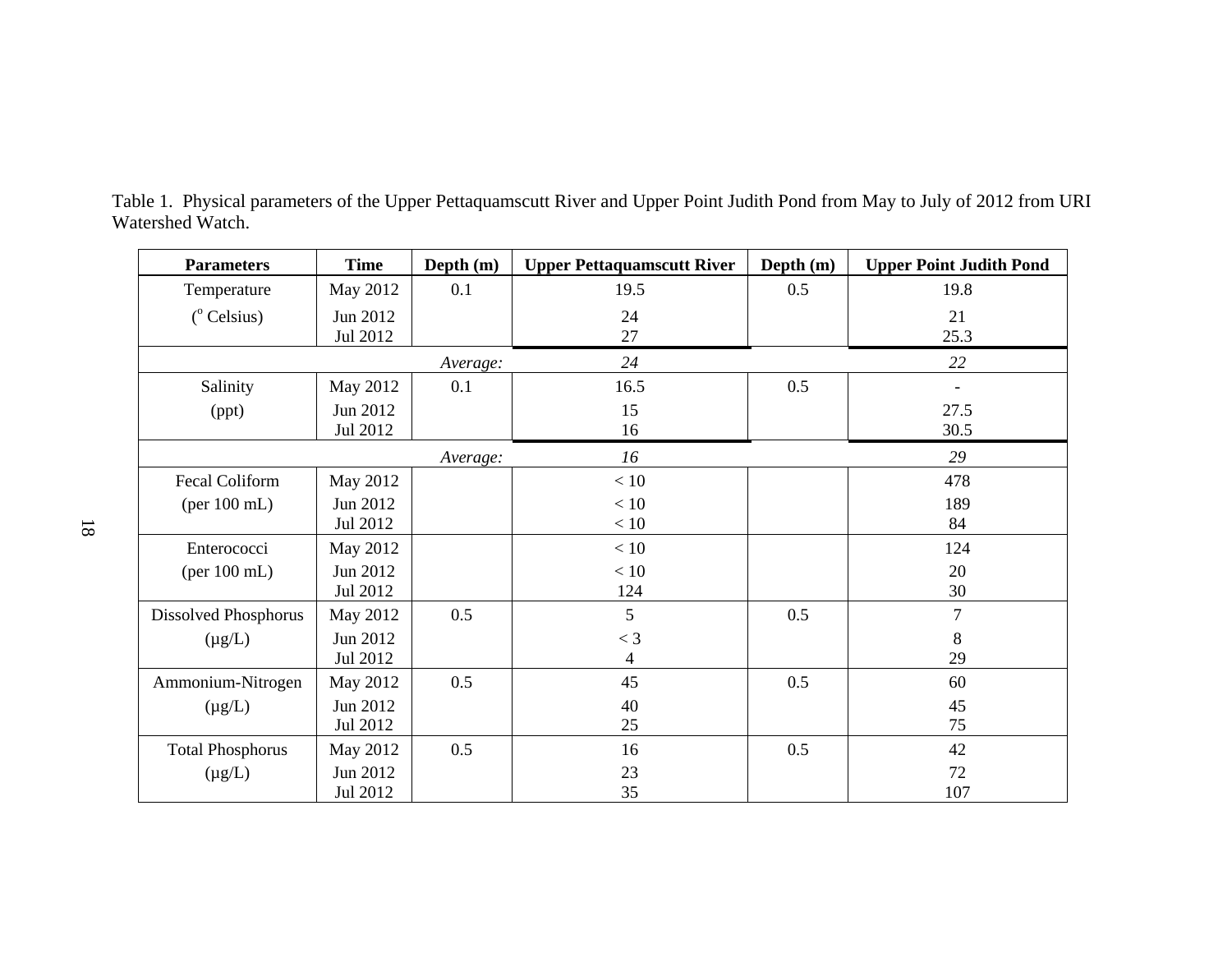Table 2. Description of catch data for each sampling device used in the Upper Pettaquamscutt River (UPR) and Upper Point Judith Pond (UPJP) before June 14, 2012 (Table A) as well as on and after June 14, 2012 (Table B). Also included in each table are descriptions of the volume of water filtered by each sampling device.

| Α.                        |                    |            |                                         |                                                        |                   |  |  |
|---------------------------|--------------------|------------|-----------------------------------------|--------------------------------------------------------|-------------------|--|--|
|                           | Volume water       |            | <b>Total Number of Larvae Collected</b> | Average Density of Larvae (# fish / $m^3$ ) $\pm$ S.E. |                   |  |  |
|                           | sampled per tow    | <b>UPR</b> | <b>UPJP</b>                             | <b>UPR</b>                                             | <b>UPJP</b>       |  |  |
| <b>Quadrat</b>            | $0.01 \text{ m}^3$ | 33         |                                         | $0.23 \pm 1.43$                                        | $0.01 \pm 0.10$   |  |  |
| <b>Aquarium Net</b>       | $0.49 \text{ m}^3$ | 152        | 311                                     | $2.55 \pm 6$                                           | $10.11 \pm 25.30$ |  |  |
| <b>Small Plankton Net</b> | $0.32 \text{ m}^3$ | 35         |                                         | $0.05 \pm 0.21$                                        | $0.11 \pm 0.76$   |  |  |
| <b>Large Plankton Net</b> | $1.98 \text{ m}^3$ |            |                                         |                                                        | $0.01 \pm 0.07$   |  |  |

| <b>B.</b>                   |                     |            |                                         |                 |                                                        |
|-----------------------------|---------------------|------------|-----------------------------------------|-----------------|--------------------------------------------------------|
|                             | Volume of water     |            | <b>Total Number of Larvae Collected</b> |                 | Average Density of Larvae (# fish / $m^3$ ) $\pm$ S.E. |
|                             | sampled per tow     | <b>UPR</b> | UPJP                                    | <b>UPR</b>      | <b>UPJP</b>                                            |
| <b>Ouadrat</b>              | $0.01 \text{ m}^3$  |            |                                         | $0.05 \pm 0.33$ | $0.02 \pm 0.11$                                        |
| <b>Aquarium Net</b>         | $0.049 \text{ m}^3$ |            | 24                                      | $6 \pm 33.97$   | $20.16 \pm 47.57$                                      |
| <b>Small Plankton Net  </b> | $0.32 \text{ m}^3$  |            |                                         | $0.07 \pm 0.47$ |                                                        |
| <b>Large Plankton Net</b>   | $1.98 \text{ m}^3$  |            |                                         |                 |                                                        |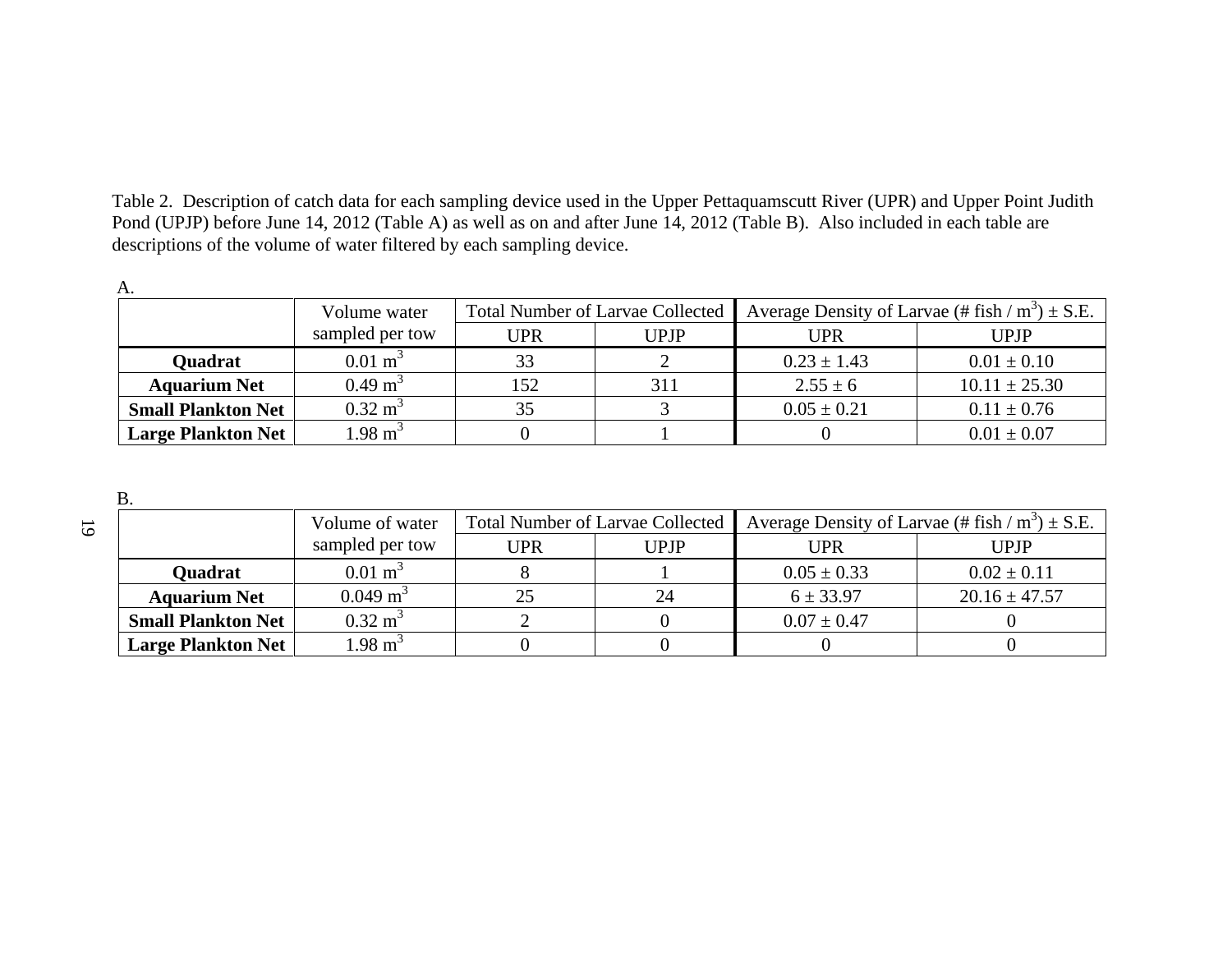Table 3. The parameter estimates for the Zero-inflated Poisson model from field samples collected before June 14, 2012. The top table includes parameters from the ZIP model that analyzes all data values greater than zero, i.e. when a larva was collected. Site refers to the Upper Pettaquamscutt River and Upper Point Judith Pond. Date represents the duration of sampling, May 30, 2012 until June 13, 2012. The Wald Chi-Square statistic tests if the probability of collecting a larva is significantly influenced by site, depth, date, the quadrat, the aquarium net, the small plankton net, and the large plankton net. The bottom table includes the parameters influencing the probability of having a count of zero in the data. The Wald Chi-Square statistic tests if the probability of not collecting a larva is significantly affected by each of the sampling devices.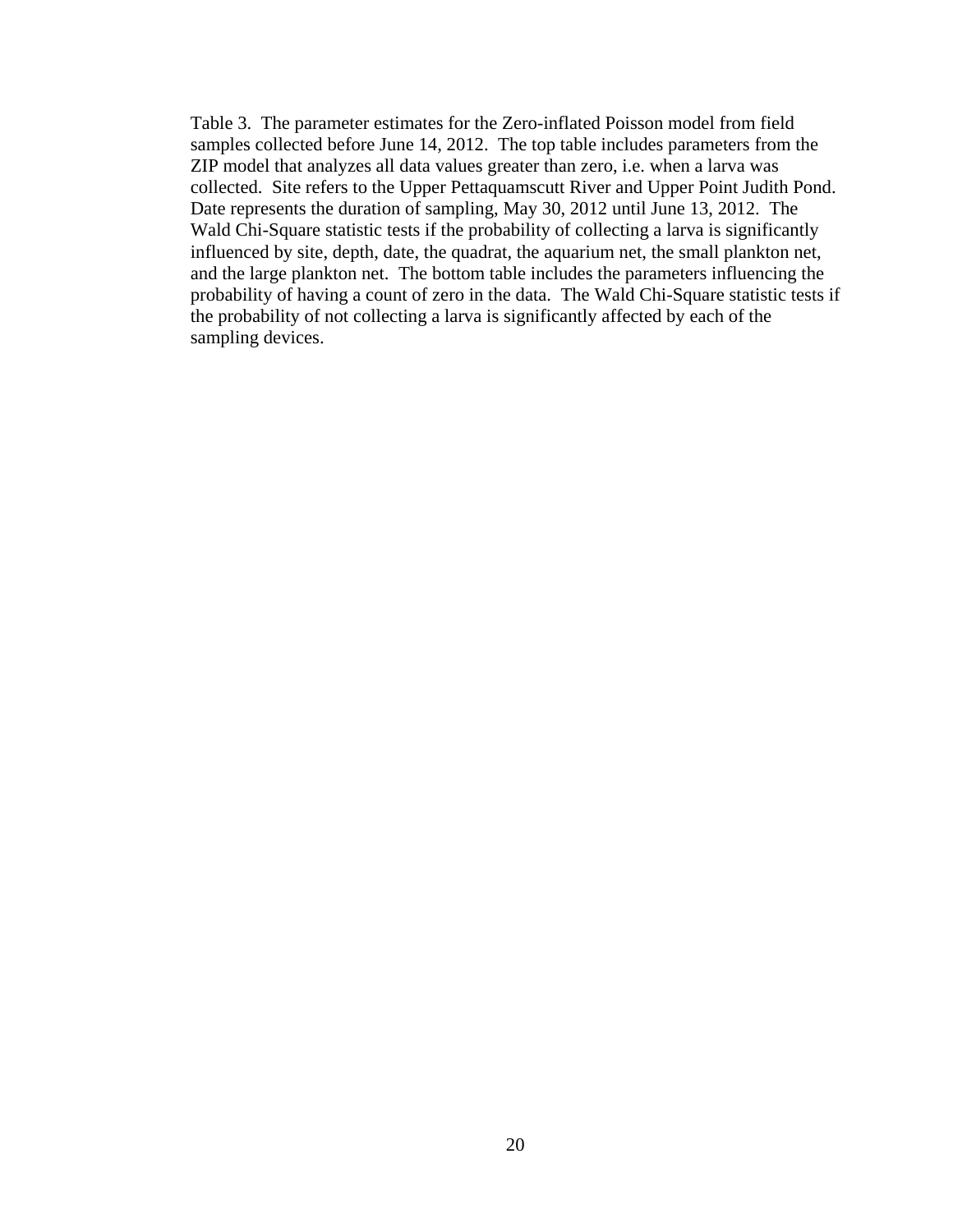|                           | <b>Analysis Of Maximum Likelihood Parameter Estimates</b> |                 |                       |                        |             |           |           |  |  |  |  |  |  |
|---------------------------|-----------------------------------------------------------|-----------------|-----------------------|------------------------|-------------|-----------|-----------|--|--|--|--|--|--|
| <b>Parameter</b>          | DF                                                        | <b>Estimate</b> | <b>Standard Error</b> | <b>Wald Chi-Square</b> | Pr > Chi Sq |           |           |  |  |  |  |  |  |
| Intercept                 | $\theta$                                                  | 0.0000          | 0.0000                | 0.0000                 | 0.0000      | $\bullet$ | $\bullet$ |  |  |  |  |  |  |
| <b>Site</b>               |                                                           | $-0.7790$       | 0.1007                | $-0.9763$              | $-0.5816$   | 59.85     | < .0001   |  |  |  |  |  |  |
| <b>Date</b>               |                                                           | $-0.1039$       | 0.0153                | $-0.1339$              | $-0.0739$   | 46.01     | < .0001   |  |  |  |  |  |  |
| Depth (m)                 |                                                           | 1.3441          | 0.2267                | 0.8998                 | 1.7884      | 35.16     | < .0001   |  |  |  |  |  |  |
| <b>Quadrat</b>            |                                                           | 291.3240        | 25.3932               | 241.5542               | 341.0939    | 131.62    | < 0001    |  |  |  |  |  |  |
| <b>Aquarium Net</b>       |                                                           | 6.7282          | 0.4309                | 5.8836                 | 7.5728      | 243.79    | < .0001   |  |  |  |  |  |  |
| <b>Small Plankton Net</b> |                                                           | 7.6333          | 0.9945                | 5.6842                 | 9.5824      | 58.92     | < 0.001   |  |  |  |  |  |  |
| <b>Large Plankton Net</b> |                                                           | $-2.2153$       | 0.5264                | $-3.2471$              | $-1.1835$   | 17.71     | < .0001   |  |  |  |  |  |  |

| <b>Analysis Of Maximum Likelihood Zero Inflation Parameter Estimates</b> |          |                 |                       |                                   |            |           |           |  |  |  |  |  |
|--------------------------------------------------------------------------|----------|-----------------|-----------------------|-----------------------------------|------------|-----------|-----------|--|--|--|--|--|
| <b>Parameter</b>                                                         | DF       | <b>Estimate</b> | <b>Standard Error</b> | <b>Wald 95% Confidence Limits</b> | Pr > ChiSq |           |           |  |  |  |  |  |
| <b>Intercept</b>                                                         |          | $-17.2746$      | 0.3014                | $-17.8653$                        | $-16.6839$ | 3285.32   | < .0001   |  |  |  |  |  |
| <b>Quadrat</b>                                                           |          | 2024.991        | 45.7462               | 1935.330                          | 2114.652   | 1959.45   | < .0001   |  |  |  |  |  |
| <b>Aquarium Net</b>                                                      |          | 36.2855         | 0.6922                | 34.9288                           | 37.6421    | 2748.10   | < .0001   |  |  |  |  |  |
| <b>Small Plankton Net</b>                                                | $\Omega$ | 62.2735         | 0.0000                | 62.2735                           | 62.2735    | $\bullet$ | $\bullet$ |  |  |  |  |  |
| <b>Large Plankton Net</b>                                                | $\Omega$ | 0.0000          | 0.0000                | 0.0000                            | 0.0000     | $\bullet$ |           |  |  |  |  |  |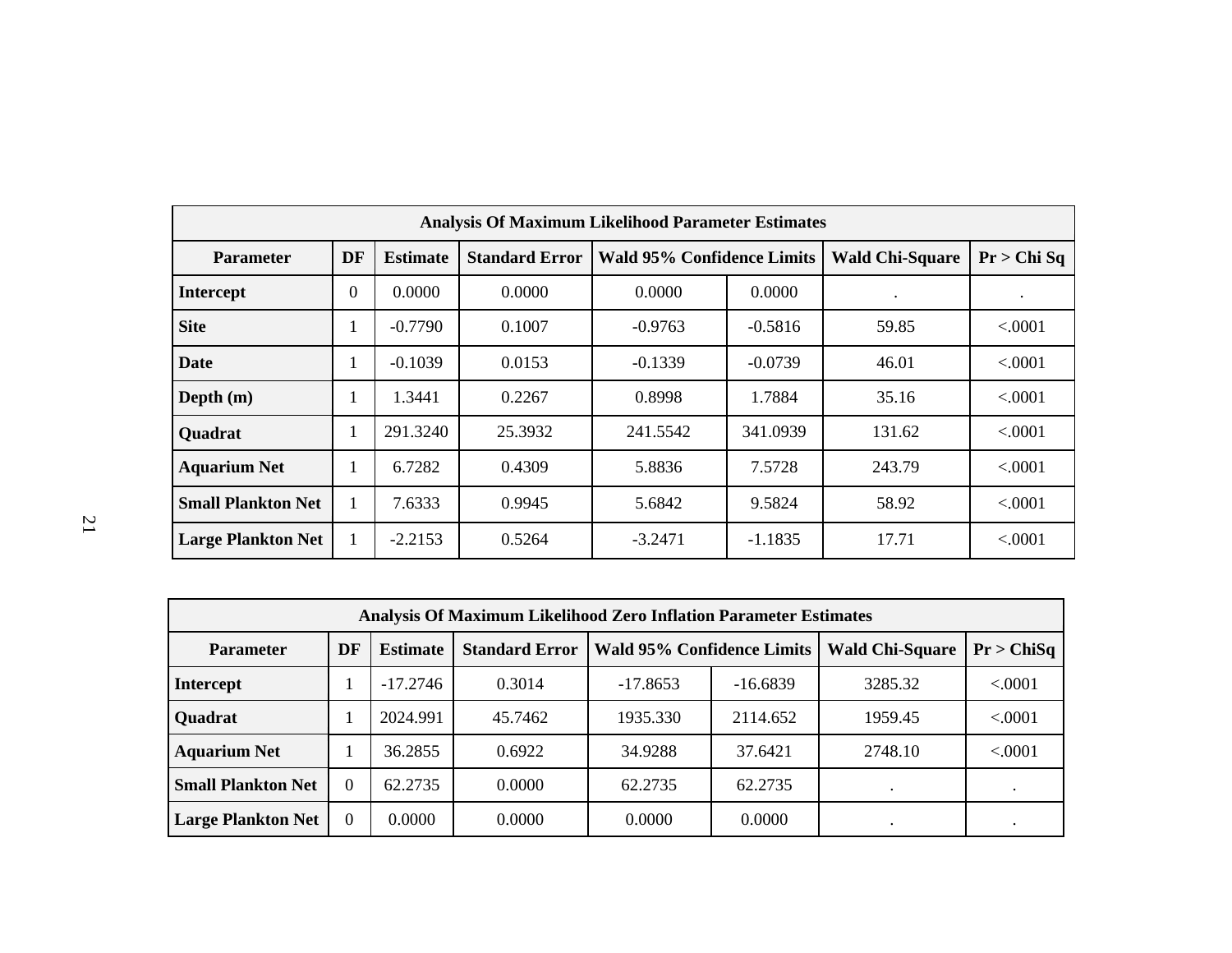Table 4. The parameter estimates for the Zero-inflated Poisson model from field samples collected on and after June 14, 2012. The top table includes parameters from the ZIP model that analyzes all data values greater than zero, i.e. when a larva was collected. Site refers to the Upper Pettaquamscutt River and Upper Point Judith Pond. Date represents the duration of sampling, June 14, 2012 until June 25, 2012. The Wald Chi-Square statistic tests if the probability of collecting a larva is significantly influenced by site, depth, date, the quadrat, the aquarium net, the small plankton net, and the large plankton net. The bottom table includes the parameters influencing the probability of having a count of zero in the data. The Wald Chi-Square statistic tests if the probability of not collecting a larva is significantly affected by each of the sampling devices.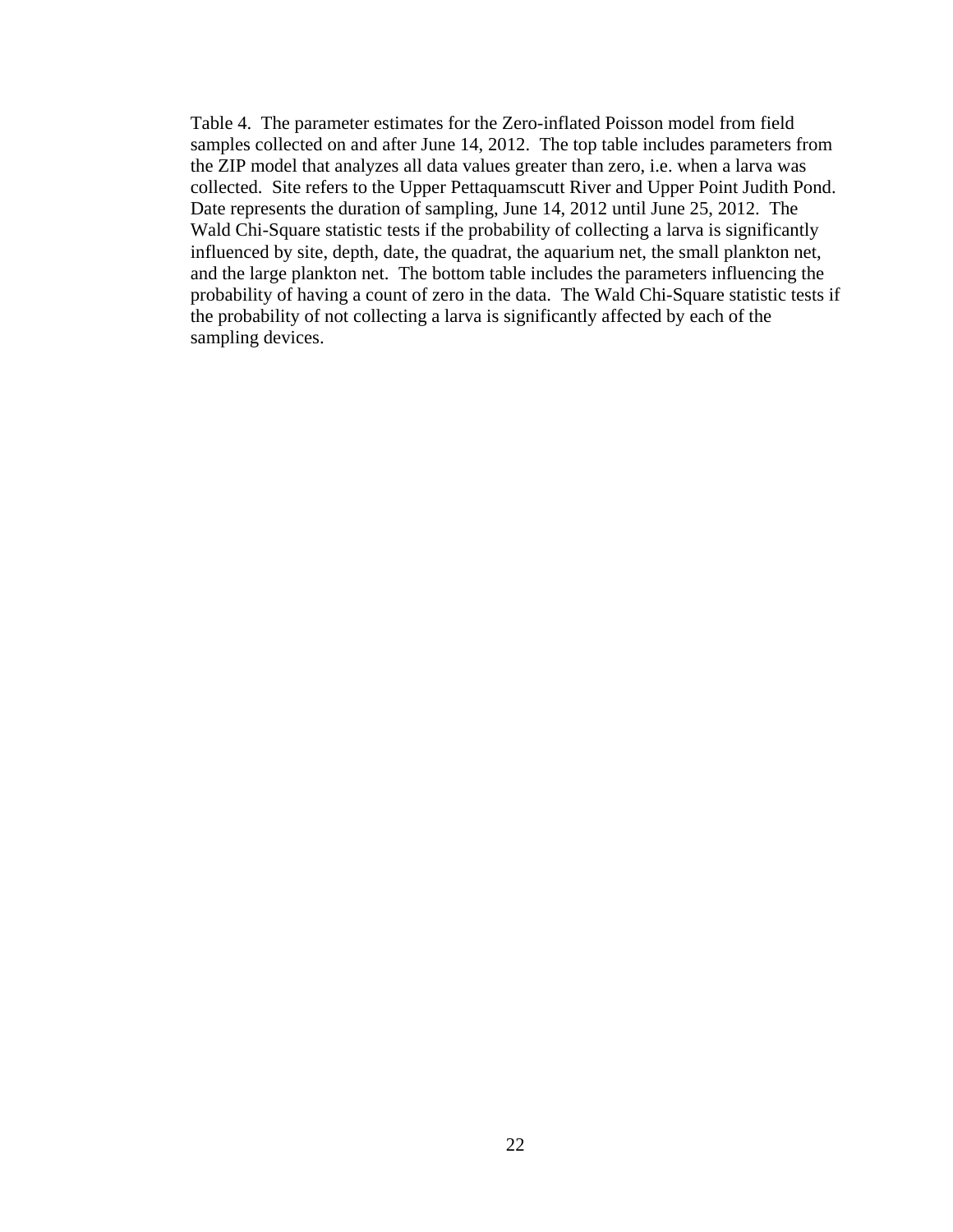| <b>Analysis Of Maximum Likelihood Parameter Estimates</b> |                |                 |                       |            |                                   |                        |            |  |  |  |  |  |
|-----------------------------------------------------------|----------------|-----------------|-----------------------|------------|-----------------------------------|------------------------|------------|--|--|--|--|--|
| <b>Parameter</b>                                          | DF             | <b>Estimate</b> | <b>Standard Error</b> |            | <b>Wald 95% Confidence Limits</b> | <b>Wald Chi-Square</b> | Pr > ChiSq |  |  |  |  |  |
| <b>Intercept</b>                                          | $\Omega$       | 0.0000          | 0.0000                | 0.0000     | 0.0000                            | $\bullet$              | ٠          |  |  |  |  |  |
| <b>Site</b>                                               |                | 1.4755          | 0.5281                | 0.4404     | 2.5105                            | 7.81                   | 0.0052     |  |  |  |  |  |
| Date                                                      |                | $-0.0371$       | 0.0646                | $-0.1636$  | 0.0895                            | 0.33                   | 0.5658     |  |  |  |  |  |
| Depth $(m)$                                               |                | 5.2823          | 1.4675                | 2.4060     | 8.1585                            | 12.96                  | 0.0003     |  |  |  |  |  |
| <b>Quadrat</b>                                            |                | $-247.903$      | 123.5552              | $-490.067$ | $-5.7396$                         | 4.03                   | 0.0448     |  |  |  |  |  |
| <b>Aquarium Net</b>                                       |                | $-59.6478$      | 27.5598               | $-13.664$  | $-5.6315$                         | 4.68                   | 0.0304     |  |  |  |  |  |
| <b>Small Plankton Net</b>                                 |                | $-16.8952$      | 9.2335                | $-34.9926$ | 1.2021                            | 3.35                   | 0.0673     |  |  |  |  |  |
| <b>Large Plankton Net</b>                                 | $\overline{0}$ | 1.7209          | 0.0000                | 1.7209     | 1.7209                            | $\bullet$              | $\bullet$  |  |  |  |  |  |

| <b>Analysis Of Maximum Likelihood Zero Inflation Parameter Estimates</b> |          |                 |                       |            |          |                                              |            |  |  |  |  |  |
|--------------------------------------------------------------------------|----------|-----------------|-----------------------|------------|----------|----------------------------------------------|------------|--|--|--|--|--|
| <b>Parameter</b>                                                         | DF       | <b>Estimate</b> | <b>Standard Error</b> |            |          | Wald 95% Confidence Limits   Wald Chi-Square | Pr > ChiSq |  |  |  |  |  |
| Intercept                                                                |          | 8.6700          | 8.4818                | $-7.9541$  | 25.2940  | 1.04                                         | 0.3067     |  |  |  |  |  |
| <b>Quadrat</b>                                                           |          | $-571.863$      | 849.9277              | $-2237.69$ | 1093.965 | 0.45                                         | 0.5011     |  |  |  |  |  |
| <b>Aquarium Net</b>                                                      | $\theta$ | 146.905         | 173.1981              | $-486.367$ | 192.5570 | 0.72                                         | 0.3963     |  |  |  |  |  |
| <b>Small Plankton Net</b>                                                |          | $-17.5081$      | 27.4089               | $-71.286$  | 36.2123  | 0.41                                         | 0.5230     |  |  |  |  |  |
| <b>Large Plankton Net</b>                                                | $\Omega$ | 0.0000          | 0.0000                | 0.0000     | 0.0000   |                                              |            |  |  |  |  |  |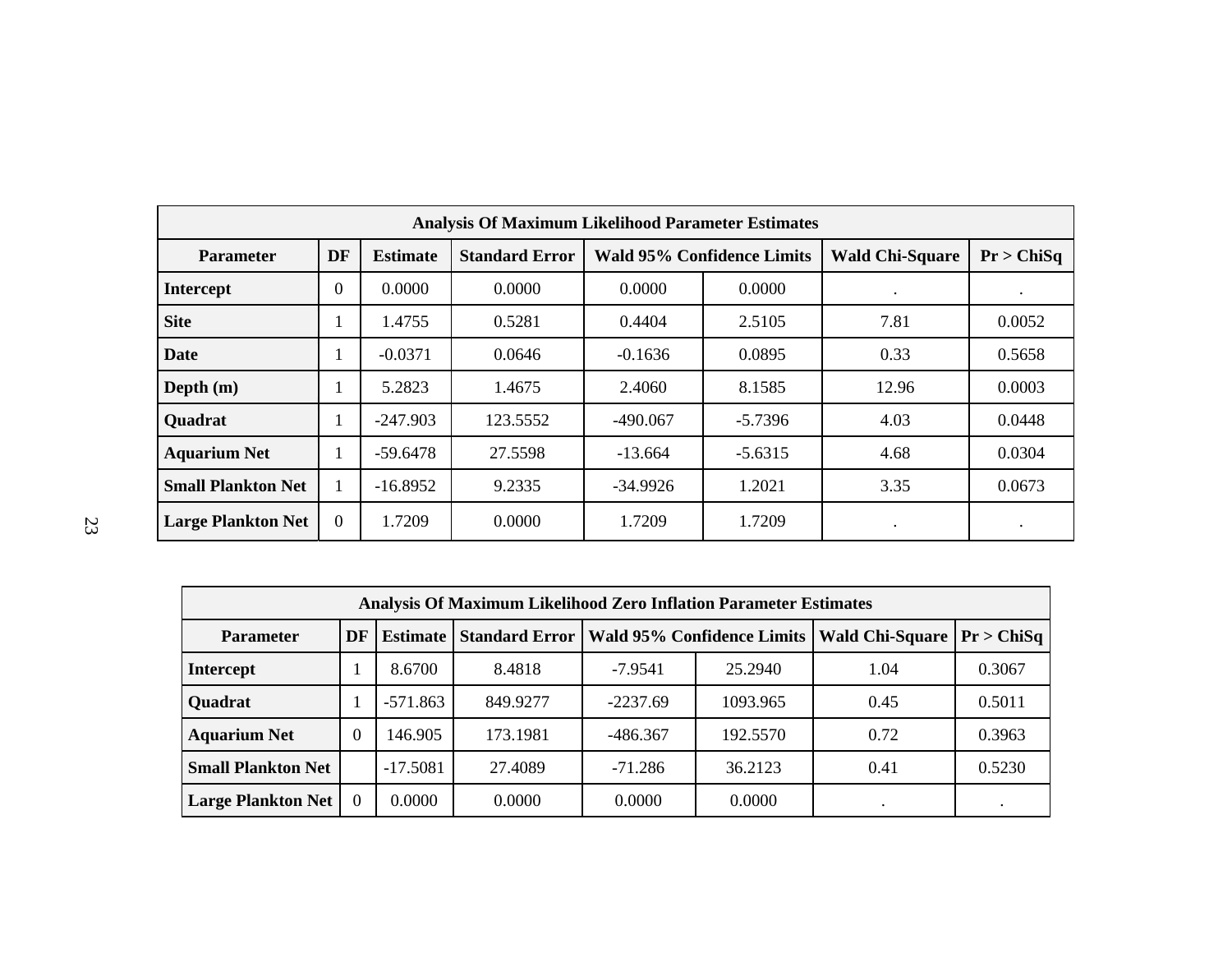

**Figure 1:** Map and aerial photographs of the upper portions of the Pettaquamscutt River estuary (left image) and Point Judith Pond (right image). Arrows point to the approximate sampling locations in each estuary.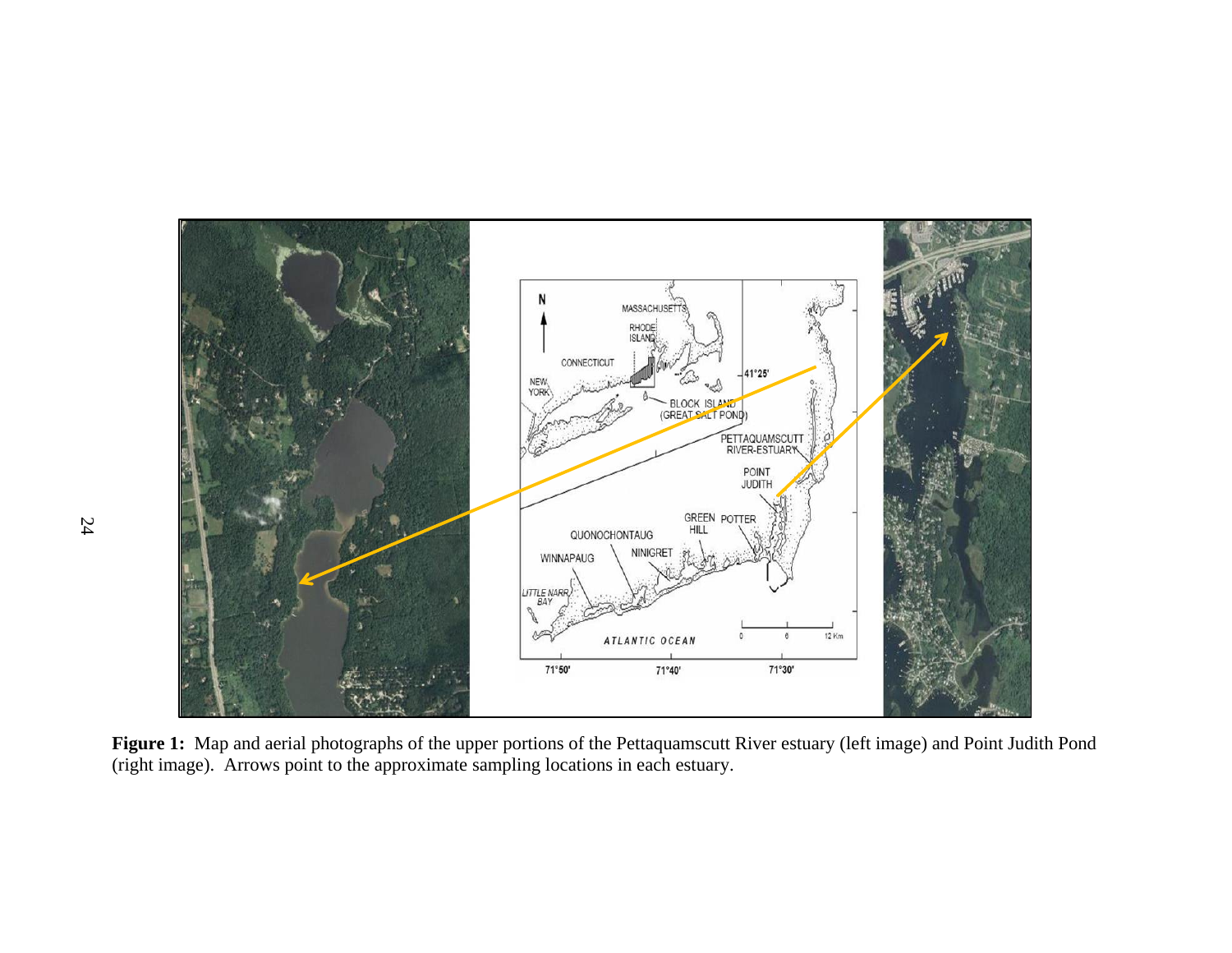**Figure 2:** The frequency of occurrence of the total number of *Menidia menidia* larvae collected from the Upper Pettaquamscutt River (UPR) and Upper Point Judith Pond (UPJP). Graph A represents field collections made before June 14, 2012; while Graph B represents field collections made on and after June 14, 2012. For both graphs, red triangles represent the probability estimates following the Zero-inflated Poisson model. The blue dots, in each graph, represent the observed relative frequencies of the total number of larvae collected from the field. Both graphs also show how many *Menidia menidia* larvae were collected from the field in one tow.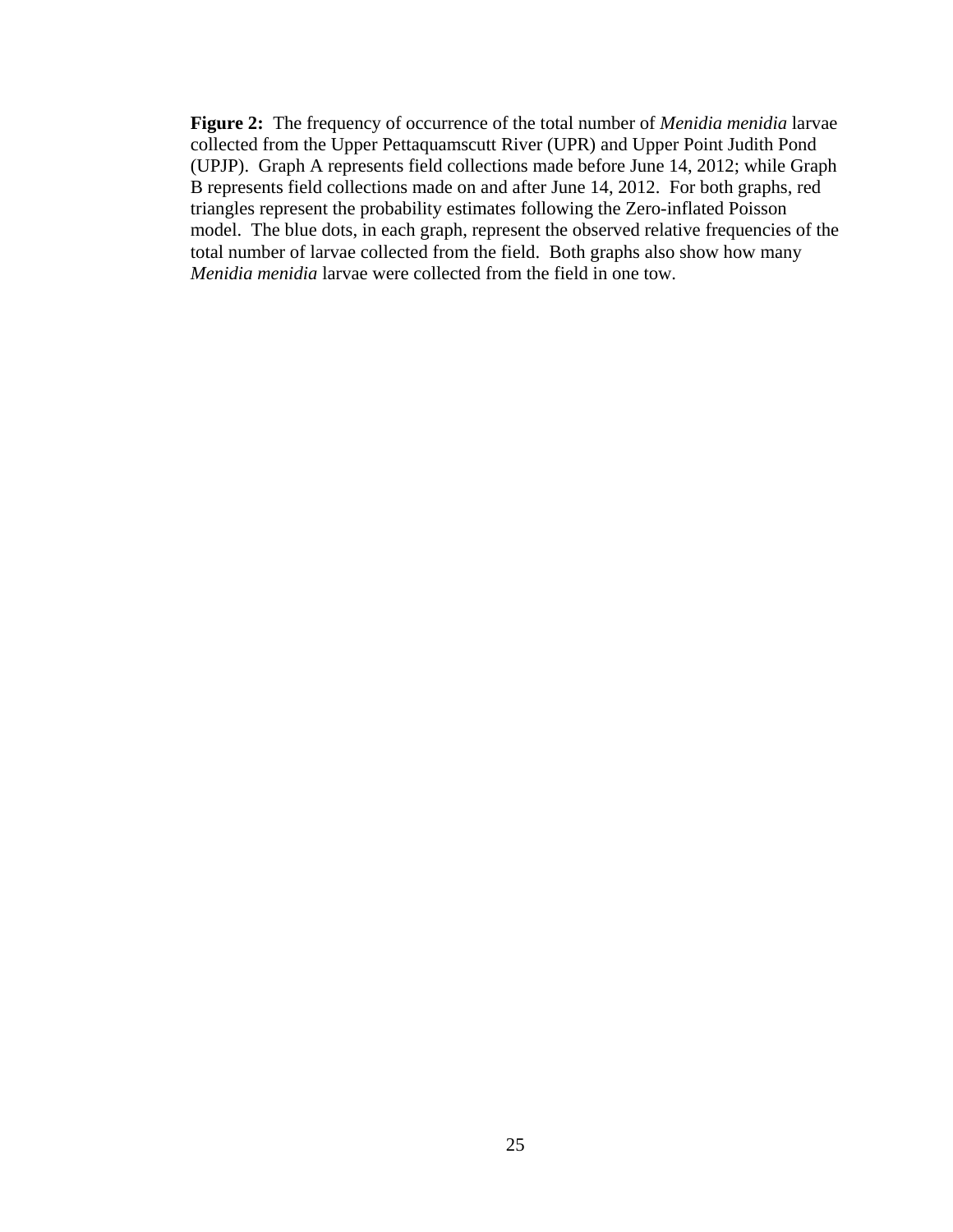

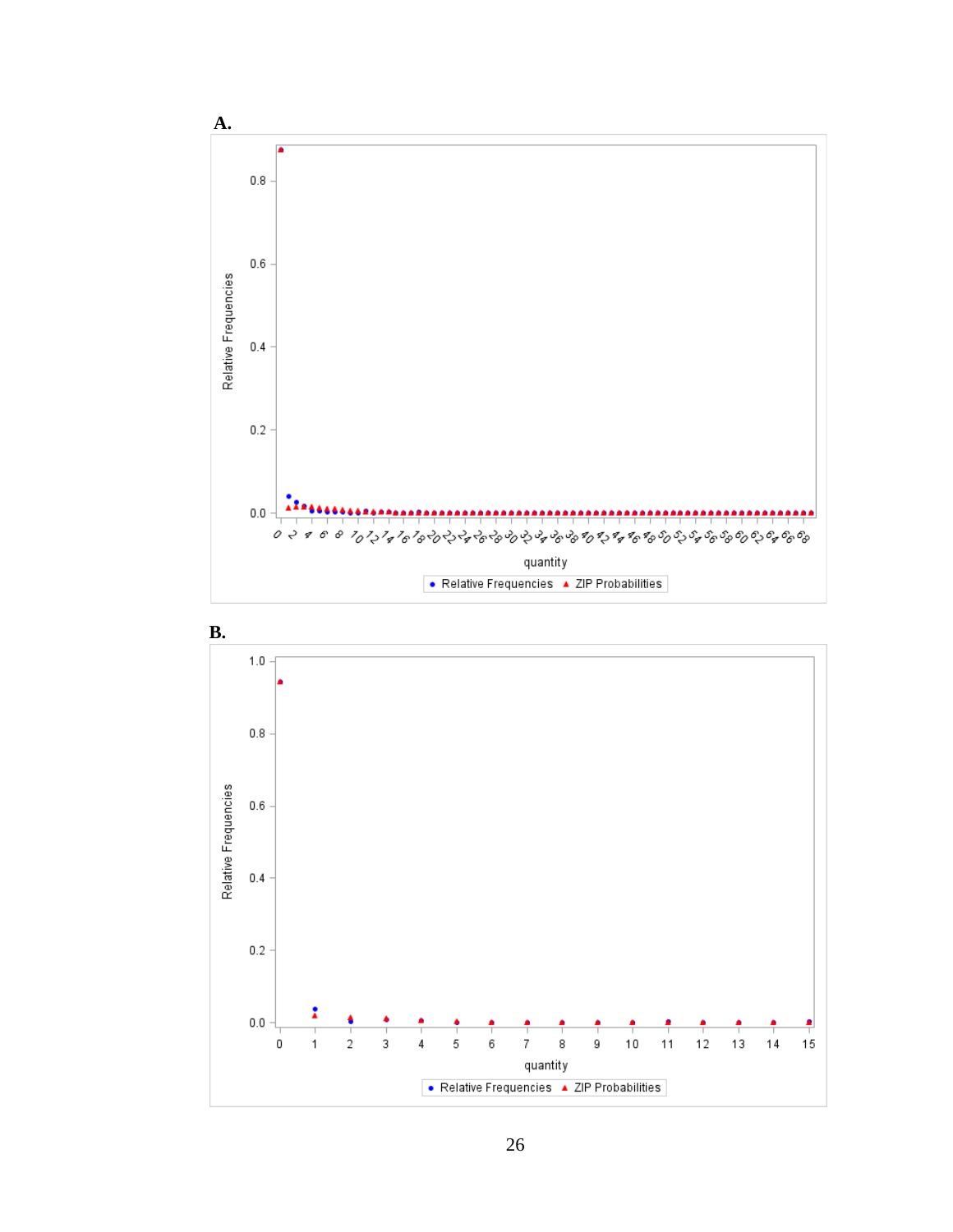**Figure 3:** Gut contents of *Menidia menidia* larvae for UPR ( $n = 51$ ) and UPJP ( $n =$ 58). Each taxon is represented as a percent of the total gut contents for all larvae collected in each estuary. Results from the chi-square analysis show a significant difference in feeding habits of *Menidia menidia* larvae (p < 0.0001).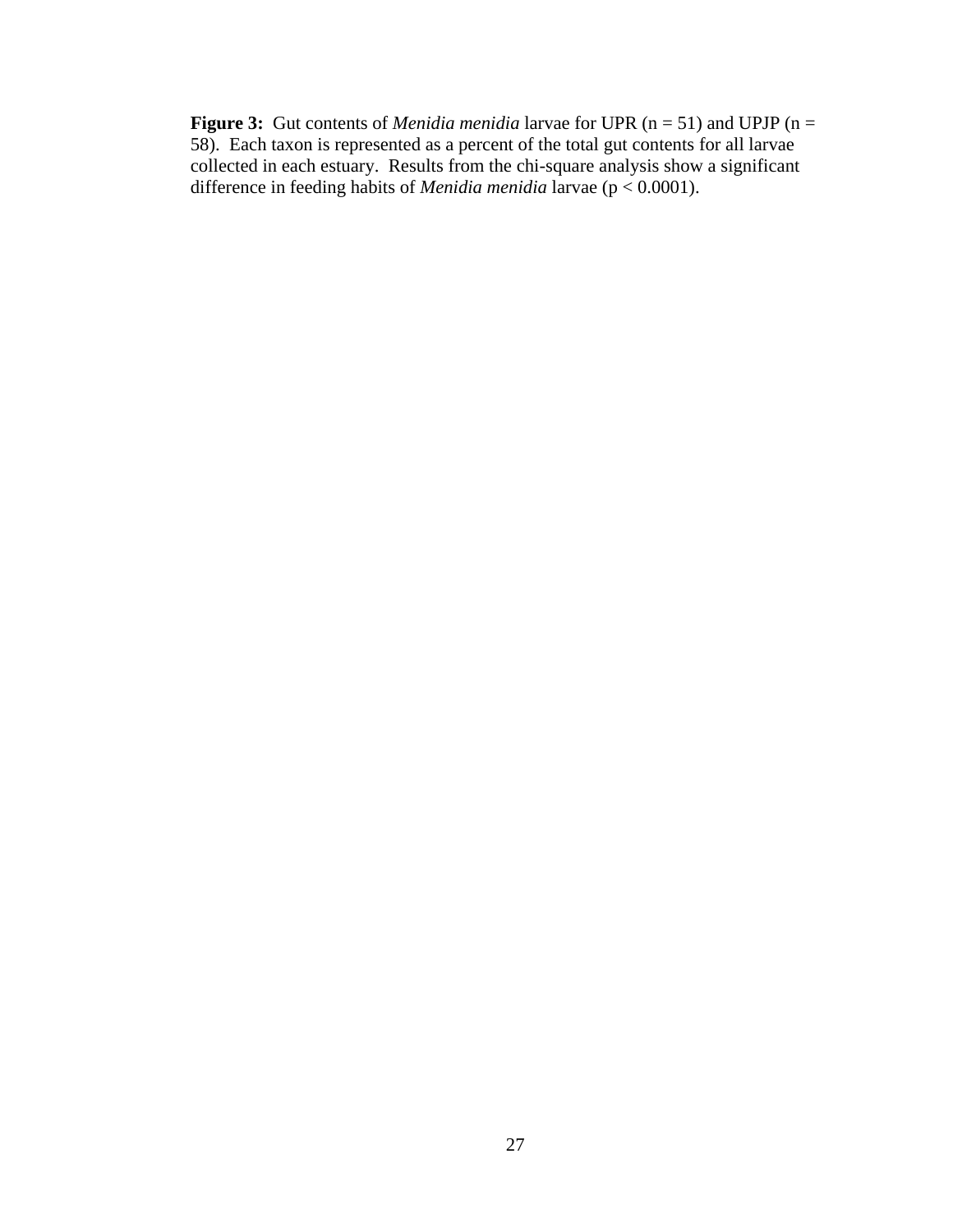

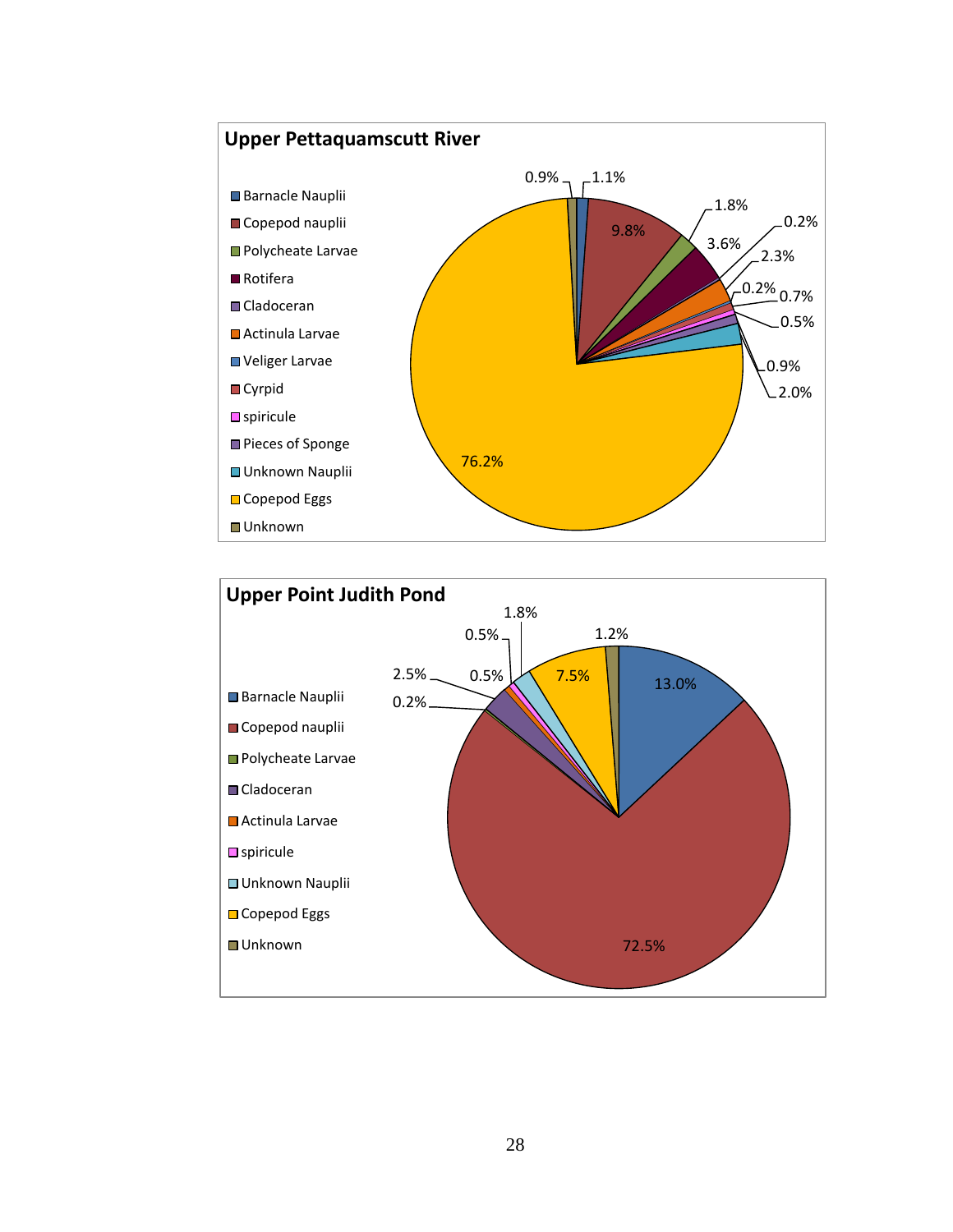

**Figure 4:** Growth of *Menidia menidia* larvae collected from UPJP (open circles) and UPR (diamonds). Linear regressions represent the age-length relationship of *Menidia menidia* larvae from UPJP (dashed line),  $y = 0.66x + 2.98$ , and UPR (solid line),  $y =$  $0.65x + 3.06$ . In the linear equations Y = total length in millimeters and X = age in days. Results from the ANCOVA analysis show no significant differences in the slopes of the age-length relationship of larvae between estuaries ( $p = 0.8147$ ). However, age is a significant indicator of the size of larvae ( $p < 0.0001$ ).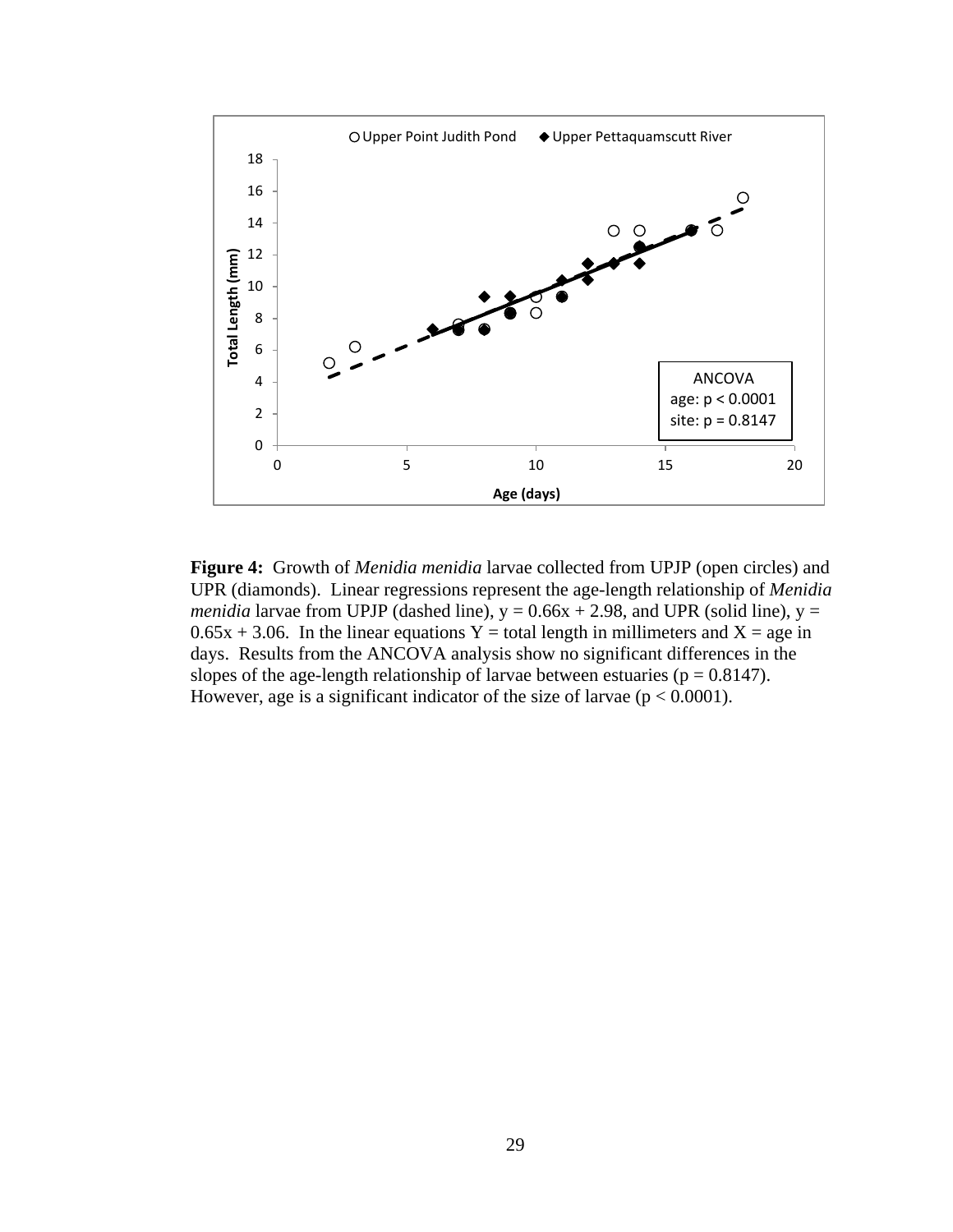# APPENDIX I. DEPTH PREFERENCE EXPERIMENT

A mock littoral zone was created in the laboratory to determine if different size classes of *M. menidia* larva prefer a certain depth when residing in the littoral zone. Larval *M. menidia* used for the experiment were spawned from four gravid male and four gravid female adults; collected in the field. In the lab, the adults were stripspawned, their fertilized eggs incubated, and the larvae reared according to methods described by Barkman and Beck (1976). During incubation and for the duration of the experiment, room temperature was kept at a constant  $22^{\circ}$ C with an 18 h light: 6 h dark cycle. After seven days of incubation, the newly hatched larvae were added to one of the three aquaria. To the first aquarium, 54 larvae were added. To the second aquarium, 34 larvae were added. And to the third aquarium, 40 larvae were added.

Each aquarium was 113.56 liters (76.2 cm X 30.4 cm X 31.7 cm) and lined with sand that was sloped  $12^{\circ}$ . A piece of acrylic glass, 0.64 cm thick, was cut to the dimensions of the aquarium and sealed over the sand (Figure 5). The main purpose of the sand was to act as a support for the acrylic glass. The purpose of creating a slope was to mock the natural slope of the littoral zone found along the shores of Point Judith Pond and the Pettaquamscutt River. Each aquarium was divided into three sections according to depth. The shallow area ranged from 1.27 to 3.80 cm deep, the middle area ranged from 3.80 cm to 7.62 cm deep, and the deep area ranged from 7.62 cm to 10.16 cm deep. To ensure that the larvae would not be disturbed by the entrance of the observer, a black tarp was hung in front of the aquaria. During the experiment, larvae were fed *Artemia* nauplii every other day *ad libitum*. The experiment ran for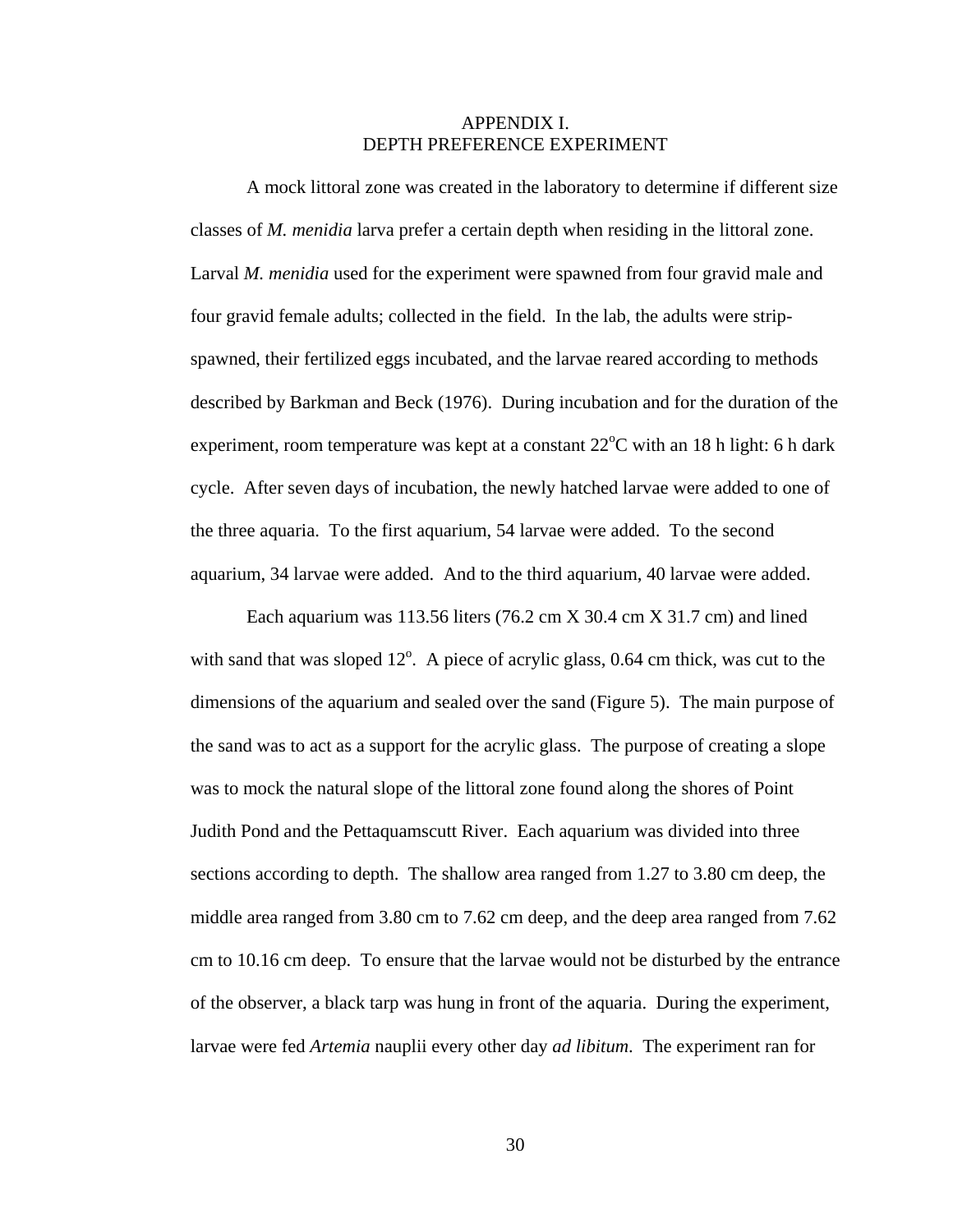two weeks. Three observations per aquarium were made daily to determine the number of larvae in each depth zone.

The exact number of larvae in each depth was unknown through most of the experiment, therefore; the number of larvae in each depth zone could only be estimated. Initial populations in each aquarium were determined by tallying the number of dead larvae removed from each tank each day.

Although the larvae were too delicate for determination of total length at the beginning of the experiment, length-at-hatch of larvae from these estuaries is about 4.5 mm (Volson 2012).



**Figure 5:** Representation of aquarium used for depth preference experiment.

### Analysis & Findings

A replicated test of goodness of fit (heterogeneity test) was constructed to determine any significant differences in depth preferences by larvae. Results showed no significant differences in depth preference by the *M. menidia* larvae ( $G_T = 11.8$ , p > 0.05).

Contrary to observations in other laboratory settings (Bengtson, *pers. comm.*), the larvae did not seem to prefer specific depths over time. It was postulated that the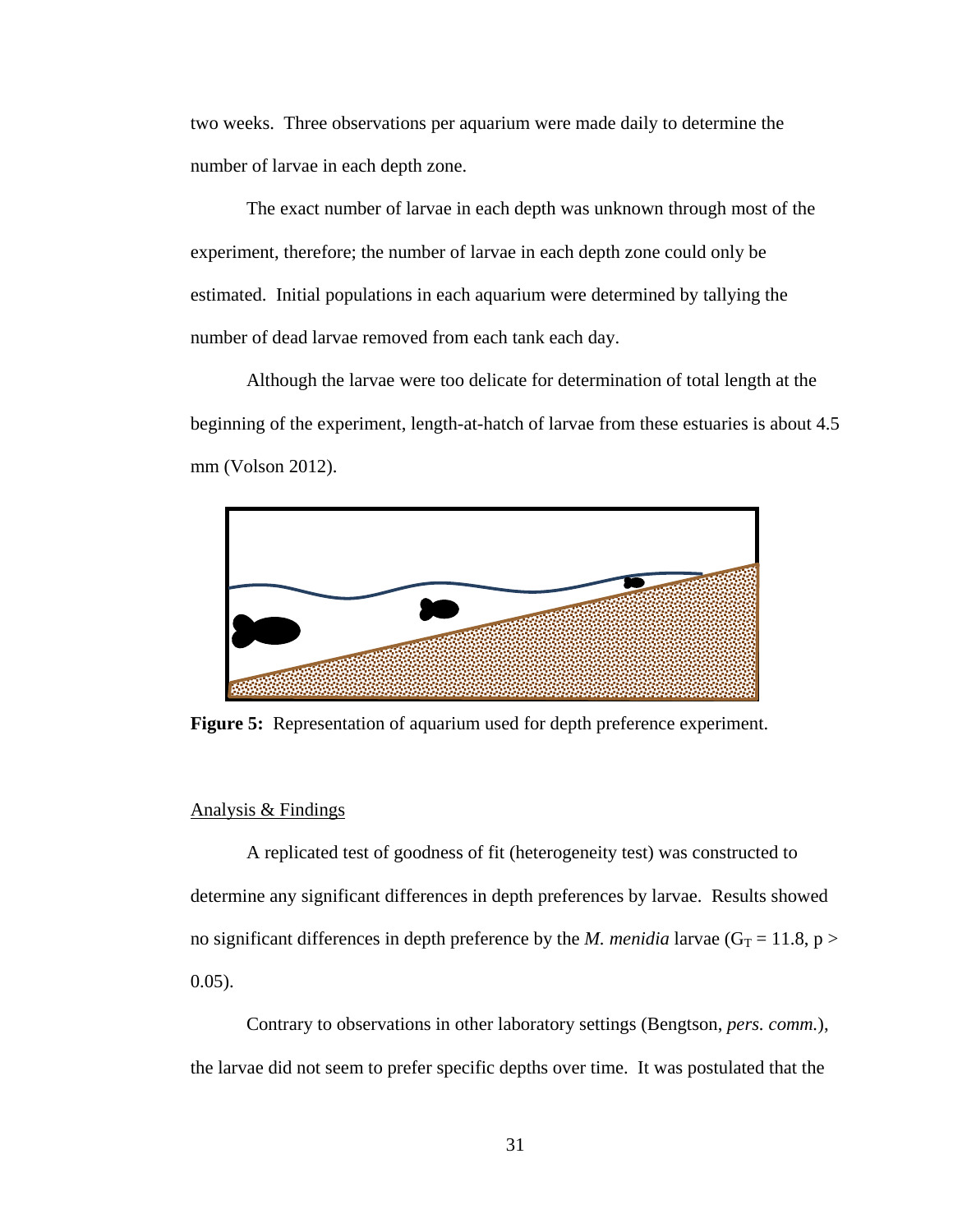larvae would prefer the shallow zone or be found very close to the water's edge, on the day of hatch. As time progressed, and the larvae grew, we expected them to move into the deeper zones of the aquaria. However, there did not appear to be a pattern of preference for the duration of the experiment.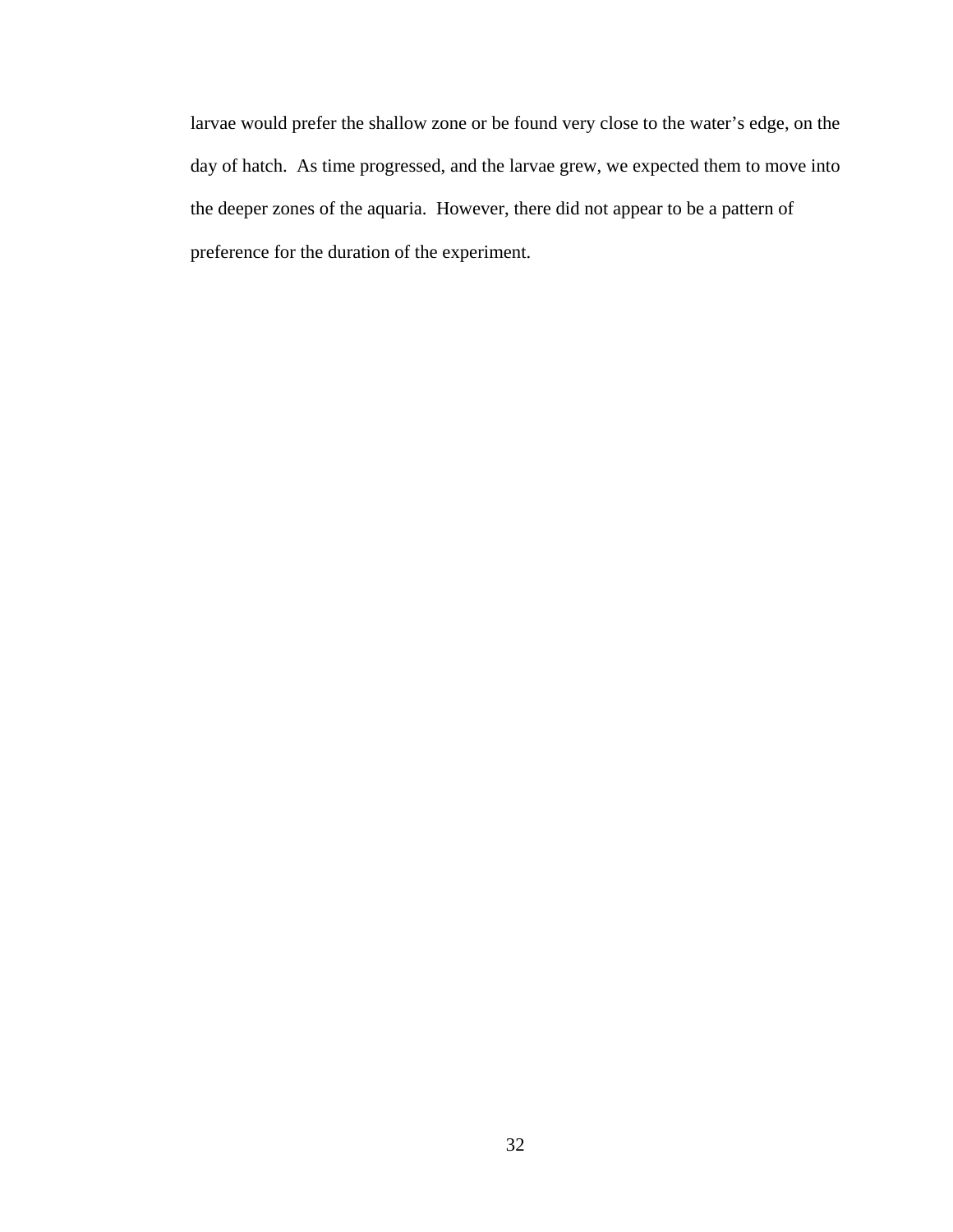# APPENDIX II *MENIDIA MENIDIA* LARVAE CATCH DATA

*Menidia menidia* larvae were collected from the upper portions of two Rhode Island estuaries, the Pettaquamscutt River (UPR) and Point Judith Pond (UPJP). A variety of sampling methods were investigated to determine optimal sampling methods for this larval fish. The four sampling devices included: (1) a cylindrical quadrat with a diameter of 0.5 m to sample the shoreline interface between land and water, (2) an aquarium net, 19.05 cm X 26.03 cm with 500  $\mu$ m mesh, to collect samples in water that was about 0.35 m deep, (3) a plankton net with a diameter of 0.2 m, length of 0.6 m, and 200 µm mesh to collect samples in water from 0.4 - 0.5 m deep, and (4) a second plankton net with a diameter of 0.5 m, length of 1.8 m, and 100 µm mesh to collect samples in water that was slightly greater than 1 m deep. Due to the different dimensions of the devices, each could only be used between the depths described above.

Field sampling was complete when the entire 64 tows and plots were finished; unless weather conditions prohibited further sampling. Each device was used at four locations within UPJP and UPR. However, collections on and after June 14<sup>th</sup> in UPJP were sampled from one location because this estuary had the same benthic structure and therefore was treated as one location. The field data was divided by date because a different sampling method was used. Therefore, field collections made before June 14, 2012 (Table 1) as well as on and after June 14, 2012 (Table 2) are provided.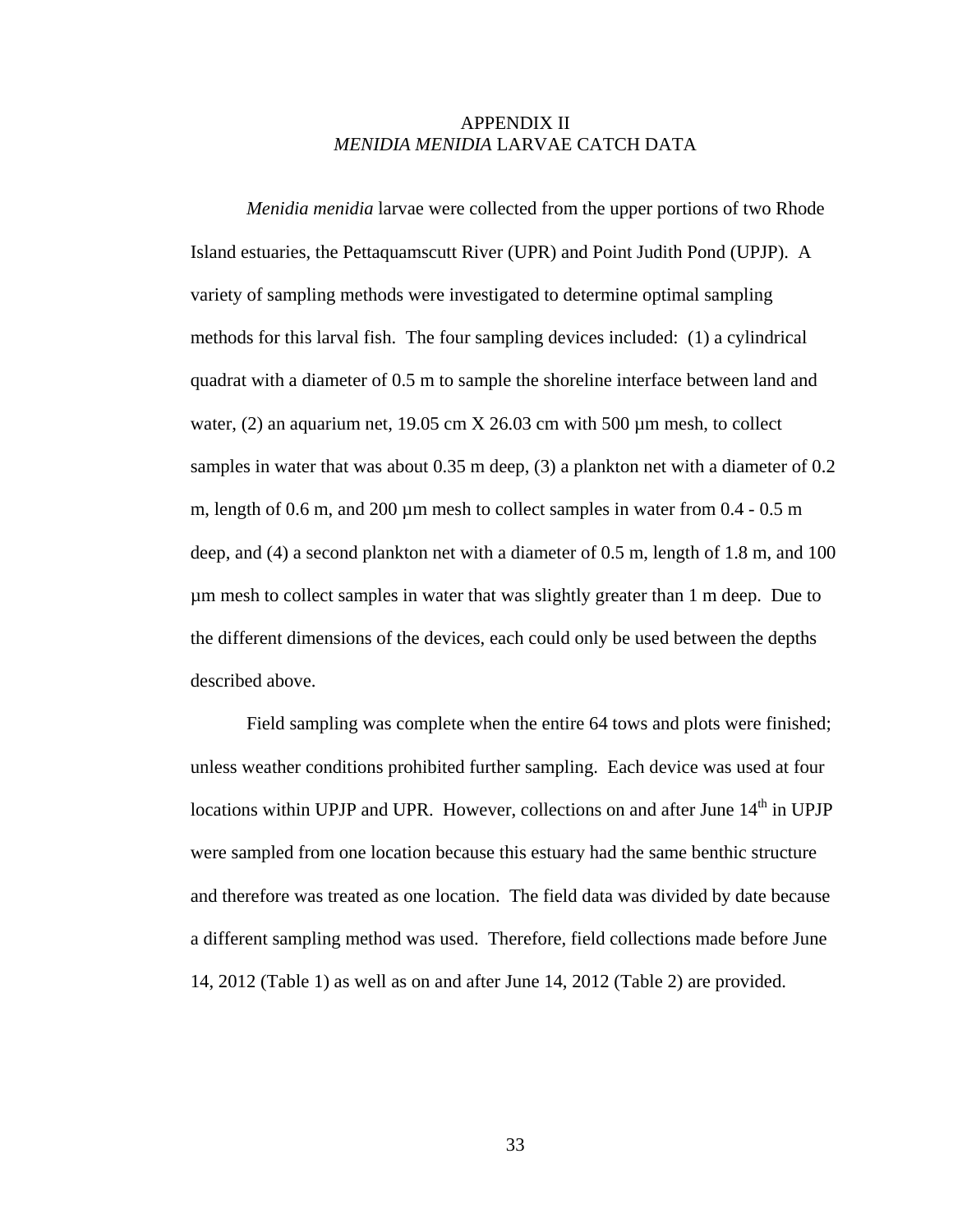| Quadrat                    |                  |                  |                          | <b>Upper Pettaquamscutt River</b> |                          |                  | <b>Upper Point Judith Pond</b> |                          |                  |                  |                  |                  |
|----------------------------|------------------|------------------|--------------------------|-----------------------------------|--------------------------|------------------|--------------------------------|--------------------------|------------------|------------------|------------------|------------------|
| Number<br>of<br>Replicates | 5/30/12          | 6/1/12           | 6/4/12                   | 6/6/12                            | 6/8/12                   | 6/10/12          | 6/13/12                        | 6/3/12                   | 6/5/12           | 6/7/12           | 6/9/12           | 6/12/12          |
|                            | $\overline{0}$   | $\overline{0}$   | $\overline{\phantom{a}}$ | $\overline{\phantom{a}}$          | $\blacksquare$           | $\overline{0}$   | $\overline{\phantom{a}}$       | $\mathbf{1}$             | $\overline{0}$   | $\boldsymbol{0}$ | $\boldsymbol{0}$ | $\overline{0}$   |
| $\overline{2}$             | $\theta$         | $\boldsymbol{0}$ |                          |                                   | $\overline{\phantom{a}}$ | $\boldsymbol{0}$ |                                | $\boldsymbol{0}$         | $\boldsymbol{0}$ | $\boldsymbol{0}$ | $\theta$         | $\boldsymbol{0}$ |
| 3                          | $\theta$         | $\overline{0}$   | $\overline{\phantom{0}}$ |                                   | $\overline{\phantom{0}}$ | $\boldsymbol{0}$ | $\overline{\phantom{a}}$       | $\overline{0}$           | $\theta$         | $\boldsymbol{0}$ | $\theta$         | $\theta$         |
| 4                          | $\theta$         | 0                |                          |                                   |                          | $\boldsymbol{0}$ |                                | $\boldsymbol{0}$         | $\boldsymbol{0}$ | $\boldsymbol{0}$ | $\overline{0}$   | $\overline{0}$   |
| 5                          | $\theta$         | $\boldsymbol{0}$ | $\boldsymbol{0}$         | $\overline{\phantom{a}}$          | $\boldsymbol{0}$         | $\boldsymbol{0}$ | $\mathbf{0}$                   |                          | $\Omega$         | $\boldsymbol{0}$ | $\theta$         | $\overline{0}$   |
| 6                          | $\theta$         | $\mathbf{2}$     | $\boldsymbol{0}$         | $\overline{\phantom{0}}$          | $\boldsymbol{0}$         | $\boldsymbol{0}$ | $\mathbf{0}$                   | $\overline{\phantom{0}}$ | $\boldsymbol{0}$ | $\boldsymbol{0}$ | $\mathbf{0}$     | $\overline{0}$   |
| 7                          | $\theta$         | $\boldsymbol{0}$ | $\boldsymbol{0}$         | $\overline{\phantom{a}}$          | $\boldsymbol{0}$         | $\boldsymbol{0}$ | $\boldsymbol{0}$               | $\overline{\phantom{a}}$ | $\boldsymbol{0}$ | $\boldsymbol{0}$ | $\boldsymbol{0}$ | $\overline{0}$   |
| 8                          | $\theta$         | $\boldsymbol{0}$ | $\boldsymbol{0}$         | $\overline{\phantom{a}}$          | $\boldsymbol{0}$         | $\boldsymbol{0}$ | $\boldsymbol{0}$               | $\overline{\phantom{a}}$ | $\boldsymbol{0}$ | $\boldsymbol{0}$ | $\theta$         | $\overline{0}$   |
| 9                          | $\theta$         | $\boldsymbol{0}$ | $\boldsymbol{0}$         | $\boldsymbol{0}$                  | 10                       | $\boldsymbol{0}$ | $\boldsymbol{0}$               | $\overline{\phantom{a}}$ | $\boldsymbol{0}$ | $\boldsymbol{0}$ | $\mathbf{0}$     | $\boldsymbol{0}$ |
| 10                         | $\Omega$         | 0                | 2                        | $\boldsymbol{0}$                  | $\mathbf{0}$             | $\boldsymbol{0}$ | $\boldsymbol{0}$               | $\overline{\phantom{a}}$ | $\overline{0}$   | $\boldsymbol{0}$ | $\overline{0}$   | $\boldsymbol{0}$ |
| 11                         | $\boldsymbol{0}$ | $\boldsymbol{0}$ | $\boldsymbol{0}$         | $\boldsymbol{0}$                  | 14                       | $\boldsymbol{0}$ | $\boldsymbol{0}$               | $\overline{\phantom{a}}$ | $\boldsymbol{0}$ | $\boldsymbol{0}$ | $\mathbf{0}$     | $\boldsymbol{0}$ |
| 12                         | $\boldsymbol{0}$ | $\boldsymbol{0}$ | $\boldsymbol{0}$         | $\boldsymbol{0}$                  | $\mathbf{0}$             | $\overline{0}$   | $\boldsymbol{0}$               | $\overline{\phantom{a}}$ | $\boldsymbol{0}$ | $\boldsymbol{0}$ | $\overline{0}$   | 0                |
| 13                         | 3                | $\boldsymbol{0}$ | $\boldsymbol{0}$         | $\boldsymbol{0}$                  | $\boldsymbol{0}$         | $\boldsymbol{0}$ | $\boldsymbol{0}$               |                          | $\boldsymbol{0}$ |                  | $\mathbf{0}$     | $\overline{0}$   |
| 14                         |                  | $\boldsymbol{0}$ | $\boldsymbol{0}$         | $\boldsymbol{0}$                  | $\boldsymbol{0}$         | $\boldsymbol{0}$ | $\boldsymbol{0}$               | $\overline{\phantom{a}}$ | $\mathbf{0}$     | $\boldsymbol{0}$ | $\overline{0}$   | 0                |
| 15                         | $\theta$         | $\boldsymbol{0}$ | $\boldsymbol{0}$         | $\boldsymbol{0}$                  | $\boldsymbol{0}$         | $\boldsymbol{0}$ | $\boldsymbol{0}$               |                          | $\mathbf{0}$     | $\boldsymbol{0}$ | $\boldsymbol{0}$ | $\overline{0}$   |
| 16                         | $\boldsymbol{0}$ | $\boldsymbol{0}$ | $\boldsymbol{0}$         | $\boldsymbol{0}$                  | $\boldsymbol{0}$         | $\boldsymbol{0}$ | $\boldsymbol{0}$               | $\overline{\phantom{a}}$ | $\mathbf{0}$     | $\boldsymbol{0}$ | $\overline{0}$   | 0                |
| 17                         | $\theta$         | $\boldsymbol{0}$ | $\boldsymbol{0}$         | $\boldsymbol{0}$                  | $\boldsymbol{0}$         | $\boldsymbol{0}$ | $\boldsymbol{0}$               |                          | $\mathbf{0}$     | $\boldsymbol{0}$ | $\boldsymbol{0}$ | $\overline{0}$   |
| 18                         | $\boldsymbol{0}$ | $\boldsymbol{0}$ | $\boldsymbol{0}$         | $\boldsymbol{0}$                  | $\boldsymbol{0}$         | $\boldsymbol{0}$ | $\boldsymbol{0}$               |                          | $\boldsymbol{0}$ | $\boldsymbol{0}$ | $\mathbf{0}$     | 0                |
| 19                         |                  | $\boldsymbol{0}$ | $\boldsymbol{0}$         | $\boldsymbol{0}$                  | $\boldsymbol{0}$         | $\overline{0}$   | $\boldsymbol{0}$               |                          | $\overline{0}$   | $\boldsymbol{0}$ | 0                | 0                |
| 20                         | $\boldsymbol{0}$ | $\boldsymbol{0}$ | $\boldsymbol{0}$         | $\boldsymbol{0}$                  | $\boldsymbol{0}$         | $\boldsymbol{0}$ | $\boldsymbol{0}$               |                          | $\boldsymbol{0}$ | $\boldsymbol{0}$ | $\boldsymbol{0}$ | $\boldsymbol{0}$ |

Table 1. Number of *M. menidia* larvae collected with the quadrat, aquarium net, small plankton net, and large plankton net from the Upper Pettaquamscutt River and Upper Point Judith Pond before June 14, 2012. A dash indicates that the device was not used.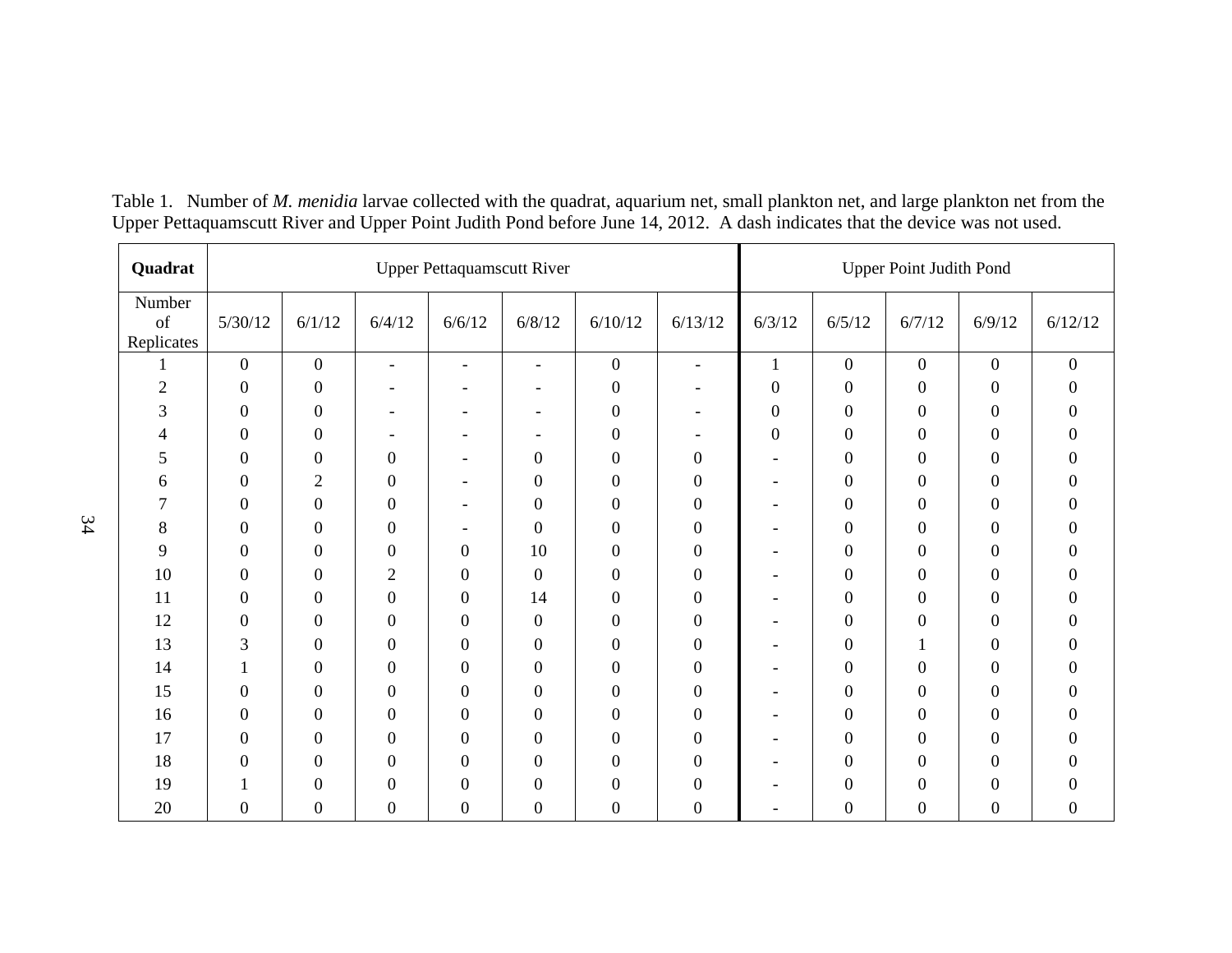| <b>Aquarium</b><br><b>Net</b> |                  | <b>Upper Pettaquamscutt River</b> |                          |                              |                          |                  |                          |                          |                  | <b>Upper Point Judith Pond</b> |                  |                  |  |
|-------------------------------|------------------|-----------------------------------|--------------------------|------------------------------|--------------------------|------------------|--------------------------|--------------------------|------------------|--------------------------------|------------------|------------------|--|
| Number<br>of<br>Replicates    | 5/30/12          | 6/1/12                            | 6/4/12                   | 6/6/12                       | 6/8/12                   | 6/10/12          | 6/13/12                  | 6/3/12                   | 6/5/12           | 6/7/12                         | 6/9/12           | 6/12/12          |  |
|                               | $\boldsymbol{0}$ | $\boldsymbol{0}$                  | $\overline{\phantom{a}}$ | $\overline{\phantom{0}}$     | $\overline{\phantom{a}}$ | $\boldsymbol{0}$ | $\overline{\phantom{a}}$ | $\overline{\phantom{a}}$ | 12               | $\overline{\phantom{a}}$       | 16               |                  |  |
| $\overline{2}$                | 3                | $\boldsymbol{0}$                  |                          | $\qquad \qquad \blacksquare$ | $\overline{\phantom{a}}$ | $\boldsymbol{0}$ |                          | $\overline{\phantom{a}}$ | 13               | $\overline{\phantom{a}}$       | $\boldsymbol{0}$ |                  |  |
| 3                             | $\boldsymbol{0}$ | 4                                 | $\blacksquare$           | $\overline{\phantom{a}}$     | $\overline{\phantom{a}}$ | $\boldsymbol{0}$ | $\overline{\phantom{a}}$ | $\overline{\phantom{a}}$ | 36               | $\overline{\phantom{a}}$       | 9                | 0                |  |
| 4                             | 11               | $\overline{2}$                    |                          | $\overline{\phantom{a}}$     | $\overline{\phantom{a}}$ | $\boldsymbol{0}$ | -                        | $\overline{\phantom{a}}$ | 5                | $\overline{\phantom{a}}$       | $\boldsymbol{0}$ |                  |  |
| 5                             | $\boldsymbol{0}$ | $\boldsymbol{0}$                  | $\overline{0}$           | $\overline{\phantom{a}}$     | $\boldsymbol{0}$         | $\boldsymbol{0}$ | $\overline{0}$           | $\overline{\phantom{a}}$ | 69               | $\blacksquare$                 | $\boldsymbol{0}$ | 0                |  |
| 6                             |                  | $\boldsymbol{0}$                  | $\overline{0}$           | $\overline{\phantom{a}}$     | 5                        | 4                | $\mathbf{0}$             | $\overline{\phantom{a}}$ | 18               | $\overline{\phantom{a}}$       | $\boldsymbol{0}$ |                  |  |
| $\tau$                        |                  | $\boldsymbol{0}$                  | $\overline{0}$           | $\overline{\phantom{a}}$     | $\boldsymbol{0}$         | $\boldsymbol{0}$ | 1                        | $\overline{\phantom{a}}$ | 28               | $\overline{\phantom{a}}$       | $\boldsymbol{0}$ | 0                |  |
| $8\,$                         | $\boldsymbol{0}$ | $\boldsymbol{0}$                  | $\overline{2}$           | $\overline{\phantom{a}}$     | $\mathbf{1}$             | 3                | $\mathbf{0}$             | $\overline{\phantom{a}}$ | $\mathfrak s$    | $\overline{\phantom{a}}$       | $\boldsymbol{0}$ | 0                |  |
| 9                             | $\boldsymbol{0}$ | $\boldsymbol{0}$                  | $\boldsymbol{0}$         | $\boldsymbol{0}$             | $\boldsymbol{0}$         | $\boldsymbol{0}$ | $\boldsymbol{0}$         | $\overline{\phantom{a}}$ | 1                | $\overline{\phantom{a}}$       | 1                | 0                |  |
| 10                            | $\boldsymbol{0}$ | $\boldsymbol{0}$                  | 3                        | $\boldsymbol{0}$             | 18                       | $\boldsymbol{0}$ | 1                        | $\overline{\phantom{a}}$ | $\boldsymbol{0}$ | $\overline{\phantom{a}}$       | $\boldsymbol{0}$ | 3                |  |
| 11                            | $\boldsymbol{0}$ | $\boldsymbol{0}$                  | 3                        | 1                            | $\boldsymbol{0}$         | $\boldsymbol{0}$ | $\boldsymbol{0}$         | $\overline{\phantom{a}}$ | $\boldsymbol{0}$ | $\overline{\phantom{0}}$       | $\boldsymbol{0}$ | 0                |  |
| 12                            | $\boldsymbol{0}$ | $\boldsymbol{0}$                  | $\boldsymbol{0}$         | 1                            | $\boldsymbol{0}$         | $\boldsymbol{0}$ | $\boldsymbol{0}$         | $\overline{\phantom{a}}$ | $\boldsymbol{0}$ | $\blacksquare$                 | $\boldsymbol{0}$ | 0                |  |
| 13                            | $\boldsymbol{0}$ | $\boldsymbol{0}$                  | 1                        | $\overline{0}$               | $\boldsymbol{0}$         | $\boldsymbol{0}$ | $\mathbf{1}$             | $\overline{\phantom{a}}$ | $\boldsymbol{0}$ | $\overline{\phantom{0}}$       | $\boldsymbol{0}$ | $\overline{2}$   |  |
| 14                            | $\mathbf{2}$     | $\boldsymbol{0}$                  | $\overline{0}$           | $\overline{0}$               | $\boldsymbol{0}$         | $\boldsymbol{0}$ | 1                        | $\overline{\phantom{a}}$ | $\boldsymbol{0}$ | $\overline{\phantom{a}}$       | $\boldsymbol{0}$ | $\overline{2}$   |  |
| 15                            | 3                | $\boldsymbol{0}$                  | 8                        | $\boldsymbol{0}$             | $\boldsymbol{0}$         | $\boldsymbol{0}$ | $\boldsymbol{0}$         |                          | $\boldsymbol{0}$ | $\blacksquare$                 | $\boldsymbol{0}$ | $\boldsymbol{0}$ |  |
| 16                            | $\mathbf{2}$     | $\boldsymbol{0}$                  | 1                        | $\overline{0}$               | $\boldsymbol{0}$         | $\boldsymbol{0}$ | $\overline{c}$           |                          | $\boldsymbol{0}$ | $\blacksquare$                 | 1                | 2                |  |
| 17                            | $\mathfrak{2}$   | $\boldsymbol{0}$                  | 13                       | 14                           | $\boldsymbol{0}$         | $\boldsymbol{0}$ | $\overline{2}$           |                          | $\boldsymbol{0}$ | $\mathfrak{2}$                 | 3                | $\overline{0}$   |  |
| 18                            | $\boldsymbol{0}$ | $\boldsymbol{0}$                  | $\overline{0}$           | $\overline{2}$               | $\boldsymbol{0}$         | $\boldsymbol{0}$ | $\overline{0}$           |                          | $\boldsymbol{0}$ | $\overline{0}$                 | $\overline{7}$   | 0                |  |
| 19                            | $\boldsymbol{0}$ | $\boldsymbol{0}$                  | 6                        | 11                           | $\mathbf{1}$             | 3                | $\boldsymbol{0}$         |                          | $\boldsymbol{0}$ |                                | 3                | 6                |  |
| 20                            | 7                | $\boldsymbol{0}$                  | $\overline{2}$           | $\mathbf{0}$                 | $\boldsymbol{0}$         | 3                | $\boldsymbol{0}$         |                          | $\boldsymbol{0}$ |                                | 56               | 4                |  |

Table 1 cont'd.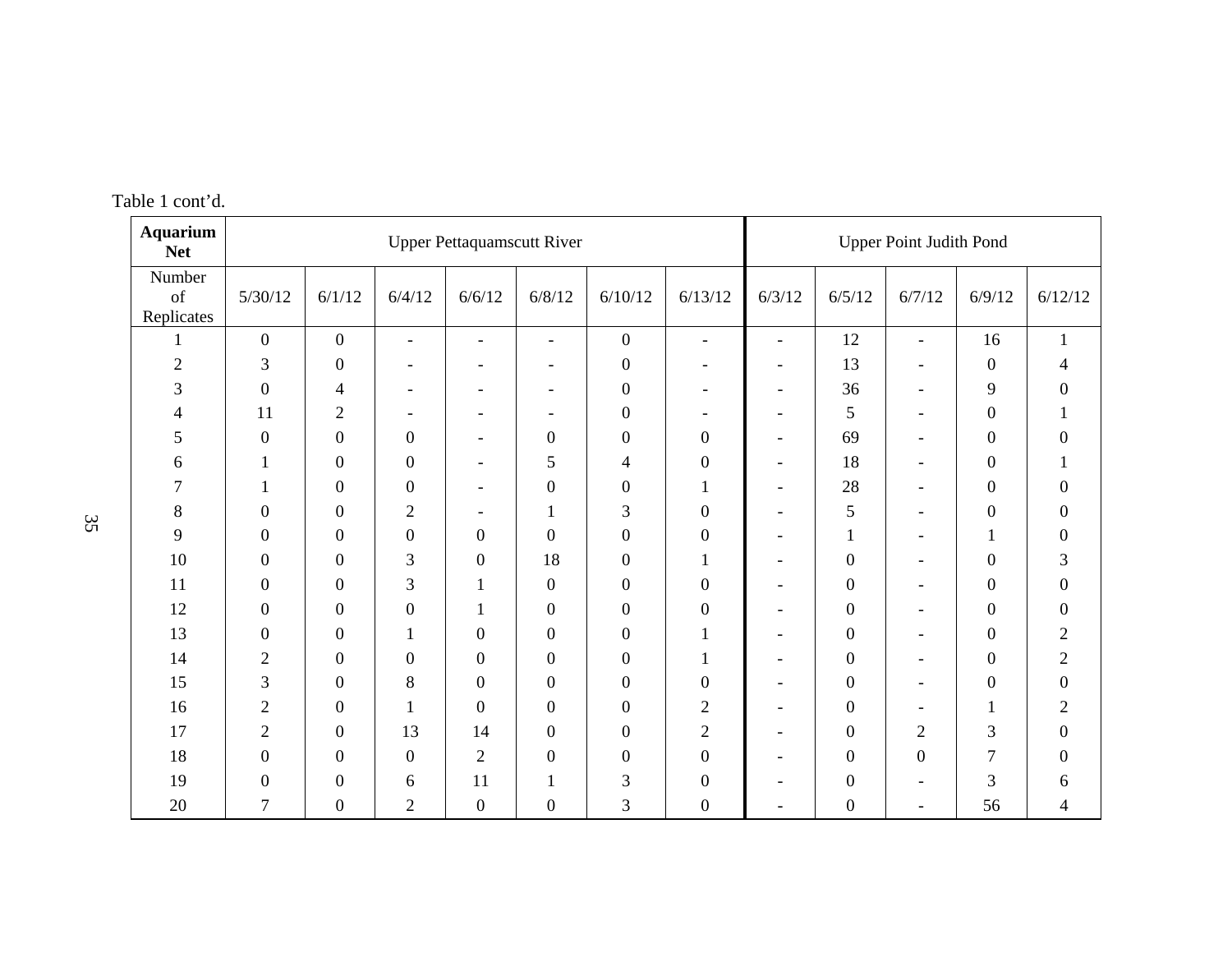| <b>Small</b><br><b>Plankton Net</b> |                  |                  |                          | <b>Upper Pettaquamscutt River</b> |                          |                  |                          | <b>Upper Point Judith Pond</b> |                  |                          |                  |                  |
|-------------------------------------|------------------|------------------|--------------------------|-----------------------------------|--------------------------|------------------|--------------------------|--------------------------------|------------------|--------------------------|------------------|------------------|
| Number<br>of<br>Replicates          | 5/30/12          | 6/1/12           | 6/4/12                   | 6/6/12                            | 6/8/12                   | 6/10/12          | 6/13/12                  | 6/3/12                         | 6/5/12           | 6/7/12                   | 6/9/12           | 6/12/12          |
|                                     | $\boldsymbol{0}$ | $\boldsymbol{0}$ | $\overline{\phantom{a}}$ | $\overline{\phantom{a}}$          | $\blacksquare$           | $\boldsymbol{0}$ | $\overline{\phantom{a}}$ | $\boldsymbol{0}$               | $\boldsymbol{0}$ | $\overline{\phantom{a}}$ | $\boldsymbol{0}$ | $\boldsymbol{0}$ |
| $\overline{2}$                      | $\boldsymbol{0}$ | $\boldsymbol{0}$ | $\overline{\phantom{a}}$ | $\overline{\phantom{0}}$          | $\overline{\phantom{a}}$ | $\boldsymbol{0}$ | $\overline{\phantom{a}}$ | $\boldsymbol{0}$               | $\boldsymbol{0}$ | $\overline{\phantom{a}}$ | $\boldsymbol{0}$ | 0                |
| 3                                   | $\boldsymbol{0}$ | $\boldsymbol{0}$ | $\overline{\phantom{a}}$ | $\overline{\phantom{0}}$          | $\overline{\phantom{0}}$ | $\boldsymbol{0}$ | $\blacksquare$           | $\boldsymbol{0}$               | $\boldsymbol{0}$ | $\overline{\phantom{a}}$ | $\boldsymbol{0}$ | 0                |
| 4                                   | $\boldsymbol{0}$ | $\boldsymbol{0}$ | $\overline{\phantom{0}}$ | $\overline{\phantom{0}}$          | $\overline{\phantom{a}}$ | $\boldsymbol{0}$ | $\overline{\phantom{a}}$ | $\boldsymbol{0}$               | $\boldsymbol{0}$ | $\overline{\phantom{a}}$ | $\boldsymbol{0}$ | 0                |
| 5                                   | $\boldsymbol{0}$ | $\boldsymbol{0}$ | 1                        | $\overline{\phantom{a}}$          | $\boldsymbol{0}$         | $\boldsymbol{0}$ | 11                       | $\boldsymbol{0}$               | $\boldsymbol{0}$ | $\overline{\phantom{a}}$ | $\overline{c}$   | 0                |
| 6                                   | $\boldsymbol{0}$ | $\boldsymbol{0}$ | $\boldsymbol{0}$         | $\overline{\phantom{a}}$          | $\boldsymbol{0}$         | $\boldsymbol{0}$ | $\boldsymbol{0}$         | $\boldsymbol{0}$               | $\boldsymbol{0}$ | $\overline{\phantom{a}}$ | $\boldsymbol{0}$ | 0                |
| 7                                   | $\boldsymbol{0}$ | $\boldsymbol{0}$ | $\boldsymbol{0}$         | $\qquad \qquad -$                 | $\boldsymbol{0}$         | 5                | $\boldsymbol{0}$         | $\boldsymbol{0}$               | $\boldsymbol{0}$ | $\overline{\phantom{a}}$ |                  | 0                |
| 8                                   | $\boldsymbol{0}$ | $\boldsymbol{0}$ | $\boldsymbol{0}$         | $\overline{\phantom{a}}$          | $\boldsymbol{0}$         |                  | $\boldsymbol{0}$         | $\boldsymbol{0}$               | $\boldsymbol{0}$ | $\overline{\phantom{a}}$ | $\boldsymbol{0}$ | 0                |
| 9                                   | $\boldsymbol{0}$ | $\boldsymbol{0}$ | $\boldsymbol{0}$         | $\boldsymbol{0}$                  | $\boldsymbol{0}$         | $\boldsymbol{0}$ | $\boldsymbol{0}$         | $\boldsymbol{0}$               | $\boldsymbol{0}$ | $\overline{\phantom{a}}$ | $\boldsymbol{0}$ | $\boldsymbol{0}$ |
| 10                                  | $\boldsymbol{0}$ | $\boldsymbol{0}$ | $\boldsymbol{0}$         | $\boldsymbol{0}$                  | $\boldsymbol{0}$         | $\boldsymbol{0}$ | $\boldsymbol{0}$         | $\boldsymbol{0}$               | $\boldsymbol{0}$ | $\overline{\phantom{a}}$ | $\boldsymbol{0}$ | 0                |
| 11                                  | $\boldsymbol{0}$ | $\overline{c}$   | $\boldsymbol{0}$         | $\boldsymbol{0}$                  | $\boldsymbol{0}$         | $\boldsymbol{0}$ | $\boldsymbol{0}$         | $\boldsymbol{0}$               | $\boldsymbol{0}$ | $\overline{\phantom{a}}$ | $\boldsymbol{0}$ | $\boldsymbol{0}$ |
| 12                                  | $\overline{0}$   | 3                | $\boldsymbol{0}$         | 8                                 | $\theta$                 | $\boldsymbol{0}$ | $\boldsymbol{0}$         | $\boldsymbol{0}$               | $\boldsymbol{0}$ | $\overline{\phantom{a}}$ | $\boldsymbol{0}$ |                  |
| 13                                  | $\boldsymbol{0}$ | $\boldsymbol{0}$ | $\boldsymbol{0}$         | $\boldsymbol{0}$                  | $\boldsymbol{0}$         | $\boldsymbol{0}$ | $\boldsymbol{0}$         | $\boldsymbol{0}$               | $\boldsymbol{0}$ | $\overline{\phantom{a}}$ | $\boldsymbol{0}$ | 0                |
| 14                                  | $\overline{0}$   | $\boldsymbol{0}$ | $\boldsymbol{0}$         | $\boldsymbol{0}$                  | $\boldsymbol{0}$         | $\boldsymbol{0}$ | $\boldsymbol{0}$         | $\boldsymbol{0}$               | $\boldsymbol{0}$ | $\overline{\phantom{a}}$ | $\boldsymbol{0}$ | 0                |
| 15                                  | $\boldsymbol{0}$ | $\boldsymbol{0}$ | $\boldsymbol{0}$         | $\mathbf{1}$                      | $\boldsymbol{0}$         | $\boldsymbol{0}$ | $\boldsymbol{0}$         | $\boldsymbol{0}$               | $\boldsymbol{0}$ | $\overline{\phantom{0}}$ | $\boldsymbol{0}$ | 0                |
| 16                                  | $\boldsymbol{0}$ | $\boldsymbol{0}$ | $\boldsymbol{0}$         | $\mathfrak{2}$                    | $\overline{0}$           | $\boldsymbol{0}$ | $\boldsymbol{0}$         | $\boldsymbol{0}$               | $\boldsymbol{0}$ | $\overline{\phantom{a}}$ | $\boldsymbol{0}$ | 0                |
| 17                                  | $\boldsymbol{0}$ | $\boldsymbol{0}$ | $\boldsymbol{0}$         | $\boldsymbol{0}$                  | $\boldsymbol{0}$         | $\boldsymbol{0}$ | $\boldsymbol{0}$         | $\boldsymbol{0}$               | $\boldsymbol{0}$ | $\boldsymbol{0}$         | $\boldsymbol{0}$ | 0                |
| 18                                  | $\boldsymbol{0}$ | $\boldsymbol{0}$ | $\boldsymbol{0}$         |                                   | $\boldsymbol{0}$         | $\boldsymbol{0}$ | $\boldsymbol{0}$         | $\boldsymbol{0}$               | $\boldsymbol{0}$ | $\boldsymbol{0}$         | $\boldsymbol{0}$ | 0                |
| 19                                  | $\boldsymbol{0}$ | $\boldsymbol{0}$ | $\boldsymbol{0}$         | $\boldsymbol{0}$                  | $\boldsymbol{0}$         | $\boldsymbol{0}$ | $\boldsymbol{0}$         | $\boldsymbol{0}$               | $\boldsymbol{0}$ | ٠                        | $\boldsymbol{0}$ | $\boldsymbol{0}$ |
| 20                                  | $\boldsymbol{0}$ | $\boldsymbol{0}$ | $\boldsymbol{0}$         | $\boldsymbol{0}$                  | $\boldsymbol{0}$         | $\boldsymbol{0}$ |                          | $\boldsymbol{0}$               | $\boldsymbol{0}$ | $\overline{\phantom{0}}$ | $\boldsymbol{0}$ | $\boldsymbol{0}$ |

# Table 1 cont'd.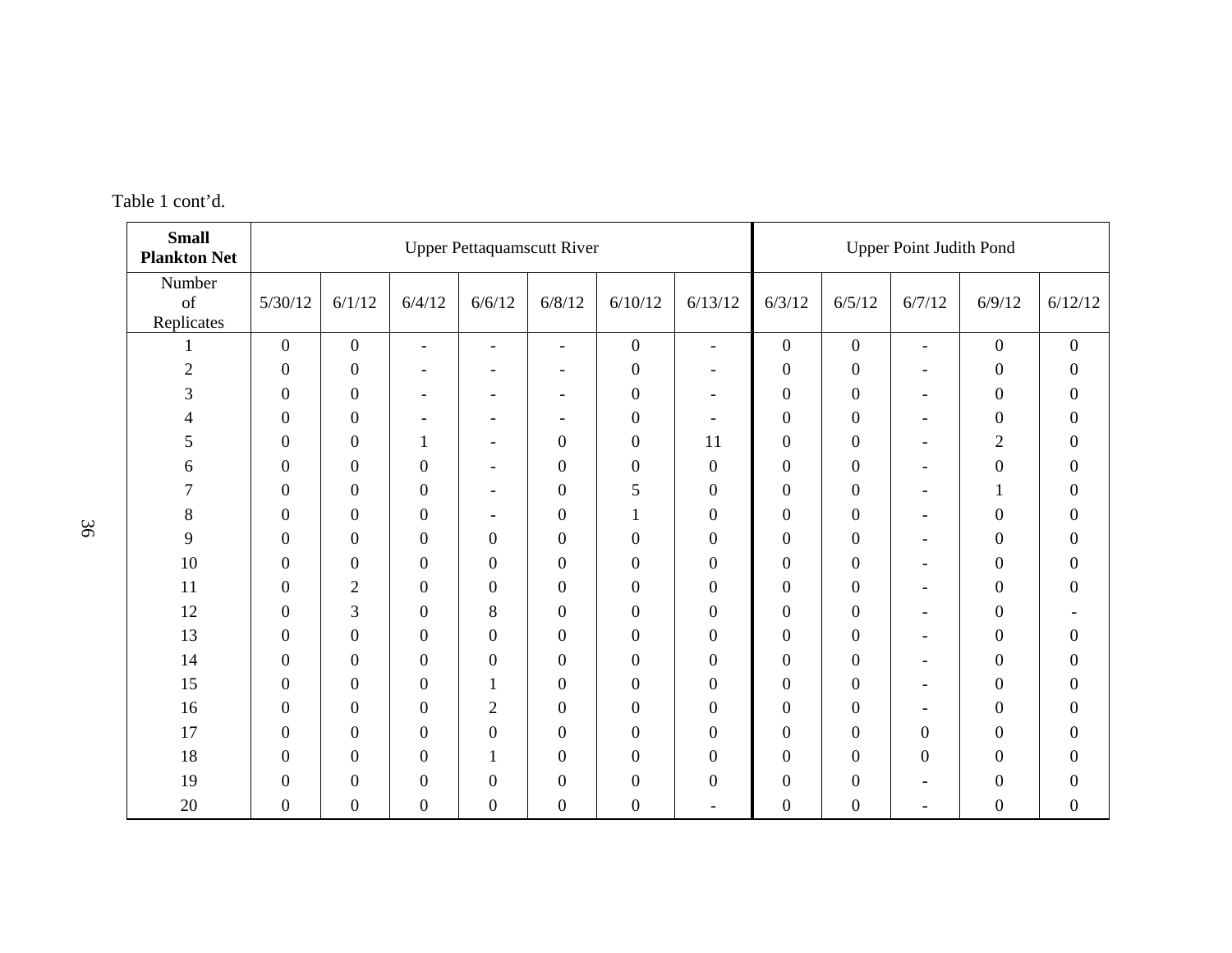| Large<br><b>Plankton Net</b> |                  |                          |                  | <b>Upper Pettaquamscutt River</b> |                          | <b>Upper Point Judith Pond</b> |                          |                  |                          |                  |                          |                |
|------------------------------|------------------|--------------------------|------------------|-----------------------------------|--------------------------|--------------------------------|--------------------------|------------------|--------------------------|------------------|--------------------------|----------------|
| Number<br>of<br>Replicates   | 5/30/12          | 6/1/12                   | 6/4/12           | 6/6/12                            | 6/8/12                   | 6/10/12                        | 6/13/12                  | 6/3/12           | 6/5/12                   | 6/7/12           | 6/9/12                   | 6/12/12        |
| 1                            | $\mathbf{0}$     | $\mathbf{0}$             | $\overline{a}$   | ÷                                 | $\blacksquare$           | $\boldsymbol{0}$               | $\overline{\phantom{a}}$ | $\mathbf{1}$     | $\overline{a}$           | $\boldsymbol{0}$ | $\overline{\phantom{0}}$ | $\mathbf{0}$   |
| $\mathfrak{2}$               | $\boldsymbol{0}$ | $\boldsymbol{0}$         |                  |                                   | $\overline{\phantom{a}}$ | $\boldsymbol{0}$               |                          | $\boldsymbol{0}$ | $\overline{\phantom{a}}$ | $\boldsymbol{0}$ |                          | $\Omega$       |
| 3                            | $\mathbf{0}$     | $\boldsymbol{0}$         |                  |                                   |                          | $\boldsymbol{0}$               |                          | $\overline{0}$   | $\overline{\phantom{0}}$ | $\boldsymbol{0}$ |                          | $\Omega$       |
| 4                            | $\mathbf{0}$     | $\boldsymbol{0}$         |                  |                                   | $\overline{\phantom{a}}$ | $\boldsymbol{0}$               |                          | $\boldsymbol{0}$ | $\overline{\phantom{a}}$ | $\boldsymbol{0}$ |                          | $\overline{0}$ |
| 5                            | $\boldsymbol{0}$ | $\boldsymbol{0}$         | $\boldsymbol{0}$ |                                   | $\boldsymbol{0}$         | $\boldsymbol{0}$               | $\boldsymbol{0}$         | $\boldsymbol{0}$ | $\overline{\phantom{a}}$ | $\boldsymbol{0}$ |                          |                |
| 6                            | $\mathbf{0}$     | $\boldsymbol{0}$         | $\boldsymbol{0}$ | $\overline{\phantom{a}}$          | $\overline{0}$           | $\boldsymbol{0}$               | $\boldsymbol{0}$         | $\boldsymbol{0}$ | $\overline{\phantom{a}}$ | $\boldsymbol{0}$ |                          |                |
| 7                            | $\boldsymbol{0}$ | $\boldsymbol{0}$         | $\boldsymbol{0}$ |                                   | $\boldsymbol{0}$         | $\boldsymbol{0}$               | $\boldsymbol{0}$         | $\boldsymbol{0}$ | $\overline{\phantom{a}}$ | $\boldsymbol{0}$ |                          |                |
| $8\,$                        | $\mathbf{0}$     | $\boldsymbol{0}$         | $\boldsymbol{0}$ | $\overline{\phantom{a}}$          | $\boldsymbol{0}$         | $\boldsymbol{0}$               | $\boldsymbol{0}$         | $\boldsymbol{0}$ | $\overline{\phantom{a}}$ | $\boldsymbol{0}$ |                          |                |
| 9                            | $\boldsymbol{0}$ | $\boldsymbol{0}$         | $\boldsymbol{0}$ | $\overline{\phantom{a}}$          | $\boldsymbol{0}$         |                                | $\boldsymbol{0}$         | $\boldsymbol{0}$ | $\overline{\phantom{a}}$ | $\boldsymbol{0}$ |                          |                |
| 10                           | $\boldsymbol{0}$ | $\boldsymbol{0}$         | $\boldsymbol{0}$ | $\overline{\phantom{a}}$          | $\boldsymbol{0}$         | $\overline{\phantom{a}}$       | $\boldsymbol{0}$         | $\boldsymbol{0}$ | $\overline{\phantom{a}}$ | $\boldsymbol{0}$ |                          |                |
| 11                           | $\boldsymbol{0}$ | $\boldsymbol{0}$         | $\boldsymbol{0}$ | $\overline{\phantom{a}}$          | $\boldsymbol{0}$         | $\qquad \qquad \blacksquare$   | $\boldsymbol{0}$         | $\boldsymbol{0}$ | $\overline{\phantom{a}}$ | $\boldsymbol{0}$ |                          |                |
| 12                           | $\boldsymbol{0}$ | $\boldsymbol{0}$         | $\boldsymbol{0}$ | $\overline{\phantom{a}}$          | $\boldsymbol{0}$         |                                | $\boldsymbol{0}$         | $\boldsymbol{0}$ | $\overline{\phantom{a}}$ | $\boldsymbol{0}$ |                          |                |
| 13                           | $\mathbf{0}$     | $\overline{\phantom{a}}$ | $\boldsymbol{0}$ | $\overline{\phantom{0}}$          | $\boldsymbol{0}$         |                                |                          | $\boldsymbol{0}$ | $\blacksquare$           | $\boldsymbol{0}$ |                          |                |
| 14                           | $\mathbf{0}$     | $\overline{\phantom{a}}$ | $\boldsymbol{0}$ | $\overline{\phantom{a}}$          | $\overline{0}$           | $\overline{\phantom{0}}$       | $\overline{\phantom{a}}$ | $\boldsymbol{0}$ | $\overline{\phantom{a}}$ | $\boldsymbol{0}$ |                          |                |
| 15                           | $\boldsymbol{0}$ | $\overline{\phantom{a}}$ | $\boldsymbol{0}$ |                                   | $\boldsymbol{0}$         |                                |                          | $\boldsymbol{0}$ | $\blacksquare$           | $\boldsymbol{0}$ |                          |                |
| 16                           | $\mathbf{0}$     | $\overline{\phantom{a}}$ | $\boldsymbol{0}$ | $\overline{\phantom{a}}$          | $\boldsymbol{0}$         |                                | $\overline{\phantom{0}}$ | $\boldsymbol{0}$ | $\overline{\phantom{a}}$ | $\boldsymbol{0}$ |                          |                |
| 17                           | $\boldsymbol{0}$ | $\overline{\phantom{a}}$ | $\boldsymbol{0}$ |                                   |                          |                                |                          | $\boldsymbol{0}$ | $\overline{\phantom{a}}$ | $\boldsymbol{0}$ | $\boldsymbol{0}$         |                |
| 18                           | $\mathbf{0}$     | $\overline{\phantom{a}}$ | $\boldsymbol{0}$ |                                   | $\overline{\phantom{a}}$ |                                |                          | $\boldsymbol{0}$ | $\overline{\phantom{a}}$ | $\boldsymbol{0}$ | $\boldsymbol{0}$         |                |
| 19                           | $\boldsymbol{0}$ | $\overline{\phantom{0}}$ | $\boldsymbol{0}$ |                                   |                          |                                | $\overline{\phantom{a}}$ | $\boldsymbol{0}$ |                          | $\boldsymbol{0}$ | $\boldsymbol{0}$         |                |
| 20                           | $\mathbf{0}$     | $\overline{\phantom{a}}$ | $\boldsymbol{0}$ |                                   |                          |                                | ۳                        | $\mathbf{0}$     | $\overline{a}$           | $\boldsymbol{0}$ | $\boldsymbol{0}$         |                |

Table 1 cont'd.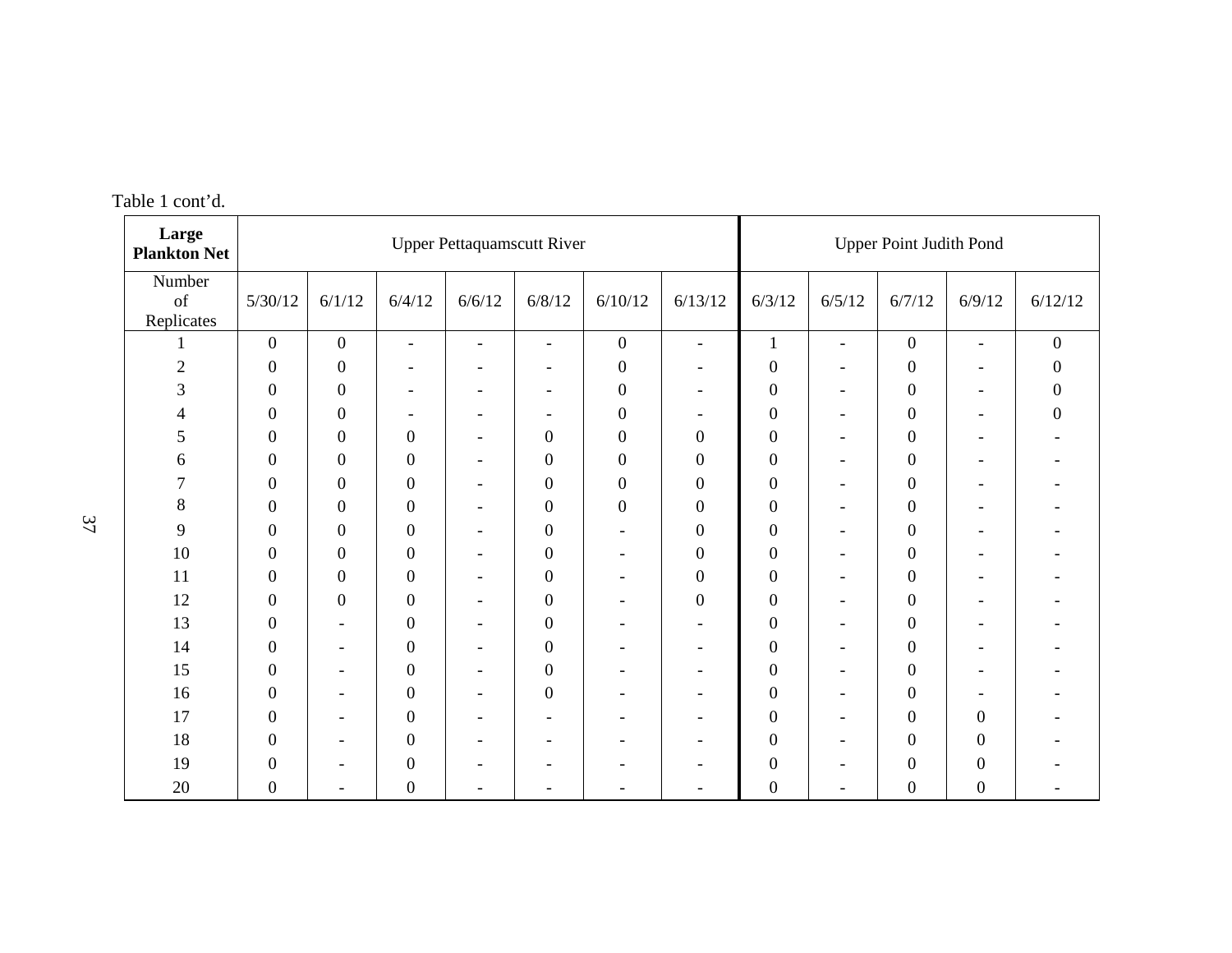| Quadrat                    | <b>Upper Pettaquamscutt River</b> |                  |                  |                  |                  |                          |                  | <b>Upper Point Judith Pond</b> |          |                |                  |                |  |
|----------------------------|-----------------------------------|------------------|------------------|------------------|------------------|--------------------------|------------------|--------------------------------|----------|----------------|------------------|----------------|--|
| Number<br>of<br>Replicates | 6/15/12                           | 6/17/12          | 6/19/12          | 6/21/12          | 6/23/12          | 6/25/12                  | 6/14/12          | 6/16/12                        | 6/18/12  | 6/20/12        | 6/22/12          | 6/24/12        |  |
|                            | $\mathbf{0}$                      | $\overline{0}$   | $\mathbf{0}$     | $\overline{0}$   | $\boldsymbol{0}$ | $\overline{\phantom{a}}$ | $\overline{0}$   | $\mathbf{0}$                   | 1        | $\overline{0}$ | $\mathbf{0}$     | $\overline{0}$ |  |
| 2                          | $\boldsymbol{0}$                  | $\boldsymbol{0}$ | $\boldsymbol{0}$ | 0                | $\mathbf{0}$     | -                        | 0                | $\mathbf{0}$                   | 0        | 0              | $\boldsymbol{0}$ |                |  |
| 3                          | $\boldsymbol{0}$                  | $\overline{0}$   | $\overline{0}$   | $\boldsymbol{0}$ | $\overline{0}$   |                          | $\boldsymbol{0}$ | $\boldsymbol{0}$               | $\theta$ | $\Omega$       | $\boldsymbol{0}$ |                |  |
| 4                          | $\boldsymbol{0}$                  | $\Omega$         | $\boldsymbol{0}$ | 0                | $\boldsymbol{0}$ | -                        | 0                | $\boldsymbol{0}$               | 0        | $\overline{0}$ | $\boldsymbol{0}$ | $\theta$       |  |
| 5                          | $\boldsymbol{0}$                  | $\overline{0}$   | $\overline{0}$   | $\overline{0}$   | $\overline{0}$   |                          |                  |                                |          |                |                  |                |  |
| 6                          | $\boldsymbol{0}$                  | $\boldsymbol{0}$ | $\boldsymbol{0}$ | $\boldsymbol{0}$ | $\boldsymbol{0}$ | $\overline{\phantom{a}}$ |                  | $\overline{\phantom{0}}$       |          |                |                  |                |  |
|                            | $\theta$                          | $\boldsymbol{0}$ | $\boldsymbol{0}$ | 3                | $\boldsymbol{0}$ | $\overline{\phantom{0}}$ |                  |                                |          |                |                  |                |  |
| 8                          |                                   | $\boldsymbol{0}$ | $\mathbf{0}$     | $\boldsymbol{0}$ | $\boldsymbol{0}$ |                          |                  |                                |          |                |                  |                |  |
| 9                          | $\theta$                          | $\overline{0}$   | $\overline{0}$   | 0                | $\boldsymbol{0}$ | $\overline{\phantom{a}}$ |                  |                                |          |                |                  |                |  |
| 10                         | $\theta$                          | $\overline{0}$   | $\overline{0}$   | $\overline{0}$   | $\overline{0}$   |                          |                  |                                |          |                |                  |                |  |
| 11                         | $\boldsymbol{0}$                  | $\boldsymbol{0}$ | $\boldsymbol{0}$ | $\boldsymbol{0}$ | $\boldsymbol{0}$ |                          |                  |                                |          |                |                  |                |  |
| 12                         | $\boldsymbol{0}$                  | $\boldsymbol{0}$ | $\boldsymbol{0}$ | 0                | $\boldsymbol{0}$ | $\overline{\phantom{0}}$ |                  |                                |          |                |                  |                |  |
| 13                         | $\boldsymbol{0}$                  | $\boldsymbol{0}$ | $\boldsymbol{0}$ | 0                | $\boldsymbol{0}$ | $\boldsymbol{0}$         |                  |                                |          |                |                  |                |  |
| 14                         | $\Omega$                          | $\overline{0}$   | $\overline{0}$   | $\Omega$         | $\overline{0}$   | $\boldsymbol{0}$         |                  |                                |          |                |                  |                |  |
| 15                         | $\Omega$                          | $\Omega$         | $\Omega$         | $\Omega$         | $\theta$         | $\mathbf{0}$             |                  |                                |          |                |                  |                |  |
| 16                         | $\boldsymbol{0}$                  | 4                | $\boldsymbol{0}$ | $\boldsymbol{0}$ | $\boldsymbol{0}$ | $\boldsymbol{0}$         |                  |                                |          |                |                  |                |  |

Table 2. Number of *M. menidia* larvae collected with the quadrat, aquarium net, small plankton net, and large plankton net from the Upper Pettaquamscutt River and Upper Point Judith Pond on June 14, 2012 and after. A dash indicates that the device was not used.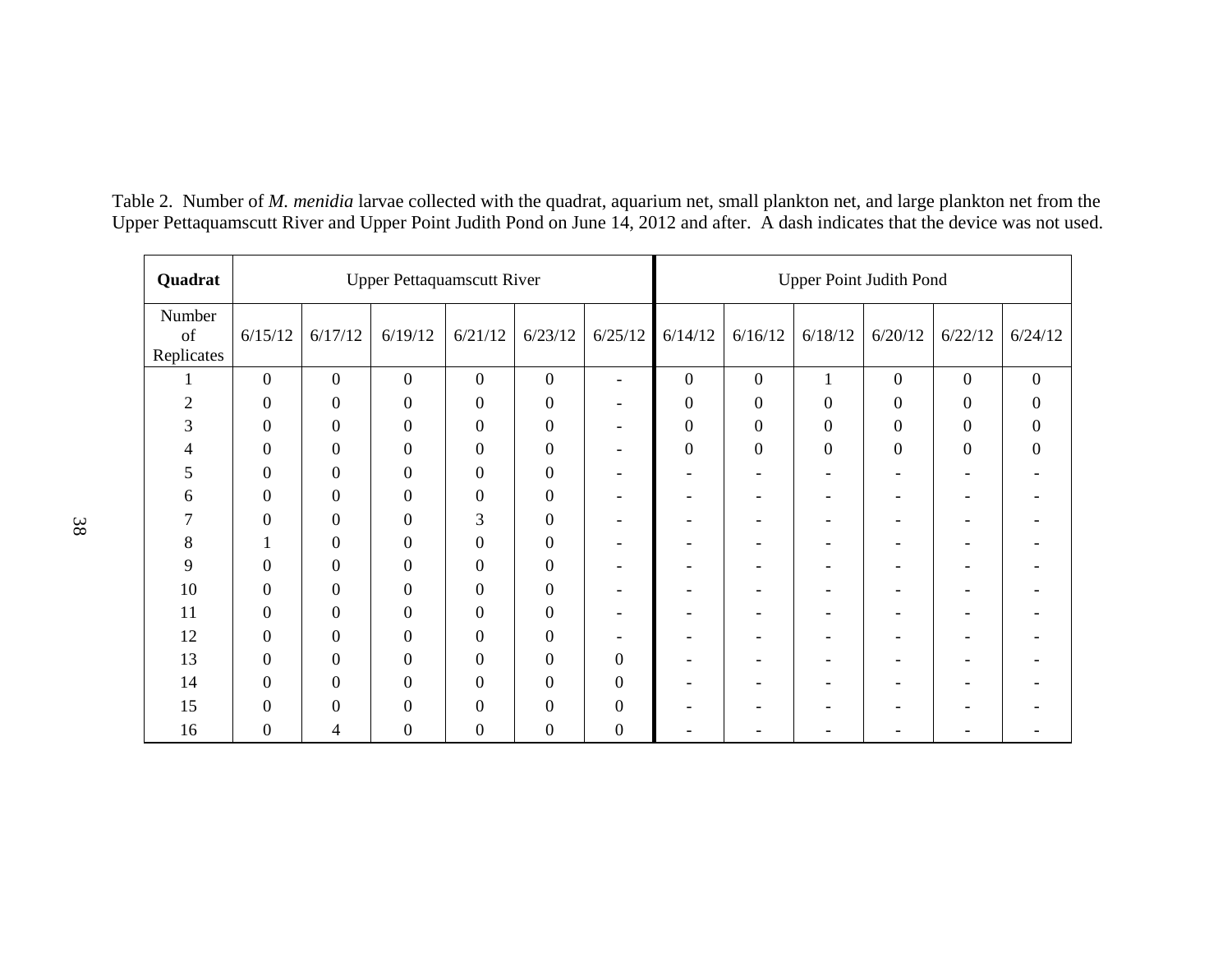| <b>Aquarium</b><br><b>Net</b> |                  |                  |                  | <b>Upper Pettaquamscutt River</b> |                  | <b>Upper Point Judith Pond</b> |                  |                |                  |                |                          |                |
|-------------------------------|------------------|------------------|------------------|-----------------------------------|------------------|--------------------------------|------------------|----------------|------------------|----------------|--------------------------|----------------|
| Number<br>of<br>Replicates    | 6/15/12          | 6/17/12          | 6/19/12          | 6/21/12                           | 6/23/12          | 6/25/12                        | 6/14/12          | 6/16/12        | 6/18/12          | 6/20/12        | 6/22/12                  | 6/24/12        |
| л.                            | $\overline{0}$   | $\mathbf{1}$     | $\overline{0}$   | $\boldsymbol{0}$                  | $\overline{0}$   | $\overline{\phantom{a}}$       |                  | $\overline{0}$ | $\mathbf{1}$     | $\overline{0}$ | $\boldsymbol{0}$         | $\overline{0}$ |
| 2                             | $\overline{0}$   | $\theta$         | $\Omega$         | $\boldsymbol{0}$                  | $\overline{0}$   | $\overline{\phantom{a}}$       |                  | 0              | $\boldsymbol{0}$ | 3              | $\mathbf{0}$             |                |
| 3                             | $\overline{0}$   | $\Omega$         | $\overline{0}$   | $\boldsymbol{0}$                  | $\boldsymbol{0}$ | $\overline{\phantom{a}}$       | $\overline{0}$   | $\overline{0}$ | $\overline{0}$   | 11             | $\boldsymbol{0}$         |                |
|                               | $\overline{0}$   | $\Omega$         | $\overline{0}$   | $\overline{0}$                    | $\overline{0}$   | $\overline{\phantom{a}}$       | $\boldsymbol{0}$ | $\overline{0}$ | $\overline{0}$   |                |                          |                |
| 5                             | $\overline{0}$   | $\Omega$         | $\overline{0}$   | $\overline{0}$                    | $\theta$         | $\overline{\phantom{a}}$       |                  |                |                  |                |                          |                |
| 6                             | $\Omega$         | $\boldsymbol{0}$ | $\Omega$         |                                   | $\Omega$         | $\overline{\phantom{a}}$       |                  |                |                  |                |                          |                |
|                               | $\theta$         | $\mathbf{0}$     | $\overline{0}$   | $\overline{0}$                    | $\Omega$         |                                |                  |                |                  |                |                          |                |
| 8                             | 3                | $\theta$         | $\Omega$         | $\boldsymbol{0}$                  | $\overline{0}$   |                                |                  |                |                  |                |                          |                |
| 9                             | $\Omega$         | $\Omega$         | $\Omega$         | $\overline{0}$                    | ш                | $\qquad \qquad \blacksquare$   |                  |                |                  |                |                          |                |
| 10                            | $\theta$         | $\boldsymbol{0}$ |                  | $\boldsymbol{0}$                  | $\boldsymbol{0}$ | $\overline{\phantom{a}}$       |                  |                |                  |                | $\overline{\phantom{0}}$ |                |
| 11                            | $\boldsymbol{0}$ | $\overline{0}$   | $\boldsymbol{0}$ | $\boldsymbol{0}$                  | $\boldsymbol{0}$ | $\overline{\phantom{a}}$       |                  |                |                  |                |                          |                |
| 12                            | $\boldsymbol{0}$ |                  | $\boldsymbol{0}$ | $\boldsymbol{0}$                  | $\overline{2}$   | $\overline{\phantom{a}}$       |                  |                |                  |                |                          |                |
| 13                            | $\overline{0}$   | $\Omega$         | $\Omega$         | $\boldsymbol{0}$                  | $\boldsymbol{0}$ | $\boldsymbol{0}$               |                  |                |                  |                |                          |                |
| 14                            | $\overline{0}$   | $\overline{0}$   | $\Omega$         | $\overline{0}$                    | $\theta$         | $\boldsymbol{0}$               |                  |                |                  |                |                          |                |
| 15                            | $\overline{0}$   | $\theta$         | $\overline{0}$   | $\boldsymbol{0}$                  | $\theta$         | $\boldsymbol{0}$               |                  |                |                  |                |                          |                |
| 16                            | $\overline{0}$   | $\boldsymbol{0}$ | 15               | $\boldsymbol{0}$                  | $\overline{0}$   | $\boldsymbol{0}$               |                  |                |                  |                |                          |                |

Table 2 cont'd.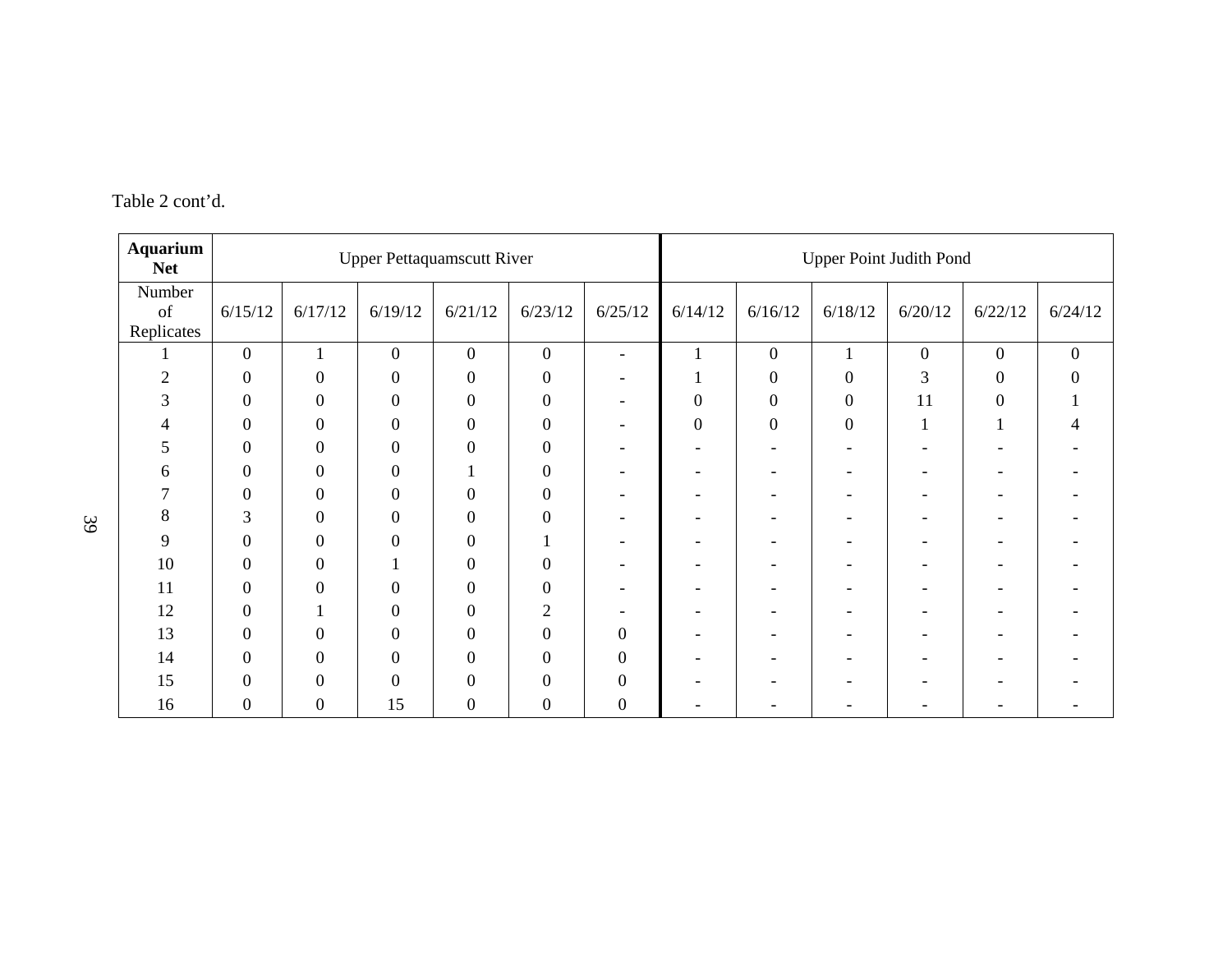| <b>Small</b><br><b>Plankton</b><br><b>Net</b> | <b>Upper Pettaquamscutt River</b> |                  |                  |                |                  |                          |                  | <b>Upper Point Judith Pond</b> |                  |                  |                          |                |  |
|-----------------------------------------------|-----------------------------------|------------------|------------------|----------------|------------------|--------------------------|------------------|--------------------------------|------------------|------------------|--------------------------|----------------|--|
| Number<br>of<br>Replicates                    | 6/15/12                           | 6/17/12          | 6/19/12          | 6/21/12        | 6/23/12          | 6/25/12                  | 6/14/12          | 6/16/12                        | 6/18/12          | 6/20/12          | 6/22/12                  | 6/24/12        |  |
|                                               | $\overline{0}$                    | $\overline{0}$   | $\mathbf{0}$     | $\overline{0}$ | $\mathbf{0}$     | $\overline{\phantom{a}}$ | $\boldsymbol{0}$ | $\overline{0}$                 | $\overline{0}$   | $\boldsymbol{0}$ | $\overline{0}$           | $\overline{0}$ |  |
|                                               | 0                                 | $\Omega$         | $\overline{0}$   | $\mathbf{0}$   | $\boldsymbol{0}$ |                          | $\boldsymbol{0}$ | $\theta$                       | $\overline{0}$   | $\overline{0}$   | $\boldsymbol{0}$         | 0              |  |
| 3                                             | $\theta$                          | $\overline{0}$   | $\overline{0}$   | $\mathbf{0}$   | $\boldsymbol{0}$ | $\overline{\phantom{a}}$ | $\boldsymbol{0}$ | $\boldsymbol{0}$               | $\Omega$         | $\Omega$         | $\theta$                 | $\Omega$       |  |
| 4                                             | 0                                 |                  | 1                | $\overline{0}$ | $\boldsymbol{0}$ | $\overline{\phantom{0}}$ | $\boldsymbol{0}$ | $\mathbf{0}$                   | $\boldsymbol{0}$ | $\overline{0}$   | $\mathbf{0}$             | 0              |  |
| 5                                             | 0                                 | $\Omega$         | $\overline{0}$   | $\mathbf{0}$   | $\boldsymbol{0}$ |                          |                  |                                |                  |                  | $\overline{\phantom{0}}$ |                |  |
| 6                                             | 0                                 | $\Omega$         | $\overline{0}$   | $\mathbf{0}$   | $\boldsymbol{0}$ |                          |                  |                                |                  |                  |                          |                |  |
|                                               | 0                                 | $\Omega$         | $\overline{0}$   | $\mathbf{0}$   | $\boldsymbol{0}$ |                          |                  |                                |                  |                  |                          |                |  |
| 8                                             | 0                                 | $\Omega$         | $\mathbf{0}$     | $\overline{0}$ | $\boldsymbol{0}$ |                          |                  |                                |                  |                  |                          |                |  |
| 9                                             | 0                                 | $\Omega$         | $\overline{0}$   | $\mathbf{0}$   | $\boldsymbol{0}$ |                          |                  |                                |                  |                  | -                        |                |  |
| 10                                            | 0                                 | 0                | $\overline{0}$   | $\mathbf{0}$   | $\boldsymbol{0}$ |                          |                  |                                |                  |                  |                          |                |  |
| 11                                            | $\theta$                          | $\Omega$         | $\overline{0}$   | $\mathbf{0}$   | $\boldsymbol{0}$ |                          |                  |                                |                  |                  |                          |                |  |
| 12                                            | 0                                 | $\Omega$         | $\mathbf{0}$     | $\overline{0}$ | $\boldsymbol{0}$ |                          |                  |                                |                  |                  |                          |                |  |
| 13                                            | $\Omega$                          | $\Omega$         | $\overline{0}$   | $\mathbf{0}$   | $\boldsymbol{0}$ | $\boldsymbol{0}$         |                  |                                |                  |                  |                          |                |  |
| 14                                            | 0                                 | $\theta$         | $\theta$         | $\mathbf{0}$   | $\boldsymbol{0}$ | $\boldsymbol{0}$         |                  |                                |                  |                  |                          |                |  |
| 15                                            | 0                                 | $\Omega$         | $\Omega$         | $\Omega$       | $\boldsymbol{0}$ | $\boldsymbol{0}$         |                  |                                |                  |                  |                          |                |  |
| 16                                            | $\mathbf{0}$                      | $\boldsymbol{0}$ | $\boldsymbol{0}$ | $\mathbf{0}$   | $\mathbf{0}$     | $\boldsymbol{0}$         |                  |                                |                  |                  |                          |                |  |

Table 2 cont'd.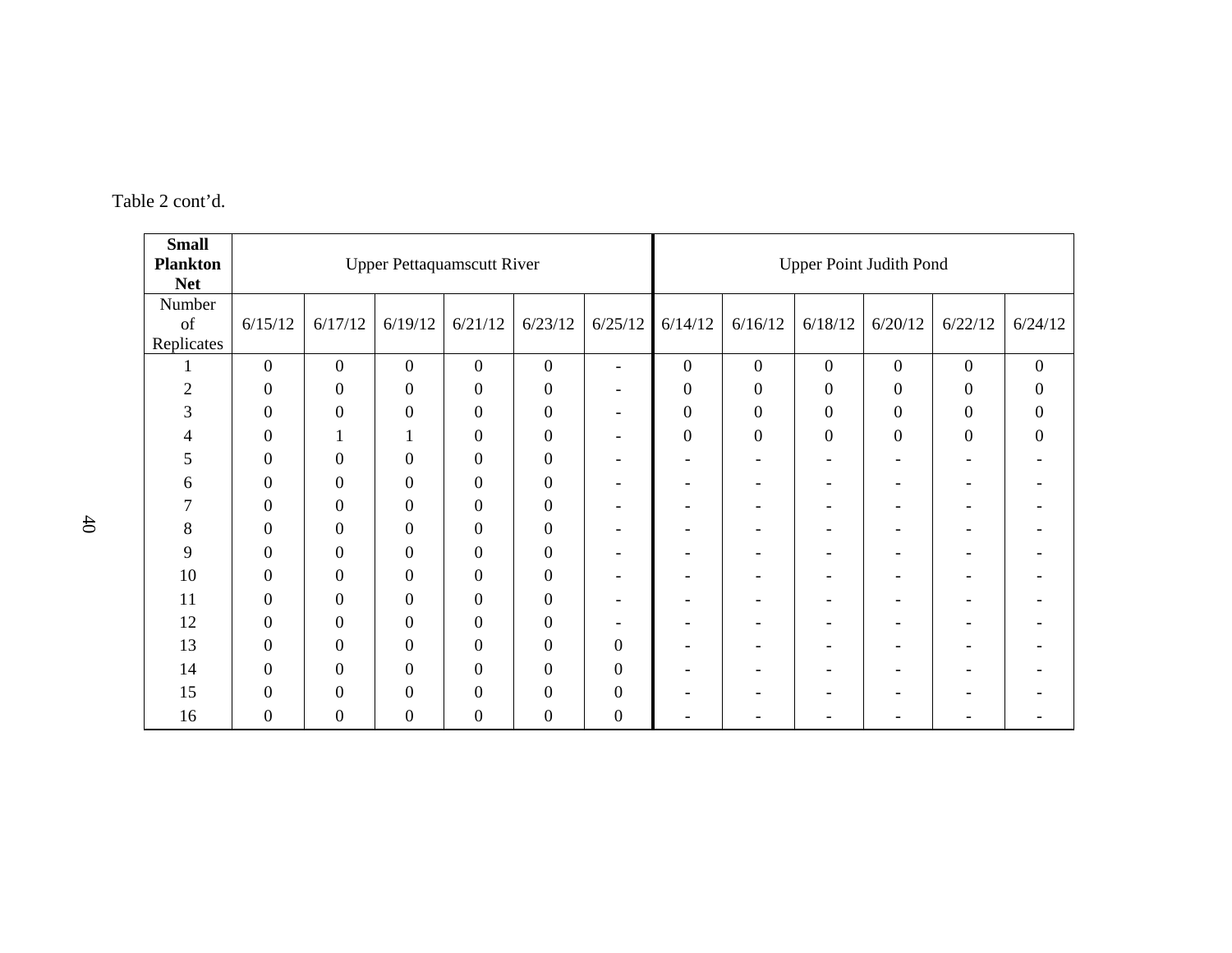| Large<br><b>Plankton</b><br><b>Net</b> | <b>Upper Pettaquamscutt River</b> |                          |                  |                  |                  |                          |                | <b>Upper Point Judith Pond</b> |                |              |                  |                  |  |
|----------------------------------------|-----------------------------------|--------------------------|------------------|------------------|------------------|--------------------------|----------------|--------------------------------|----------------|--------------|------------------|------------------|--|
| Number                                 |                                   |                          |                  |                  |                  |                          |                |                                |                |              |                  |                  |  |
| of                                     | 6/15/12                           | 6/17/12                  | 6/19/12          | 6/21/12          | 6/23/12          | 6/25/12                  | 6/14/12        | 6/16/12                        | 6/18/12        | 6/20/12      | 6/22/12          | 6/24/12          |  |
| Replicates                             |                                   |                          |                  |                  |                  |                          |                |                                |                |              |                  |                  |  |
|                                        | $\overline{0}$                    | $\overline{\phantom{a}}$ | $\mathbf{0}$     | $\mathbf{0}$     | $\mathbf{0}$     | $\overline{\phantom{0}}$ | $\overline{0}$ | $\mathbf{0}$                   | $\overline{0}$ | $\mathbf{0}$ | $\boldsymbol{0}$ | $\mathbf{0}$     |  |
| $\overline{2}$                         | $\theta$                          |                          | $\boldsymbol{0}$ | $\overline{0}$   | $\boldsymbol{0}$ |                          | $\Omega$       | $\Omega$                       | $\overline{0}$ | $\theta$     | $\theta$         | $\boldsymbol{0}$ |  |
| 3                                      | $\Omega$                          |                          | $\overline{0}$   | $\boldsymbol{0}$ | $\boldsymbol{0}$ |                          | $\theta$       | $\overline{0}$                 | $\overline{0}$ | $\Omega$     | $\theta$         | $\boldsymbol{0}$ |  |
| 4                                      | $\Omega$                          |                          | $\overline{0}$   | $\overline{0}$   | $\overline{0}$   |                          | $\overline{0}$ | $\overline{0}$                 | $\overline{0}$ | $\theta$     | $\overline{0}$   | $\overline{0}$   |  |
| 5                                      | $\Omega$                          |                          |                  | $\overline{0}$   | $\boldsymbol{0}$ |                          |                |                                |                |              |                  |                  |  |
| 6                                      | $\Omega$                          |                          |                  | $\boldsymbol{0}$ |                  |                          |                |                                |                |              |                  |                  |  |
|                                        | $\Omega$                          |                          |                  | $\boldsymbol{0}$ |                  |                          |                |                                |                |              |                  |                  |  |
| 8                                      | $\Omega$                          |                          |                  | $\theta$         |                  |                          |                |                                |                |              |                  |                  |  |
| 9                                      | $\theta$                          |                          | $\boldsymbol{0}$ | $\boldsymbol{0}$ | $\boldsymbol{0}$ |                          |                |                                |                |              |                  |                  |  |
| 10                                     | $\Omega$                          |                          | $\mathbf{0}$     | $\boldsymbol{0}$ | $\boldsymbol{0}$ |                          |                |                                |                |              |                  |                  |  |
| 11                                     | $\Omega$                          |                          | $\boldsymbol{0}$ | $\boldsymbol{0}$ | $\boldsymbol{0}$ |                          |                |                                |                |              |                  |                  |  |
| 12                                     | $\Omega$                          |                          | $\overline{0}$   | $\overline{0}$   | $\boldsymbol{0}$ |                          |                |                                |                |              |                  |                  |  |
| 13                                     | $\theta$                          |                          | $\overline{0}$   | $\overline{0}$   | $\overline{0}$   |                          |                |                                |                |              |                  |                  |  |
| 14                                     | $\Omega$                          |                          | $\boldsymbol{0}$ | $\boldsymbol{0}$ | $\boldsymbol{0}$ |                          |                |                                |                |              |                  |                  |  |
| 15                                     | $\Omega$                          |                          | $\Omega$         | $\mathbf{0}$     | $\boldsymbol{0}$ |                          |                |                                |                |              |                  |                  |  |
| 16                                     | $\overline{0}$                    |                          | $\overline{0}$   | $\overline{0}$   | $\boldsymbol{0}$ |                          |                |                                |                |              |                  |                  |  |

| Table 2 cont'd. |  |  |  |
|-----------------|--|--|--|
|-----------------|--|--|--|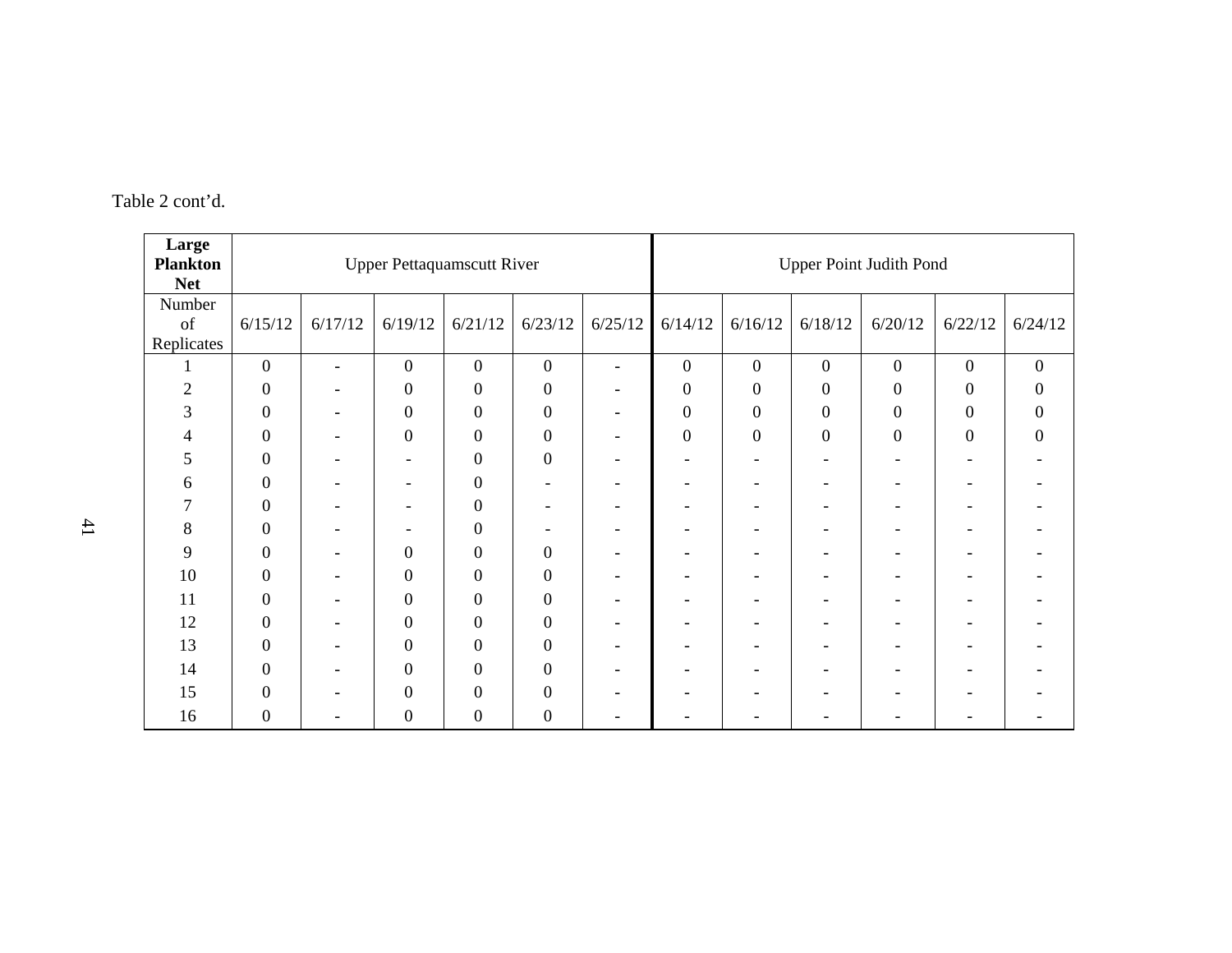### LITERATURE CITED

Abràmoff, M. D., P. J. Magalhães, and S. J. Ram. 2004. Image processing with ImageJ. *Biophotonics International* 11:36-42.

Anderson, J.T. 1988. A review of size dependent survival during pre-recruit stages of fishes in relation to recruitment. *Journal of Northwest Atlantic Fisheries Sciences* 8: 55-66.

Austin, H.M., A.D. Sosnow, and C.R. Hickey, Jr. 1975. The effects of temperature on the development and survival of the eggs and larvae of the Atlantic silverside, *Menidia menidia. Transactions of the American Fisheries Society* 104: 762-765.

Barkman, R.C. 1978. The use of otolith growth rings to age young Atlantic silversides, *Menidia menidia*. *Transactions of the American Fisheries Society* 107: 790-792.

Barkmann, R.C., and A.D. Beck. 1976. Incubating eggs of the Atlantic silverside on nylon screens. *The Progressive Fish-Culturist* 38: 148-150.

Barkman, R.C., D.A. Bengtson, and A.D. Beck. 1981. Daily growth of the juvenile fish (*Menidia menidia*) in the natural habitat compared with juveniles reared in the laboratory. *Rapp. P.-v. Réun. Cons. Int. Explor. Mer.* 178: 324-326.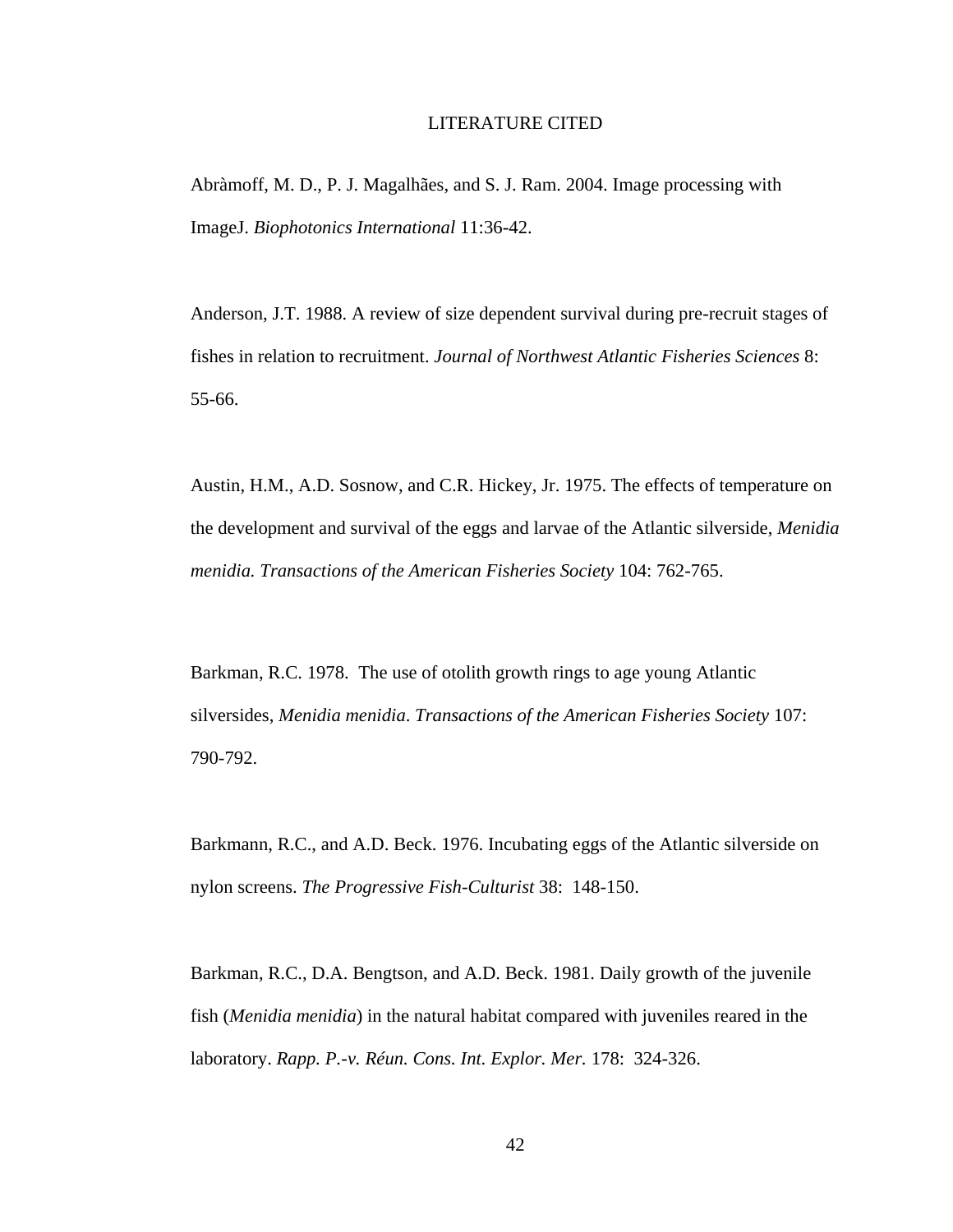Beck, M.W., K.L. Jr. Heck, K.W. Able, D.L. Childers, D.B. Eggleston, B.M.

Gillanders, B. Halpern, C.G. Hays, K. Hoshino, T.J. Minello, R.J. Orth, P.F. Sheridan, and M.P. Weinstein. 2001. The identification, conservation, and management of estuarine and marine nurseries for fish and invertebrates. *BioScience* 51: 633-641.

Bengtson, D.A. 1982. Resource partitioning by *Menidia menidia* (Linnaeus) and *Menidia beryllina* (Cope) in two Rhode Island estuaries. Ph.D. Dissertation, University of Rhode Island.

Bengtson, D.A. 1984. Resource partitioning by *Menidia menidia* and *Menidia beryllina* (Osteichthyes: Atherinidae). *Marine Ecology Progress Series* 18: 21-30.

Bengtson, D.A. 1985. Laboratory experiments on mechanisms of competition and resource partitioning between *Menidia menidia* (L.) and *Menidia beryllina* (Cope) (Osteichthyes: Atherinidae). *Journal of Experimental Marine Biology and Ecology* 92: 1-18.

Bengtson, D.A., R.C. Barkman, and W.J. Berry. 1987. Relationships between maternal size, egg diameter, time of spawning season, temperature, and length at hatch of Atlantic silverside, *Menidia menidia*. *Journal of Fish Biology* 31: 697-704.

Boesch, D.F., and R.E. Turner. 1984. Dependence of fishery species on salt marshes: the role of food and refuge. *Estuaries* 7: 460-468.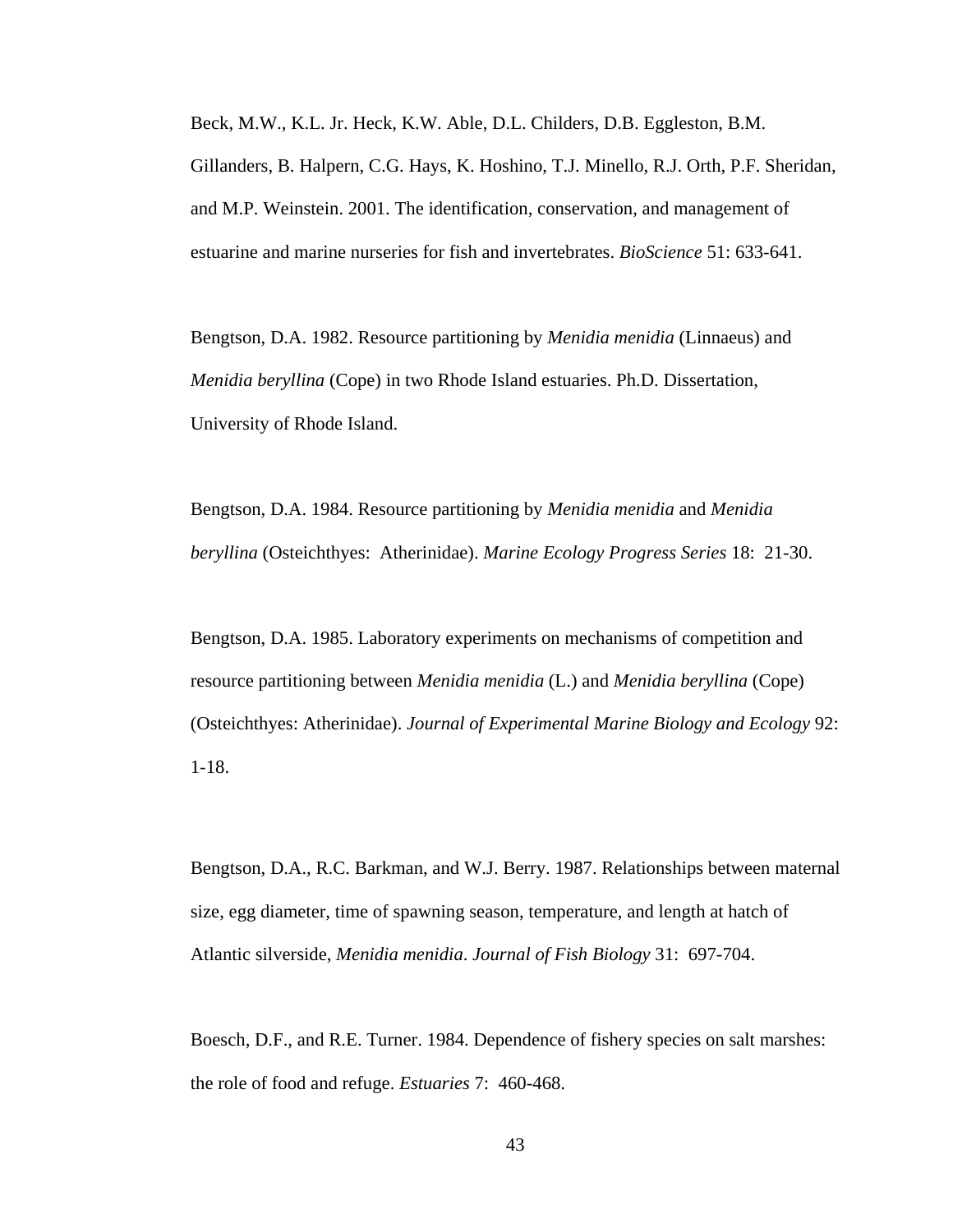Breder, C.M., and P. Rasquin. 1950. A preliminary report on the role of the pineal organ in control of pigment cells and light reactions in recent teleost fishes. *Science* 111: 10-12.

Cadigan, K.M., and P.E. Fell. 1985. Reproduction, growth and feeding habits of *Menidia menidia* (Atherinidae) in a tidal marsh-estuarine system in southern New England. *Copeia* 1: 21-26.

Conover, D.O. and B.E. Kynard. 1981. Environmental sex determination: interaction of temperature and genotype in a fish. *Science* 213: 577-579.

Conover, D.O., and B.E. Kynard. 1984. Field and laboratory observations of spawning periodicity and behavior of a northern population of the Atlantic silverside, *Menidia menidia* (Pisces: Atherinidae). *Env. Biol. Fishes* 11 (3): 161-171.

Deacutis, C.F. 1978. Effect of thermal shock on predator avoidance by larvae of two fish species. *Transactions of the American Fisheries Society* 107: 632-635.

Fay, C.W., R.J. Neves, and B. Garland. 1983. Species profiles: life histories and environmental requirements of coastal fishes and invertebrates (Mid-Atlantic) -- Atlantic silverside. U.S. Fish and Wildlife Service, Division of Biological Sciences, FWS/OBS-82/11.10. U.S. Army Corps of Engineers, TR EL-82-4. 15 pp.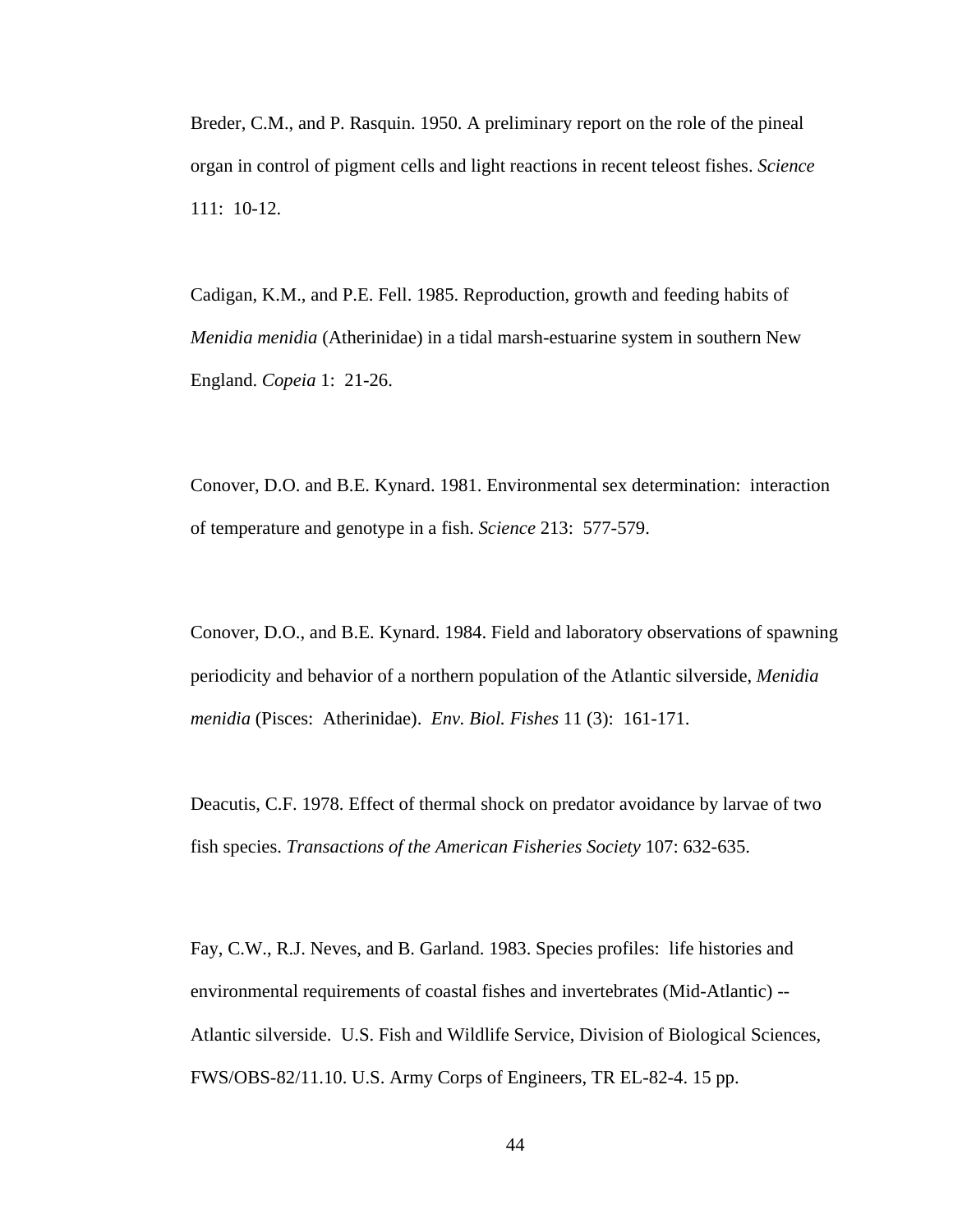Fernandez-Diaz, C., E. Pascual, and M. Yufera. 1994. Feeding behavior and prey size selection of gilthead seabream, *Sparus aurata*, larvae fed on inert and live food. *Marine Biology* 118: 323-328.

Flynn, M., and L.A. Francis. 2009. More flexible GLMs zero-inflated models and hybrid models. Casualty Actuarial Society E-Forum, Winter 2009. pp.148-224.

Gaines, A.G. 1975. Papers on the geomorphology, hydrography and geochemistry of the Pettaquamscutt River estuary. Ph.D. Dissertation. University of Rhode Island (Campus Access). Paper AAI7604970.

Gilmurray, M.C., and G.R. Daborn. 1981. Feeding relations of the Atlantic silverside *Menidia menidia* in the Minas Basin, Bay of Fundy. *Marine Ecology Progress Series* 6: 231-235.

Gleason, T.R., and D.A. Bengtson. 1996. Size-selective mortality of inland silversides: Evidence from otolith microstructure. *Transactions of the American Fisheries Society* 125: 860-873.

Heck, K.L., and T.A. Thoman. 1981. Experiments on predator-prey interactions in vegetated aquatic habitats. *J. Exper. Mar. Bio. and Ecol.* 53: 125-134.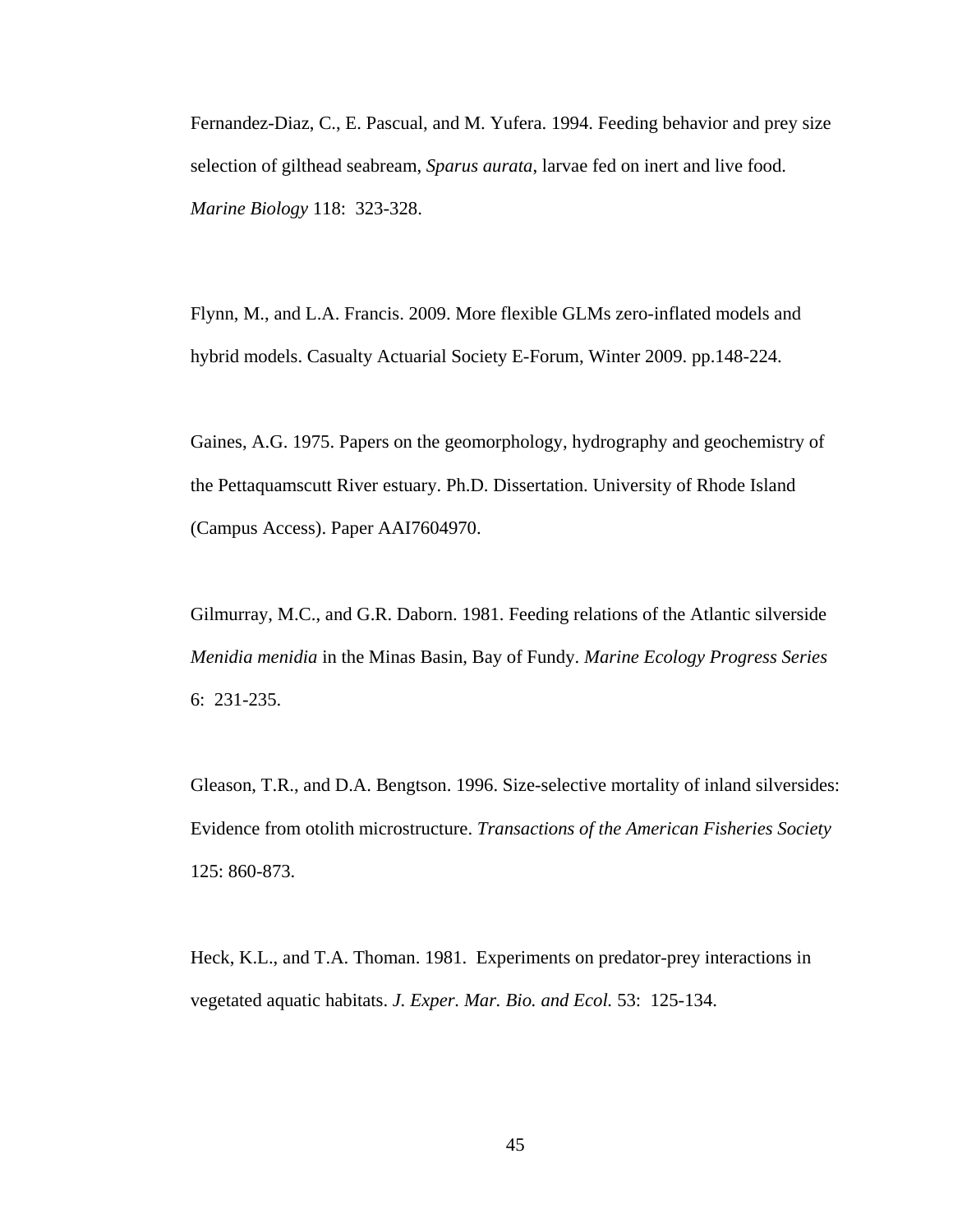Hewitt, R. 1981. The value of pattern in the distribution of young fish. *Rapp. P. –v. Reun. Cons. Int. Explor. Mer.* 178: 229-236.

Hildebrand, S.F. 1922. Notes on habits and development of eggs and larvae of the silversides Menidia menidia and Menidia beryllina. *Bulletin of the Bureau of Fisheries* 38: 113-120.

Huber, M., and D.A. Bengtson. 1999. Interspecific differences in growth of somatic and reproductive tissues during the breeding season in *Menidia menidia* and *M. beryllina*. *Journal of Fish Biology* 55: 274-287.

Koltes, K.H. 1984. Temporal patterns in three-dimensional structure and activity of schools of the Atlantic silverside *Menidia menidia*. *Marine Biology* 78: 113-122.

Lankford, T.E., Jr., J.M. Billerbeck and D.O. Conover. 2001. Evolution of intrinsic growth and energy acquisition rates. II. Trade-offs with vulnerability to predation in *Menidia menidia. Evolution* 55: 1873-1881.

Lindsay, J.A., E.R. Radle, J.C.S. Wang. 1978. A supplemental sampling method for estuarine ichthyoplankton with emphasis on the Atherinidae. *Estuaries* 1: 61 - 64.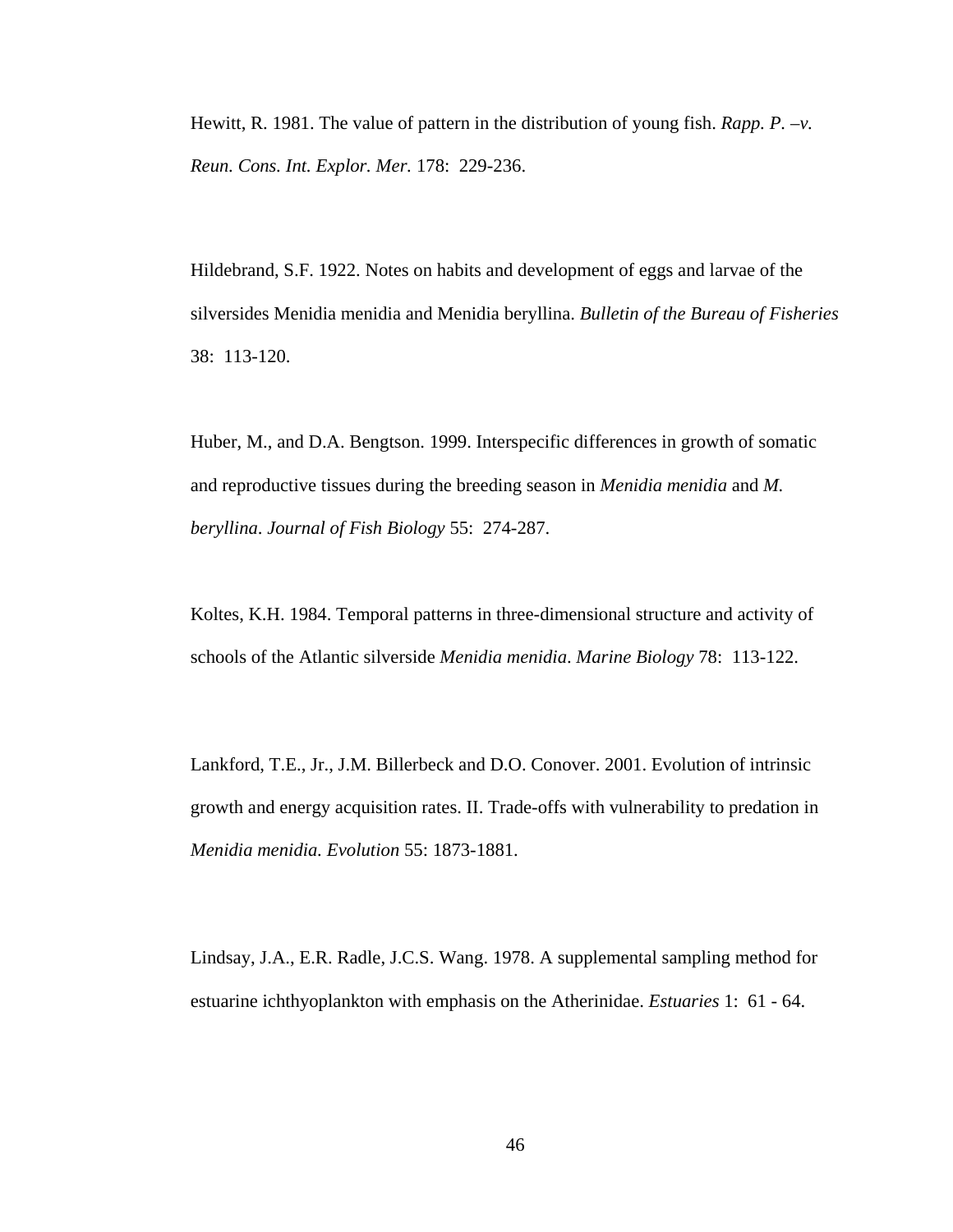Lee, V. 1980. An Elusive Compromise: Rhode Island Coastal Ponds and Their People. Marine Technical Report, University of Rhode Island, Coastal Resources Center Marine Technical Report 73 Press.

Maynou, F., M.P. Olivar, and M. Emelianov. 2006. Patchiness of eggs, larvae and juveniles of European hake *Merluccius merluccius* from the NW Mediterranean. *Fisheries Oceanography* 15: 390-401.

Middaugh, D.P. 1981. Reproductive ecology and spawning periodicity of the Atlantic silverside, *Menidia menidia* (Pisces: Atherinidae). *Copeia* 4: 766-776.

Middaugh, D.P. and P.W. Lempesis. 1976. Laboratory spawning and rearing of a marine fish, the silverside *Menidia menidia menidia. Marine Biology* 35: 295-300.

Middaugh, D.P., G.I. Scott, and J.M. Dean. 1981. Reproductive behavior of the Atlantic silverside, *Menidia menidia* (Pisces: Atherinidae). *Environmental Biology of. Fishes.* 6: 269-276.

Morgan, R.P. II and R.D. Prince. 1977.Chlorine toxicity to eggs and larvae of five Chesapeake Bay fishes. *Transactions of the American Fisheries Society* 106: 380-385.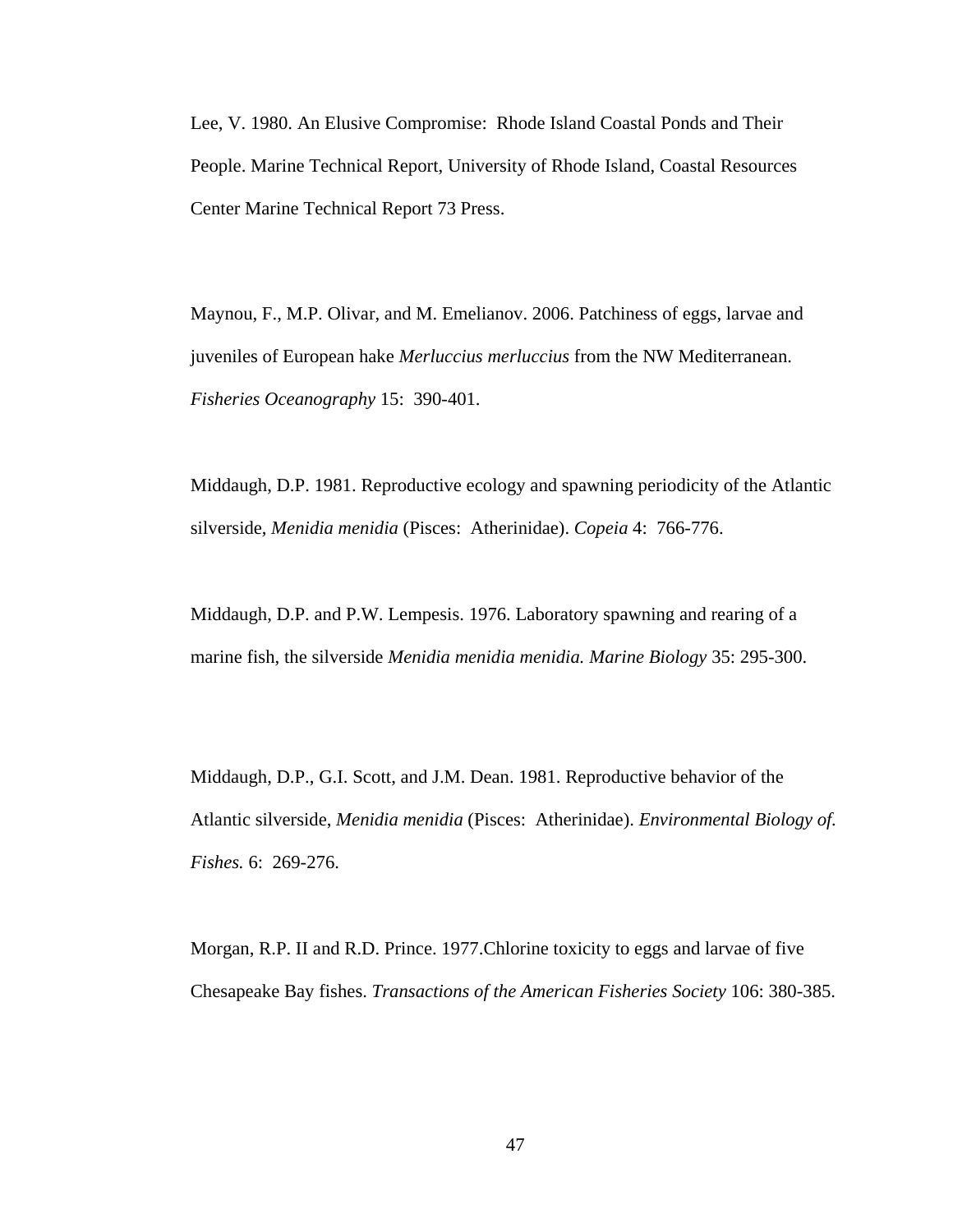Moore, C.J. 1980. Spawning of *Menidia menidia* (Pisces: Atherinidae). *Copeia* 4: 886-887.

Mulkana, M.S. 1964. The growth and feeding habits of juvenile fishes in two Rhode Island estuaries. Master's Thesis. University of Rhode Island.

Pattillo, M.E., T.E. Czapla, D.M. Nelson, M.E. Monaco. 1997. Distribution and abundance of fishes and invertebrates in Gulf of Mexico estuaries volume II: species life history summaries. ELMR Report No. 11. NOAA/NOS Strategic Environmental Assessments Division, Silver Spring, MD 377p.

Pepin, P., J.F. Dower, and F.J.M. Davidson. 2003. A spatially explicit study of preypredator interactions in larval fish: assessing the influence of food and predator abundance on larval growth and survival. *Fisheries Oceanography* 12: 19-33.

Pfeiffer-Herbert, A. 2007. Coastal ponds of Rhode Island: a case study for combining terrestrial, freshwater, and marine conservation priorities. Report. The Nature Conservancy.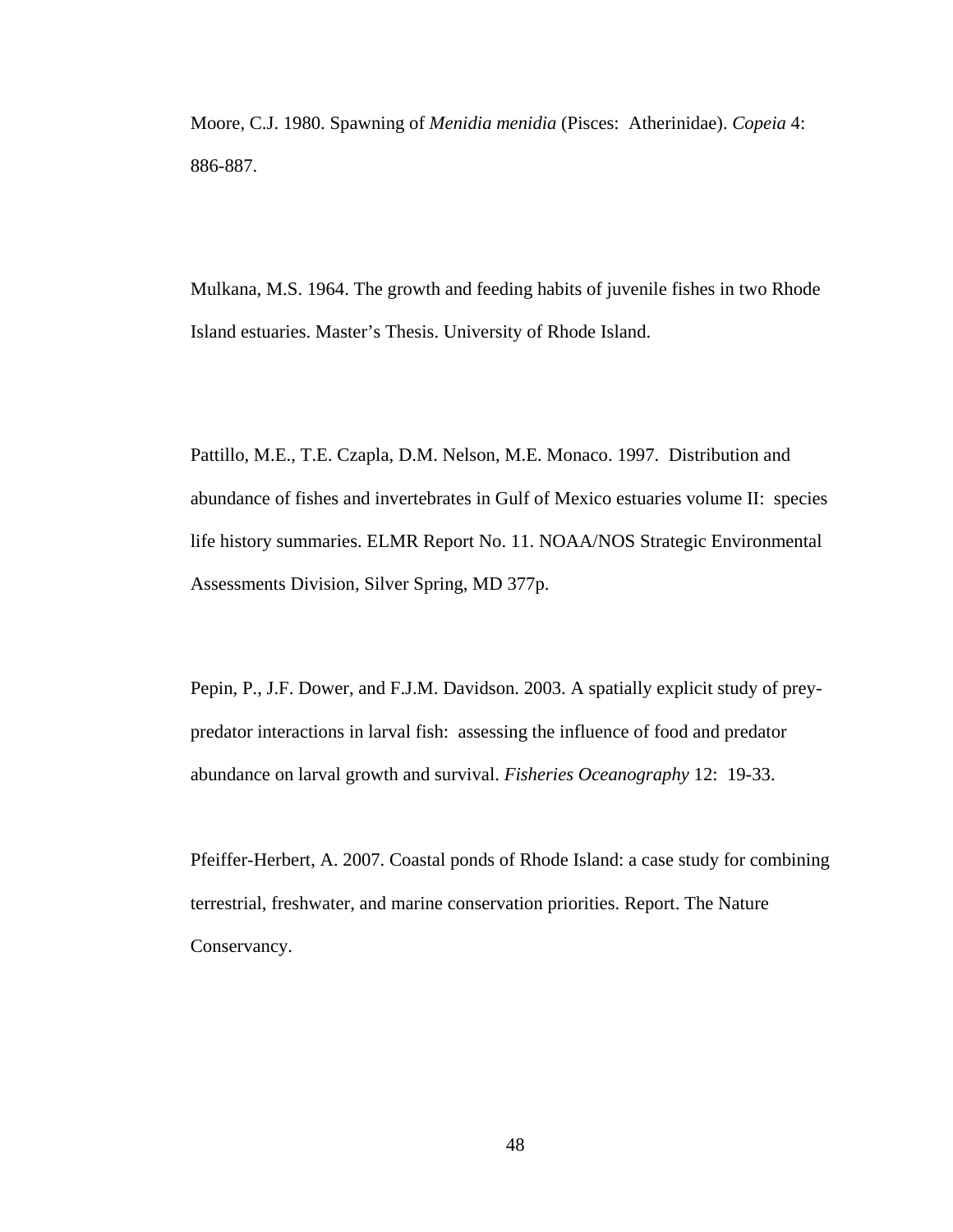Pinckney, J.L., H.W. Paerl, M.B. Harrington, K.E. Howe. 1998. Annual cycles of phytoplankton community-structure and bloom dynamics in the Neuse River Estuary, North Carolina. *Marine Biology* 131: 371-381.

Purcell, J.E. 2012. Jellyfish and ctenophore blooms coincide with human proliferations and environmental perturbations. *Annual Review of Marine Science* 4: 209-235.

Rooker, J.R., and S.A. Holt. 1997. Utilization of subtropical seagrass meadows by newly settled red drum *Sciaenops ocellatus*: patterns of distribution and growth. *Marine Ecology Progress Series* 158: 139-149.

Shaw E. 1960. Development of schooling behavior in fishes. *Physiological Zoology* 33: 79-86.

Shaw E. 1961. Development of schooling behavior in fishes II. *Physiological Zoology* 34: 263-272.

Shaw, E. and B.D. Sachs. 1967. Development of the optomotor response in the schooling fish, *Menidia menidia*. *Journal of Comparitive and Physiological Psychology* 6: 385-388.